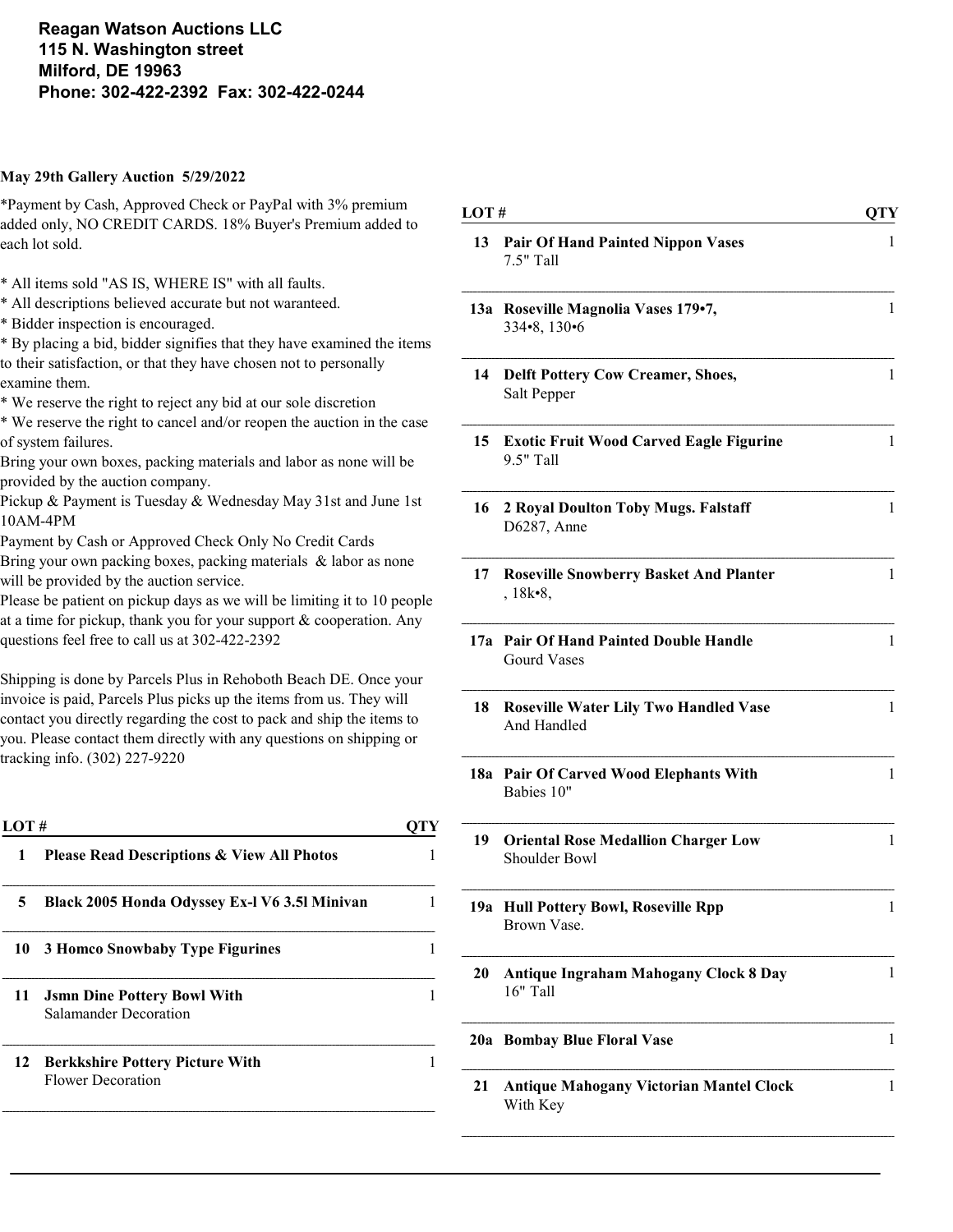| LOT# |                                                           | <b>QTY</b> |
|------|-----------------------------------------------------------|------------|
|      | 21a Wood Carved Lotus Thai Buddha Figures                 | 1          |
| 22   | Waterford Bell, Waterford Creamer, Waterford              | 1          |
|      | 22a Hull Cornucopia Vase                                  | 1          |
| 23   | <b>Waterford Martini Glasses, Waterford Small</b>         | 1          |
|      | 23a Waterford Lismore Brandy Glasses,<br>Waterford Salt   | 1          |
| 24   | <b>Waterford Mini Clock, Waterford</b><br>Lismore Village | 1          |
| 25   | <b>Hull Serenade Candlesticks</b>                         | 1          |
| 26   | <b>Waterford Lismore Goblets 6"</b>                       | 1          |
|      | 26a Jim Shore Beware Of Kitty                             | 1          |
| 27   | <b>Witerford Lismore Wine Hock Glasses 7.5??</b>          | 1          |
| 28   | Delft Lot, Pitchers, Pair Of Vases,<br><b>Basket With</b> | 1          |
| 29   | Royal Doulton Toby Mugs, Lumberjack, Merlin               | 1          |
| 30   | <b>Antique Ansonia 8 Day Maple Steeple</b><br>Clock 19.5" | 1          |
|      | 30a Antique Mahogany Shelf Clock With Key And             | 1          |
| 30b  | <b>Roseville Freesia Pitcher</b>                          | 1          |
| 31   | <b>Oriental Blue And White Pattern</b><br>Covered Urn     | 1          |
| 31a  | Antique Ingraham Oak Gingerbread<br>Victorian Shelf       | 1          |
| 32   | <b>Royal Doulton Toby Mugs Beefeater, Bacchus</b>         | 1          |
| 33   | <b>Waterford Crystal Starfish And Shell</b><br>With Boxes | 1          |

|     | LOT#                                                        |   |
|-----|-------------------------------------------------------------|---|
| 34  | <b>Murano Style Angelfish</b>                               | 1 |
|     | 34a Roseville Freesia Double Handled<br>Vase, Roseville     | 1 |
|     | 34b Lenox Bowls, Glass Amber Paperweight                    | 1 |
| 35  | Takahashi Cat, Porcelain Made In<br>Italy Heart             | 1 |
| 36  | <b>Brass Grasshopper, Brass Leaf Trinket Dish</b>           | 1 |
| 37  | <b>Galway Signed Dish, Catskill Mountain Crystal</b>        | 1 |
| 38  | Delft Lot, Mug With Cracks, Mini Bell,<br>Jug, Water        | 1 |
|     | 38a Roseville Foxglove Planter And Candlestick              | 1 |
| 40  | Vintage Ceramic Cat Figurine, Signed<br>On Bottom           | 1 |
| 41  | Large Waterford Folcroft Vase 14"                           | 1 |
| 42  | <b>Royal Doulton Decorative Plate The</b><br>Squire, Siddha | 1 |
| 42a | <b>Antique Ingraham Mahogany Down Top</b><br>Clock With     | 1 |
| 43  | <b>Chopsticks Andrea By Sadek Celadon 13"</b><br>& 9"       | 1 |
| 44  | <b>Roseville Clematis Candlestick Holders</b>               | 1 |
|     | 44a Roseville Cosmos Small Vases. One Has<br>Small Chip     | 1 |
| 45  | <b>Modern Decorative Shelf Clock With Quartz</b>            | 1 |
|     | 45a Wood Card Animal Figures, Tribal Man, Knife             | 1 |
| 46  | <b>Roseville White Rose Cream And Sugar</b><br>With Lid     | 1 |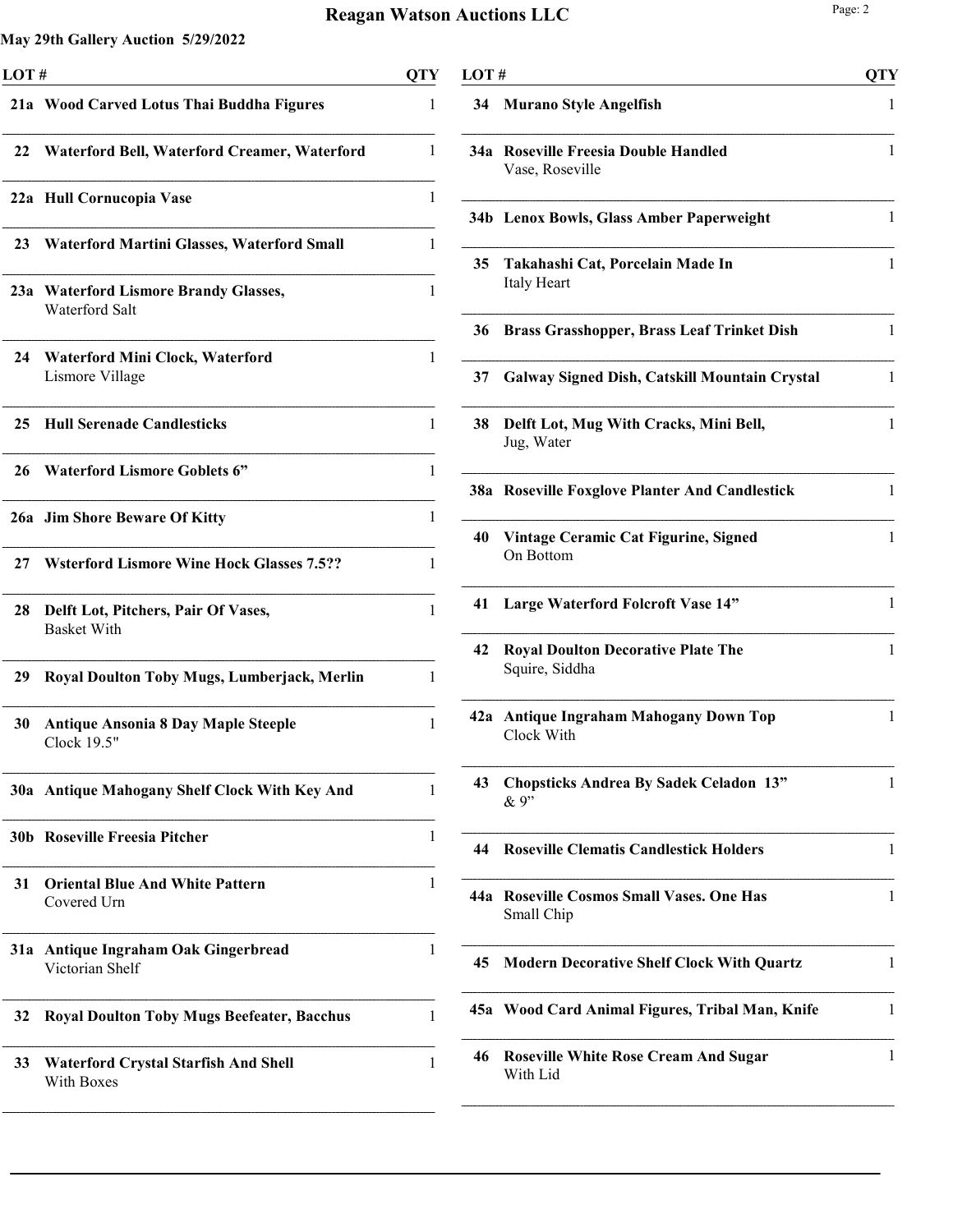j.

| LOT# |                                                             | <b>QTY</b> |
|------|-------------------------------------------------------------|------------|
|      | 46a Roseville Pinecone Cornucopia Vases                     | 1          |
| 47   | <b>Roseville Peony Large Dish</b>                           | 1          |
| 48   | <b>Roseville Bushnerry Double Handled Vases</b>             | 1          |
| 49   | <b>Soapstone Trinket Boxes, Selenite</b><br>Figures, Agate  | 1          |
| 50   | <b>Bellini Mixer Set, Table Lighters</b><br>(one Missing    | 1          |
| 51   | <b>16 Royal Copenhagen Butter Pats</b>                      | 1          |
| 52   | 14k Gold Diamond Men's Ring 5.9 Dwt                         | 1          |
| 53   | 10k Gold Cameo Brooch 4.7 Dwt, 10k<br>Gold Filled           | 1          |
| 54   | 14k Gold Diamond & Emerald Ring 3.6 Dwt.                    | 1          |
| 55   | 14k Gold Cameo Pendant Brooch 2.1 Dwt                       | 1          |
| 56   | 14k Gold 18" Necklace 2.8 Dwt                               | 1          |
| 57   | 10k Gold Diamond Emerald Earrings 1.0 Dwt                   | 1          |
| 58   | 14k Gold Rope Earrings, Single Blue<br><b>Stone Diamond</b> | 1          |
| 59   | 10k Gold Earrings 0.8 Dwt                                   | 1          |
| 60   | 14k Gold Lion Head Ring Emerald Eyes,<br>Diamond In         | 1          |
| 61   | 14k Gold Aquamarine Ring 1.7 Dwt                            | 1          |
| 62   | 14k Gold Large Solitaire Crystal Ring<br>1.2 Dwt            | 1          |
| 63   | 14k Gold Heart-shaped Cz Ring 1.5 Dwt.<br>House Of          | 1          |
| 64   | 10k Gold Signet Ring 1.6 Dwt Engraved Heg                   | 1          |

| LOT # |                                                          | <b>QTY</b> |
|-------|----------------------------------------------------------|------------|
| 65    | 10k Gold Bluestone Ring 1.2 Dwt                          | 1          |
| 66    | 10k Gold Cz Ring 1.6 Dwt.                                | 1          |
| 67    | 10k Gold Cz Ring 2.1 Dwt                                 | 1          |
| 68    | 14k Gold Ring Band 3.7 Dwt Engraved Inside               | 1          |
| 69    | 10k Gold Diamond Inset Ring 1.3 Dwt 1/10<br>Of A         | 1          |
| 70    | <b>10k Gold Multicolored Gemstone Ring</b><br>1.5 Dwt.   | 1          |
| 71    | Three 14k Gold Rings 3.7 Dwt                             | 1          |
| 72    | 14k Gold Multi-color Gemstone Ring<br>$2.8$ Dwt          | 1          |
| 73    | 14k Gold Ring 1.3 Dwt Missing Center Stone               | 1          |
| 74    | 14 Karat Gold Blue Guilloche Ring 3.0 Dwt                | 1          |
| 75    | 10k Gold Diamond Ring 1.4 Dwt                            | 1          |
| 76    | 10k Gold Ring 1.0 Dwt                                    | 1          |
| 77    | 10k Gold Diamond Cluster Ring 4.1<br>Dwt. Unmarked,      | 1          |
| 78    | 10k Gold Screw Back Earrings 0.7 Dwt, Unmarked           | 1          |
| 79    | 14k Gold Earrings, 0.5 Dwt. Earrings<br>With Stones      | 1          |
| 80    | <b>Antique 18k Gold Pierced Diamond Ring</b><br>1.2 Dwt. | 1          |
| 81    | 14k Gold Signet Ring 2.5 Dwt. Tested<br>On Gem           | 1          |
| 82    | 10k Gold Opal Diamond Heart Pendant<br>1.9 Dwt           | 1          |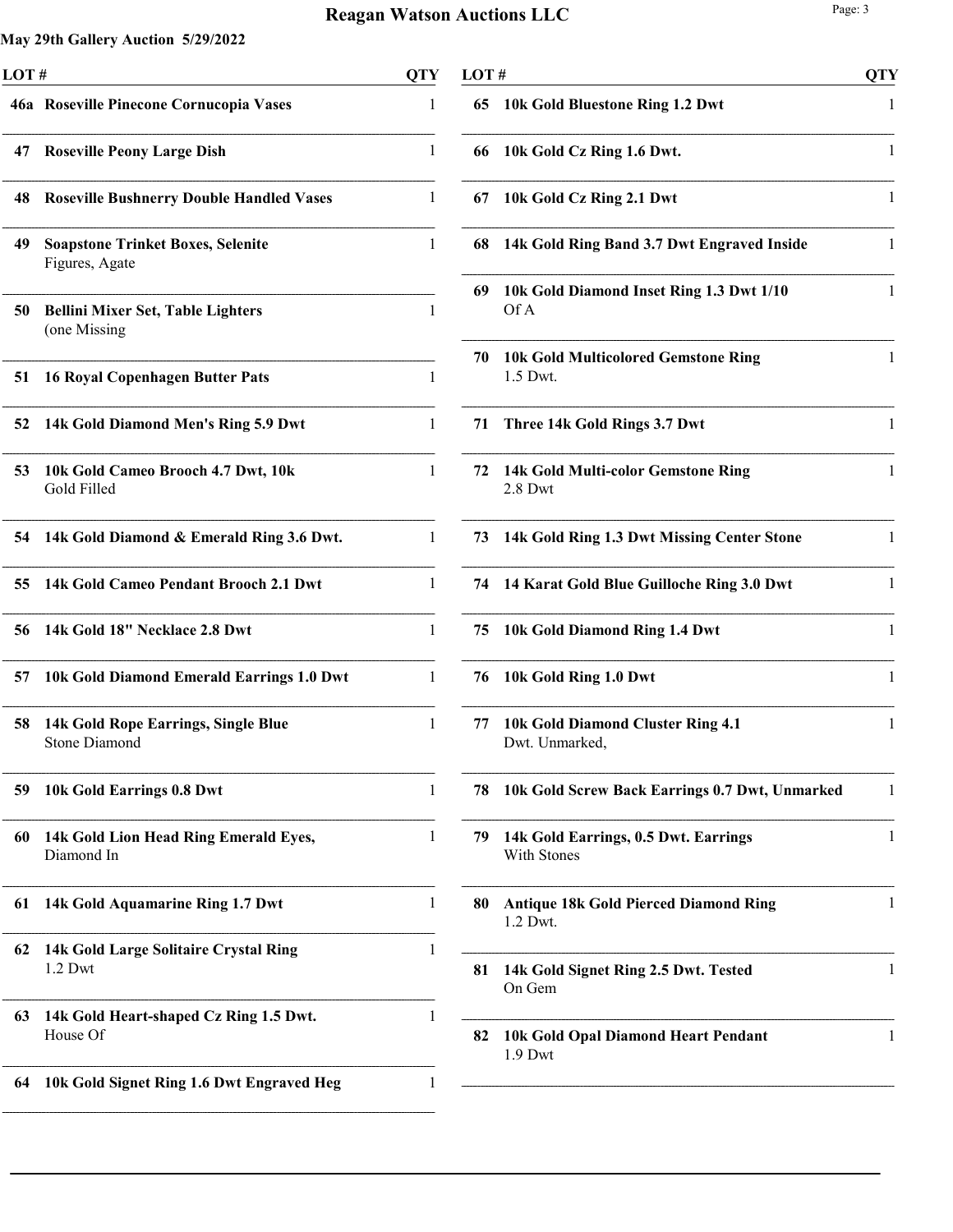| LOT#            |                                                             | <b>QTY</b>   |
|-----------------|-------------------------------------------------------------|--------------|
| 83              | 10k Gold Bracelets, Chain 1.4 Dwt                           | 1            |
| 84              | 14k Gold Monogrammed Cufflinks, Pocket<br>Watch Fob         | 1            |
| 85              | 14k Gold Earrings 1.6 Dwt                                   | 1            |
| 86              | Two 14k Gold Rings, 10k Gold Earring.<br>$2.5$ Dwt          | 1            |
| 87              | 3.7 Dwt Total Weight 10k Gold<br>American Legion            | 1            |
| 88              | 14k Gold Earrings 2.7 Dwt Total Weight                      | 1            |
| 89              | 14k Gold Earrings, Single Earring,<br><b>Dupont Service</b> | 1            |
| 90              | 14k Gold Cz Pendant With 14k Gold Chain<br>$1.5$ Dwt        | $\mathbf{1}$ |
| 91              | Possible Gold Earrings. Unmarked, Or Illegible              | 1            |
|                 | 91a 1974 10k Gold The Kings College Class<br>Ring 6.6       | 1            |
| 91 <sub>b</sub> | 10k Gold 1970 Alden Central Class Ring<br>$6.7$ Dwt         | 1            |
|                 | 91c 14k Gold Diamond Wedding Band 2.8 Dwt                   | 1            |
|                 | 91d 14k Gold Heart Pendant 0.7 Dwt Mother Holding           | 1            |
| 91e             | 14k Gold 7" Bracelet, 14k Gold 18"<br>Costa Necklace        | 1            |
| 91f             | 10k Gold Heart Crystal Pendant 18"<br>Necklace, 10k         | 1            |
| 91g             | <b>Sterling Silver For Picture Locket</b><br>Pendant. 10.6  | 1            |
|                 | 91h 14k Gold Onyx Earrings 0.8 Dwt                          | 1            |
| 92              | Try A Lot Of Mostly Sterling Silver Jewelry.                | 1            |

| LOT # |                                                                    | <b>QTY</b>   |
|-------|--------------------------------------------------------------------|--------------|
|       | 92a 14k Gold Hoop Earrings 1.9 Dwt                                 | 1            |
| 92b   | 14k Gold Pink Stone Ring 2.3 Dwt. Heart-shaped                     | 1            |
| 92c   | Two 14k Gold Rings 3.3 Dwt, 3 14k<br><b>Earring Backs</b>          | 1            |
| 93    | <b>Sterling Silver, Costume Jewelry.</b><br><b>Sterling Silver</b> | 1            |
| 94    | <b>Native American Indian Style Cuff Bracelets,</b>                | 1            |
| 95    | <b>5 Mostly Sterling Silver Native</b><br>American Indian          | 1            |
| 96    | <b>4 Mostly Sterling Silver Rings.</b><br>Native American          | 1            |
| 97    | Watches. Ladies, Men's. Unicron 17<br>Jewels, Seiko,               | 1            |
| 98    | <b>Brutalist Style Necklace On Leather Strap</b>                   | $\mathbf{1}$ |
| 99    | 32" Gold Tone Turquoise Belt. In The Box<br>Was A                  | $\mathbf{1}$ |
| 100   | <b>Sterling Silver Necklace Bracelet</b><br>Earring Set.           | $\mathbf{1}$ |
| 101   | <b>Sterling Silver Cuff Bracelet.stamped Ta-75</b>                 | 1            |
| 102   | 2 Pairs Of Sterling Silver Weighted<br>Salt Pepper                 | 1            |
| 103   | <b>Gemoro Agt1 Plus Electronic Gold</b><br>Platinum Tester.        | 1            |
| 104   | <b>Sterling Silver Ladies Rings, Costume Jewelry</b>               | 1            |
| 105   | <b>Tray Lot Of Sterling Silver. Necklaces,</b>                     | 1            |
| 106   | <b>Tray Lot Of Mostly Sterling Jewelry. Cuff</b>                   | 1            |
| 107   | <b>Mostly Sterling Silver Jewelry.</b><br>Necklace, Angel          | 1            |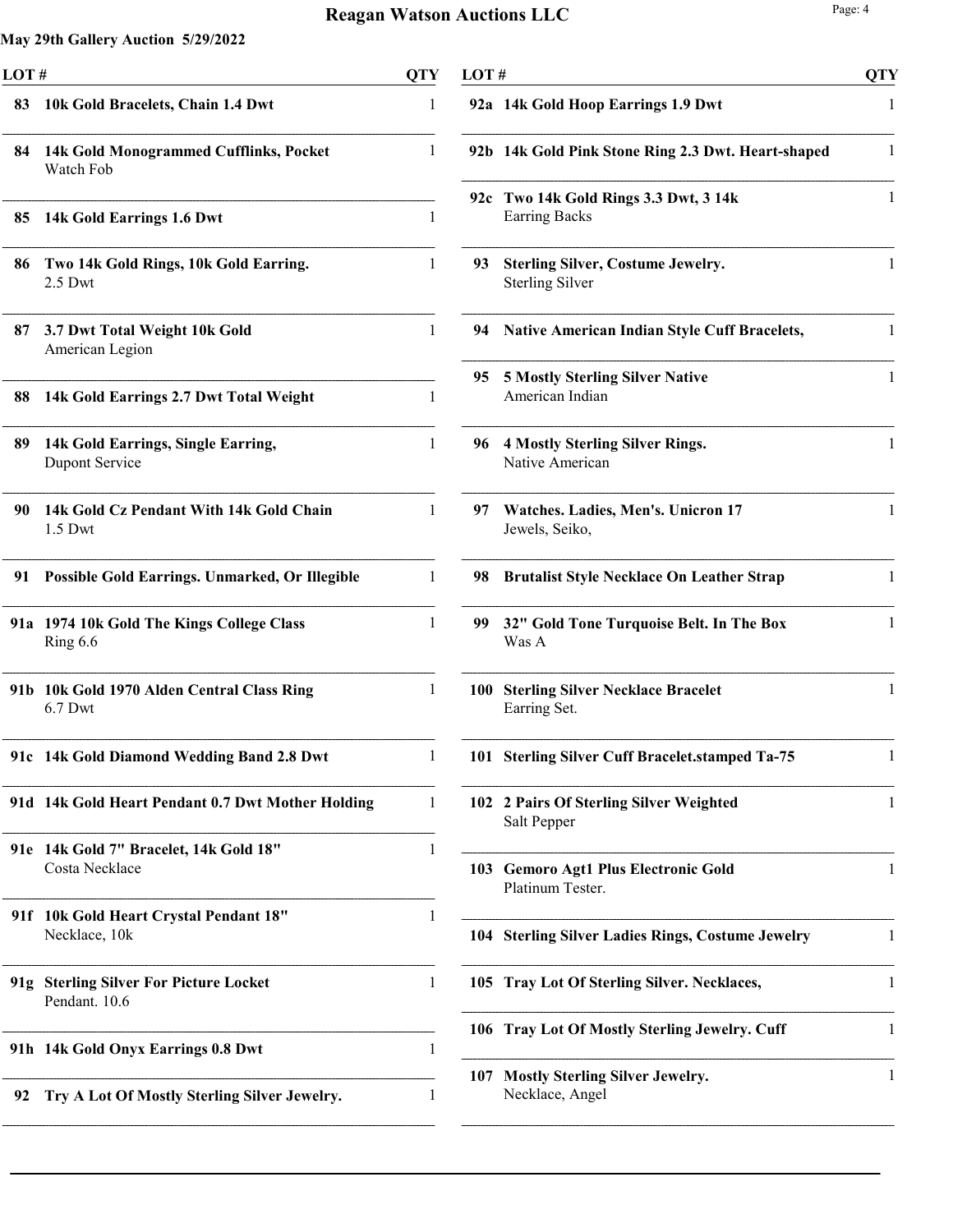| LOT# |                                                           | <b>QTY</b> |
|------|-----------------------------------------------------------|------------|
|      | 108 Sterling Silver Salt Pepper Shakers, Toothpick        | 1          |
|      | 109 Tray Lot Mostly Sterling Silver Jewelry.              | 1          |
| 110  | <b>Sterling Silver. Personal Salts, Spoons.</b><br>79 Dwt | 1          |
| 111  | <b>Sterling Silver Spoons, Salt Pepper</b><br>Shaker Etc. | 1          |
|      | 112 1899 Morgan Dollar                                    | 1          |
| 113  | 1896 Morgan Dollar                                        | 1          |
| 114  | 1897-0 Morgan Dollar                                      | 1          |
| 115  | 1887 Morgan Dollar                                        | 1          |
| 116  | 1896 Morgan Dollar                                        | 1          |
| 117  | 4 Peace Dollars. 1922, 1922, 1922, 1924,                  | 1          |
| 118  | 1992 Silver American Eagle Coin                           | 1          |
| 119  | 9 Kennedy Half Dollars, Eisenhower<br>Dollar, 1958        | 1          |
| 120  | 1886 Uncirculated Morgan Dollar                           | 1          |
| 121  | 1921 Morgan Dollar                                        | 1          |
| 122  | 1922 Peace Dollar                                         | 1          |
|      | 123 Rare 1937 - D Find Three Leg Buffalo Nickel           | 1          |
|      | 124 Two 1964 Us Coin Sets                                 | 1          |
|      | 125 Large Note United States \$1 Bill Series<br>Of 1917   | 1          |
| 126  | <b>Eisenhower Dollar, 7 Jfk Half Dollars,</b><br>Susan B  | 1          |
| 127  | Men's Watches, Bolivian Amethyst,<br>First Day            | 1          |
|      |                                                           |            |

| LOT# |                                                                  | <b>QTY</b> |
|------|------------------------------------------------------------------|------------|
|      | 128 Lincoln Head Cents                                           | 1          |
|      | 129 Large Collection Of Pennies. Flying Eagles,                  | 1          |
| 130  | <b>Large Collection Of Nickels.</b><br>Jefferson Nickels,        | 1          |
|      | 131 Collection Of Us Quarters. Silver Quarters,                  | 1          |
|      | 132 Large Collection Of Silver Dimes. Roosevelt                  | 1          |
|      | 133 Sacagawea Dollars, Eisenhower Dollars                        | 1          |
|      | 134 26 Walking Liberty Half Dollars.<br>1945, 1945-d,            | 1          |
|      | 135 33 Franklin & Kennedy Half Dollars                           | 1          |
| 136  | Uncirculated 1974 40% Silver<br>Eisenhower Dollar                | 1          |
|      | 137 Us Coin Sets. 2000 Philadelphia Uncirculated,                | 1          |
| 138  | <b>United States \$5 New York State National</b><br>Bank Of      | 1          |
| 139  | <b>Large United States \$1 Bank Note Red</b><br>Seal Series      | 1          |
|      | 140 277 Dwt Sterling Silver Spoons, Sugar Tongs,                 |            |
| 141  | <b>6 Weighted Sterling Silver Candle</b><br>Holders, Silver      | 1          |
| 142  | <b>Sterling Silver Powder Jar Lid,</b><br><b>Sterling Silver</b> | 1          |
| 143  | 1889 Morgan Silver Dollar Brilliant Uncirculated                 | 1          |
|      | 144 1903 Morgan Dollar Ms-63                                     | 1          |
|      | 145 2014 San Francisco Mint \$1 Eagle Ms69                       | 1          |
|      | 146 1921 Morgan Dollar Brilliant Uncirculated                    | 1          |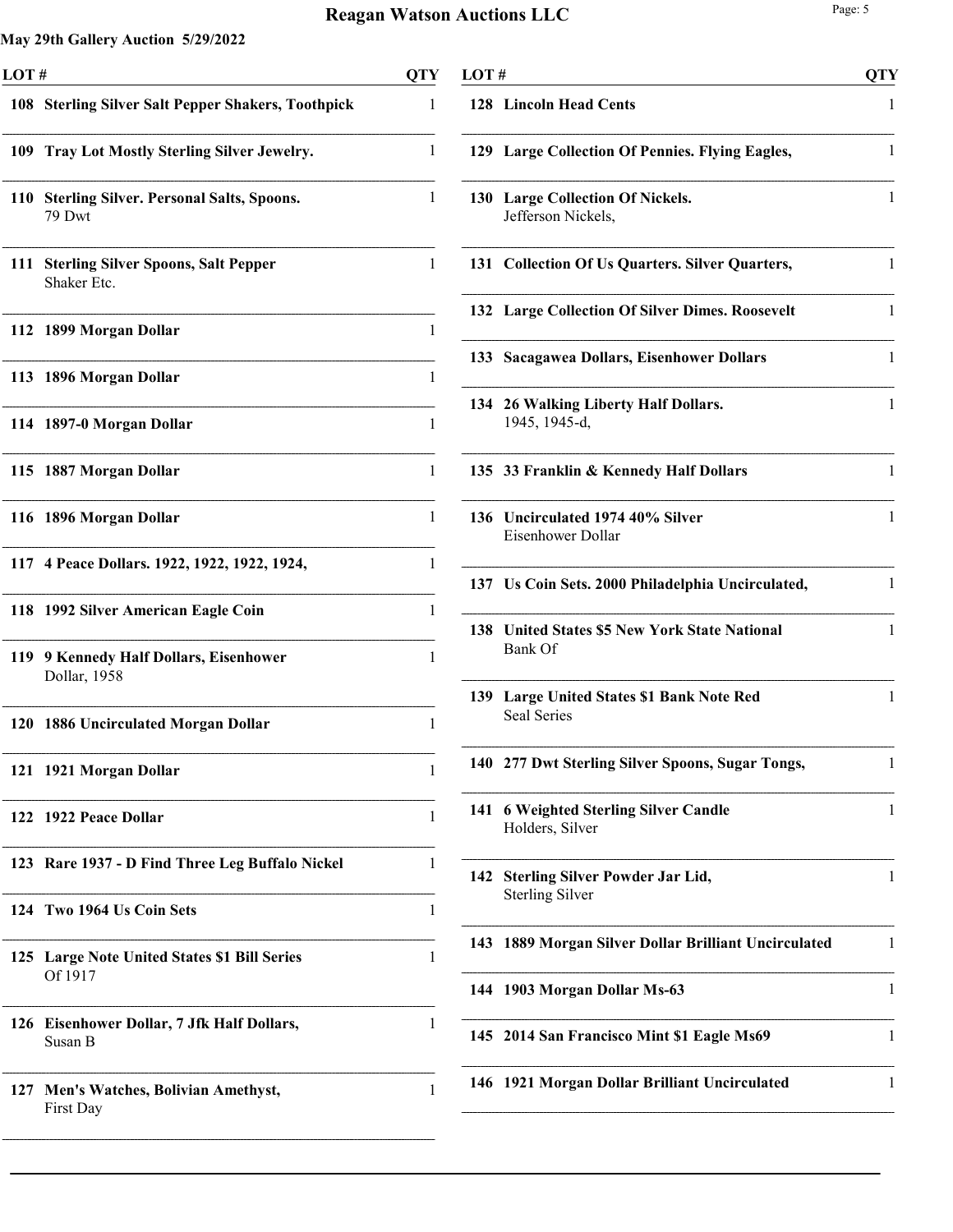| LOT# |                                                            | <b>OTY</b> |
|------|------------------------------------------------------------|------------|
|      | 147 International Sterling Silver Handle<br>Dresser Set.   | 1          |
|      | 148 25 Vintage Pennsylvania Fishing<br>Licenses. 1930's    | 1          |
| 149  | Tray Lot, Marbles, Carr's Mears &<br>Dawson Us             | 1          |
|      | 150 Tray Lot Of Watches. Hamilton<br>Goldfield, Citizens   | 1          |
| 151  | <b>Tray Lot Watches For Parts, Japan</b><br>Ceramic Bird   | 1          |
| 152  | Tray Lot Of Watches. Embassy By Growing,                   | 1          |
| 153  | Tray Lot Of High Quality Costume Jewelry.                  | 1          |
|      | 154 Find Quality Costume Jewelry. Jose<br>Maria Barrera    | 1          |
|      | 155 Highly Engraved City Port Scene Fish Server,           | 1          |
|      | 156 Boma Seal Sculpture, Spi Resin Monkey<br>Vase Holder   | 1          |
|      | 157 Good Quality Costume Jewelry. Jade<br>Pendant, Jade    | 1          |
| 158  | Tray Lot Of Costume Jewelry, Blue La Rue                   | 1          |
| 159  | <b>Tray Lot. Marbles, Readers, Brighton</b><br>Desk Clock, | 1          |
| 160  | Military Patches. 23rd Squadron, 50th Tas,                 | 1          |
| 161  | <b>Vintage Obsolete Marcus Hook Special Officer</b>        | 1          |
| 162  | Six 5.56 Cal 30 Round Clips Full Of Ammo                   | 1          |
|      | 163 Four 5.56 Cal 30 Round Clips Full Of Ammo              | 1          |
|      | 164 Four Pmag 30 5.56 Cal 30 Round Clips Full<br>Of Ammo   | 1          |

| LOT # |                                                                | <b>QTY</b> |
|-------|----------------------------------------------------------------|------------|
| 165   | <b>Thompson Center Arms 50 Cal Hawken</b><br>Double Trigger    | 1          |
| 166   | Springfield Model 67f Pump 12 Gauge<br>Shotgun 3-in            | 1          |
| 167   | <b>Harrington And Richardson Model 088</b><br>12 Gauge         | 1          |
|       | 168 H&r 22 Special .22 Long Rifle Cto. Revolver.               | 1          |
|       | 169 Kolb Baby Hammerless New Model Patent<br>Feb 2-92-5        | 1          |
| 170   | Belgian Bulldog Revolver. No Maker,<br>No Serial               | 1          |
| 171   | Kolb Baby Hammerless Model 1910 22 Short                       | 1          |
|       | 172 3.25 Octagon Barrel 32 Cal6 Shot<br><b>Folding Trigger</b> | 1          |
| 173   | Patrick King 30 Cal Revolver April 23<br>1878. \$25            | 1          |
| 174   | <b>Bacon Brass Frame Pistol Gamblers</b><br>Gun. Sn673         | 1          |
|       | 174a 2 Pen Pistols. Pic Mod 19x Automatic<br>Pistol 6          | 1          |
| 175   | Pocket Knives, Men's Tie Clips,<br>Cufflinks, Tin              | 1          |
| 176   | <b>Tray Lot Men's Fashion Rings,</b><br>Earrings, Tech         | 1          |
| 177   | <b>Foreign Money, Throwing Knives, Stamps</b>                  | 1          |
| 178   | Military Medals, Foreign Coins, Xyi Commonwealth               | 1          |
| 179   | Men's Watches, For Jefferson Half<br>Dollars, Puzzle           | 1          |
| 180   | <b>Star Wars Darth Vader Action Figure</b><br>Case With        | 1          |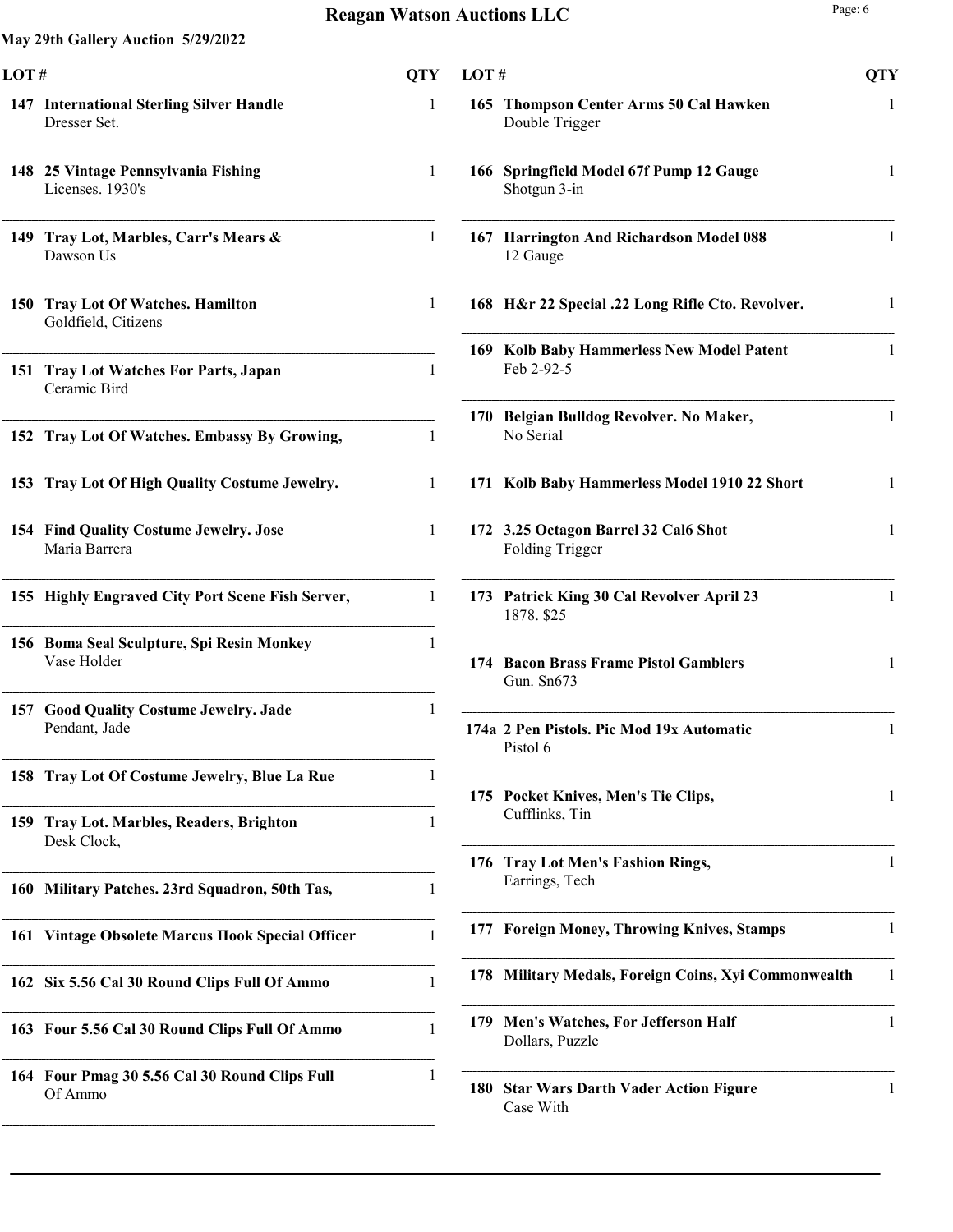| LOT#       |                                                            | <b>QTY</b> |
|------------|------------------------------------------------------------|------------|
|            | 181 4 Michael Jordan Basketball Cards. 3 Graded            | 1          |
|            | 182 7 Graded Sports Cards. Ryan Matthews, Herman           | 1          |
|            | 183 Pre-columbian Style Figurine, Pill<br>Lighter, Wax     | 1          |
|            | 184 3 Men's Watches. Mvmn, Guess, Us Polo Association      | 1          |
| 185        | <b>Tray Lot Silverplate, Costume</b><br>Jewelry, Glass     | 1          |
|            | 186 Comic Books. The Incredible Hulk,<br>Ravage, The       | 1          |
|            | 187 Lesney Diecast Cars, Rosebud<br>Kitmaster British      | 1          |
| <b>200</b> | <b>Vintage Comic Books. Buck Jones,</b><br>Cheyenne, Black | 1          |
| 201        | <b>1991 Score Collector Set Baseball</b><br>Cards, The     | 1          |
| 202        | <b>Reproduction Jolly Boy Mechanical Cast</b><br>Iron Coin | 1          |
|            | 203 Cast Iron Rooster Door Stop                            | 1          |
|            | 204 Comic Books. Superman #167,169,172, Tarzan,            |            |
|            | 205 Mutoscope Cards 1950's. Pin Up Girls<br>1945 All       | 1          |
|            | 205a Mixed Silver Plate Flatware. Lady Betty,<br>Read In   | 1          |
|            | 207 Comic Books. Roy Rogers, The Lone<br>Ranger, Gene      | 1          |
|            | 208 1997-98 North Carolina Basketball Team                 | 1          |
|            | 208a Mahogany Ogee Ansonia Brass And<br>Copper Company     | 1          |
|            |                                                            |            |

| LOT# |                                                                 | <b>QTY</b>   |
|------|-----------------------------------------------------------------|--------------|
|      | 209 Rare Seth Thomas 8 Day Parlor Calendar<br>Clock Horse       | 1            |
| 210  | <b>Antique Forestville Clock Company</b><br>Ogee Mantle         | 1            |
|      | 211 Santa On Sleigh Blue Glass Dish With Cover                  | 1            |
|      | 212 Carnival Glass Butter Dish With Lid                         | 1            |
|      | 213 Orange Sunset Heirloom Carnival Glass<br><b>Butter Dish</b> | 1            |
|      | 214 Light Blue Depression Glass Butter<br>Dish With             | 1            |
|      | 215 Sunset Orange Heirloom Carnival Glass<br><b>Butter Dish</b> | 1            |
|      | 216 Pink Depression Glass Personal Bowls/dishes                 | 1            |
|      | 217 Green Depression Glass Georgian Love<br><b>Bonds Butter</b> | 1            |
|      | 218 Light Blue Depression Glass Butter<br>Dish With             | $\mathbf{1}$ |
|      | 219 Pink Depression Glass Butter Dish<br>With Cover             | 1            |
|      | 220 Vintage Green Tiki Kahlua Decanter                          | 1            |
|      | 220a Cloisonne Fish, Glass Cat Figurine,<br>Ceramic Duck,       | 1            |
| 221  | Bombay Blue And White Footed Urn With Lid                       | 1            |
|      | 221a Tray Lot Of Men's Items. Illinois<br>Double Roller         | 1            |
| 222  | <b>3 Boxes Federal Ammunition 45 Auto 230</b><br>Grain Fmj      | 1            |
|      | 223 Prvi Partizan Ammunition 45 Auto Fmj<br>Bullet 230          | 1            |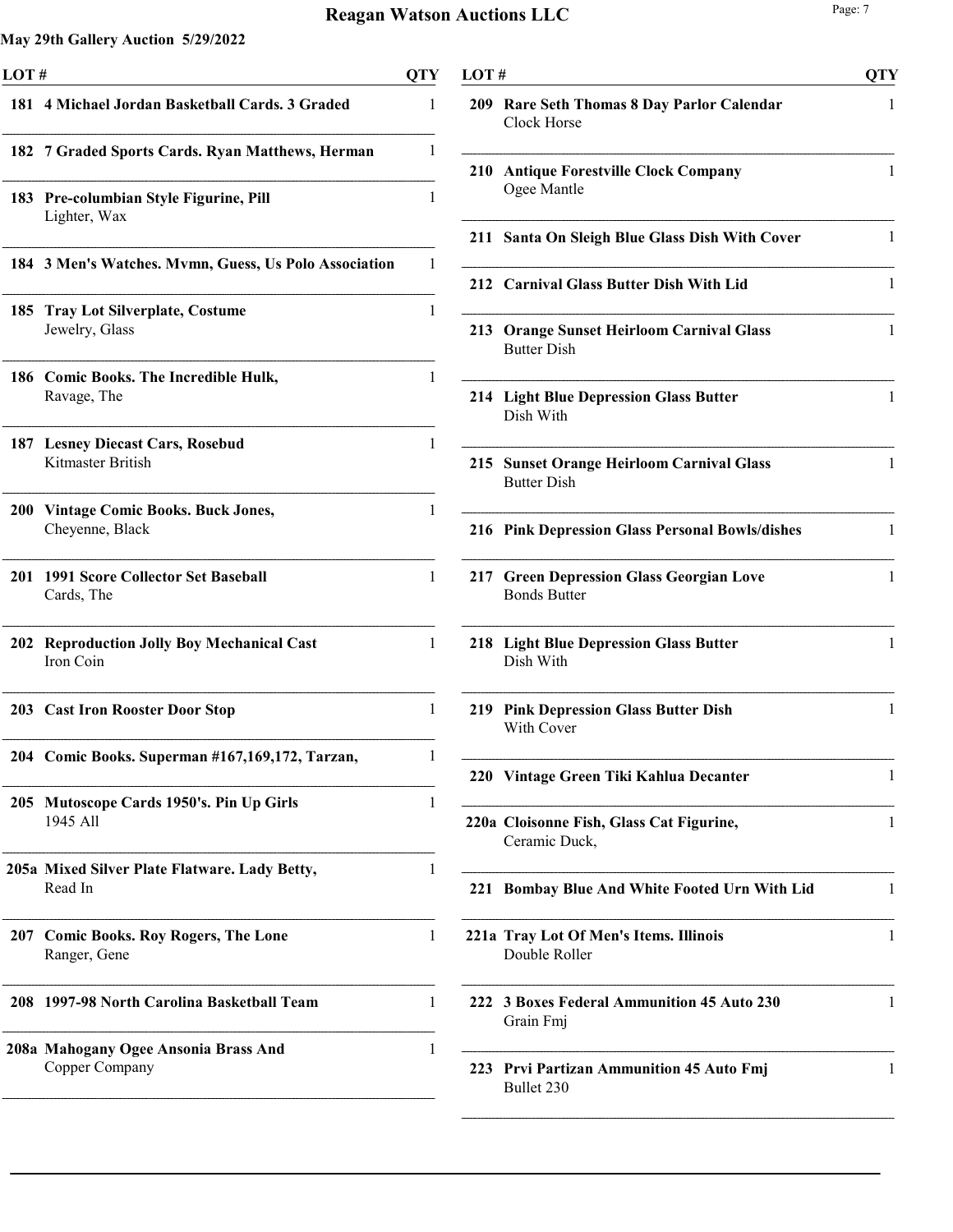| LOT# |                                                           | <b>QTY</b>   |
|------|-----------------------------------------------------------|--------------|
|      | 224 2 Boxes Blazer 45 Auto 230 Gr Fmj                     | 1            |
|      | 225 2 Boxes Fiocchi 32 Calibro 63,5mm 8mm 14g             | 1            |
|      | 226 I'unica Eurocomm Munizion 32 Calibro                  | 1            |
|      | 227 Lawnman Ammunition 45 Auto, Wolf 45 Auto,             | 1            |
|      | 228 First Day Cover, Pocket Knives, Paris Metal           | 1            |
| 229  | White Table Top Jewelry Box,<br>Decorative Jewelry        | 1            |
|      | 230 Large Collection Of Autograph Photo Prints.           | 1            |
|      | 230a Opera Glasses, Binoculars, Clown Coin Bank           | 1            |
|      | 231 Vintage Coca Cola Bottle Holder With Bottles,         | 1            |
|      | 232 Led Zeppelin 3 Album, Out Of Our<br>Heads The         | 1            |
|      | 233 Roseville Snowberry Cornucopia Vase, Silhouette       | 1            |
|      | 234 Blue And White Foo Dog Statues                        | $\mathbf{1}$ |
|      | 235 Vintage Chinese Shiwan Mudman Figures Scholar         | 1            |
|      | 236 Decorative A's, Teapot, Covered Sugar Dish,           | 1            |
|      | 236a Waterford Crystal Offset Cake Knife, Wedgewood       | 1            |
| 237  | Andrea By Sadek Urn, Decorative Fruit<br><b>Bowl With</b> | 1            |
|      | 238 Decorative Green Floral Urn With Lid                  | 1            |
| 239  | Roseville Columbine Bowl, Vase, Fuchsia<br>Plant Pot      | 1            |
|      | 240 Waterford Crystal Dolphin, Waterford Crystal          | 1            |
| 241  | <b>Roseville Gardenia Planter, Clematis Double</b>        | 1            |
|      |                                                           |              |

|     | LOT#                                                           |   |  |
|-----|----------------------------------------------------------------|---|--|
|     | <b>242 Boscul Santa Peanut Butter Glasses</b>                  | 1 |  |
|     | 243 Viking Hand Made Frosted Bear Cub Sculptures,              | 1 |  |
|     | 244 6 Floral Peanut Butter Glasses,<br>Canterbury Bell,        | 1 |  |
|     | 245 Roseville Snowberry Creamer, Pinecone Planter              | 1 |  |
|     | 246 Royal Doulton Figurines, Penelope Has<br>Chip, Belle       | 1 |  |
| 247 | <b>5 Peanut Butter Glasses, Cosmos,</b><br>American Lotus,     | 1 |  |
|     | 248 Vintage Lipstick Cartridges, Vintage Powder                | 1 |  |
| 249 | <b>Fire Dress Hat, Franklin Mint Fire Dept</b><br>Knife And    | 1 |  |
|     | 250 Harley-davidson Pocket Knife, Plaque, Air                  | 1 |  |
| 251 | Men's Citizen Eco Drive Watch, Apple Watch,                    | 1 |  |
| 252 | The R. Crumb Coffe Table Book                                  | 1 |  |
|     | 252a Aluminum Centerpiece Bowl, Decorative<br><b>Cut Glass</b> | 1 |  |
|     | 253 Singer Featherweight Sewing Machine<br>221-1 With          |   |  |
|     | 254 Nanjing Porcelain Figurine Man<br>Feeding Geese,           | 1 |  |
|     | 255 Lladro Santa Figurine, Lladro Bells, Lladro                | 1 |  |
|     | 256 Iridescent Crackle Glass Pumpkin And Squash                | 1 |  |
| 257 | <b>Made In Italy Fruit Dishes, Personal Bowls,</b>             | 1 |  |
| 258 | <b>Oriental Love Birds Decorative Bowl</b>                     | 1 |  |
| 259 | Dewar's Finest Scotch Whiskey Bottle In<br>Wood Vase           | 1 |  |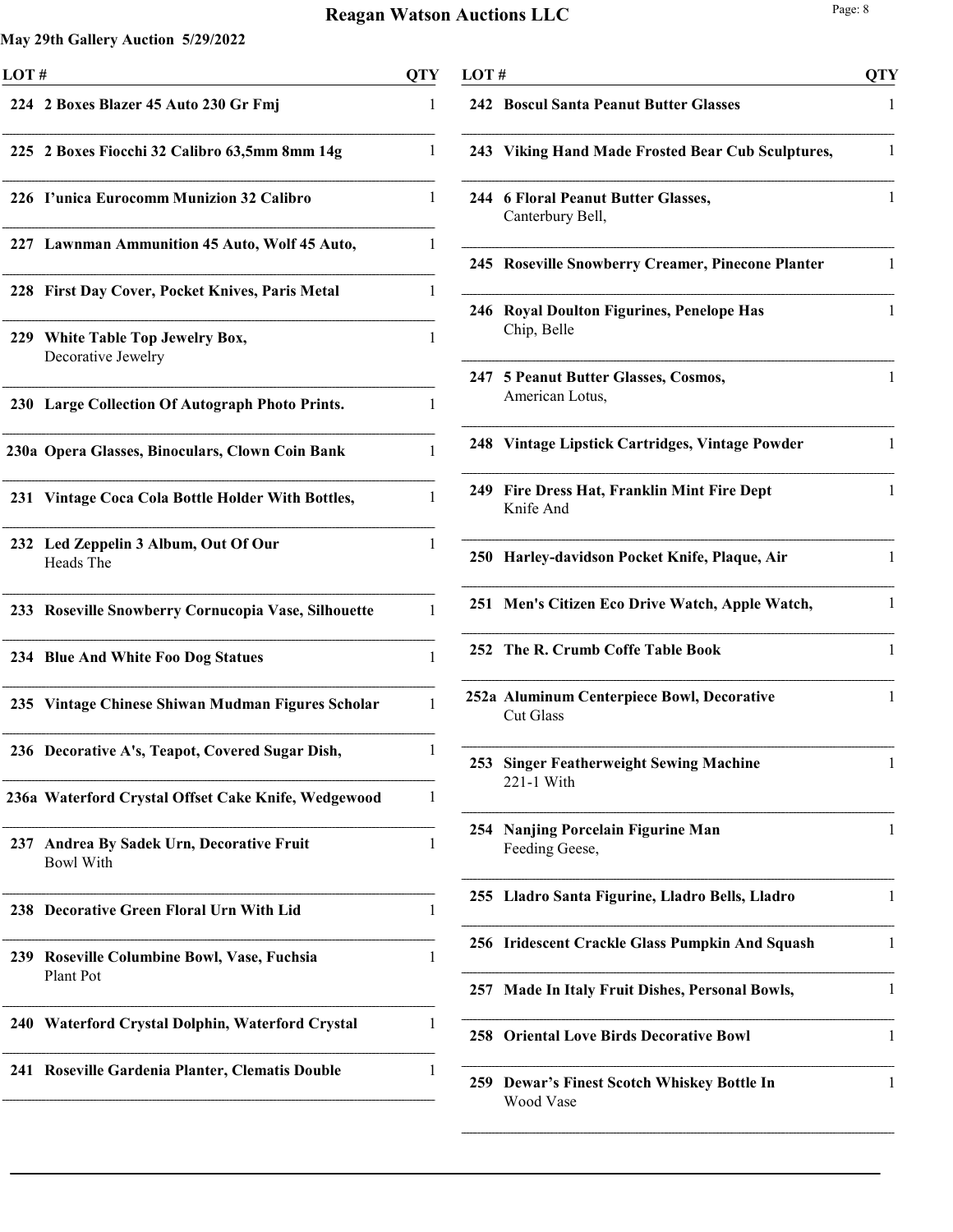| LOT#       |                                                              |   |  |
|------------|--------------------------------------------------------------|---|--|
|            | 260 Lenox Swept Away Porcelain Figurine                      | 1 |  |
| 261        | 2 Lladro Kissing Girl Figurines. 4869,<br>4873 With          | 1 |  |
|            | 262 2 Lladro Figurines. Girl With<br>Chicken, Yawning        | 1 |  |
|            | 262a Tan Lladro Polar Bear Figurine                          | 1 |  |
|            | 263 Goebel Cat Figurines                                     | 1 |  |
|            | 264 Crystal D' Argues Rooster, Cristal J.<br>G. Durand       | 1 |  |
|            | 265 Crystal D'argues Polar Beer And<br>Elephant With         | 1 |  |
|            | 266 Lladro Christmas Bells                                   | 1 |  |
|            | 267 Roseville Peony Pitcher, Clematis Pitcher                | 1 |  |
|            | <b>268 Yellow Depression Glass Butter Dish</b><br>With Cover | 1 |  |
|            | 268a Lladro Girl Holding Basket With Rooster                 | 1 |  |
|            | 268b Lladro Girl Holding Baby Doll Figurine                  | 1 |  |
|            | 300 Anthropomorphic Monkeys Carrying<br>Planter Metal        | 1 |  |
| <b>301</b> | <b>5 Beer Trays. Smart Buyers Call For</b><br>Kaier's The    | 1 |  |
|            | 302 2 Beer Trays. Fyfe And Drum,<br>Budweiser, Camden        | 1 |  |
|            | 303 6 Beer Trays. Anheuser-busch, Budweiser,<br>The Stag     | 1 |  |
|            | 304 Claire Murray Fish Aquarium 30x66"<br>100% Wool          | 1 |  |
| 305 I      | <b>Antique Royal Entertainer Table Top Windup</b>            | 1 |  |
|            |                                                              |   |  |

| LOT# |                                                                 | <b>QTY</b>   |
|------|-----------------------------------------------------------------|--------------|
|      | 306 Claire Murray Fish Aquarium 31x66"<br>$100\%$ Wool          | 1            |
|      | 309 Crystal Table Lamp, Milk Glass Base Oil<br>Lamp With        | 1            |
| 310  | 2 Duck Decoys 11" Long                                          | 1            |
| 311  | 3 Early Paper Currency. Virginia<br><b>Treasury Note</b>        | 1            |
|      | <b>312 Railroad Track Section</b>                               | 1            |
|      | 313 Chelsea Clark Co Boston Us Navy Ship<br>Bell Clock.         | 1            |
|      | 314 Christa 5 Gallon Glass Water Bottle                         | 1            |
|      | 315 Eugene Grassett Sunflower Plate Number<br>13 Print,         | 1            |
| 316  | 2 Cast Iron Skillets. Number 3,<br>Number 12                    | 1            |
| 317  | <b>Faymus Automatic Numbering Machine, 3</b><br><b>Blackweb</b> | $\mathbf{1}$ |
|      | 318 Swiss Music Box Table, Cracking To Top<br>Of Table          | 1            |
|      | 319 Pair Of Decorator Table Lamps Up To<br>32" Tall             | 1            |
|      | 320 Baldwin Brass Sconce With Hand Blown Crystal                | 1            |
| 321  | <b>Yellow Depression Glass Style Creamer Sugar,</b>             | 1            |
| 322  | <b>Bombay Decorative Blue And White Porcelain</b>               | 1            |
|      | 323 21" Ceramic Santa Claus Figurine                            | 1            |
|      | 324 Pair Of Oriental Blue And White Porcelain                   | 1            |
| 325  | <b>Stained Leaded Glass Tiffany Style</b><br>Wisteria Table     | 1            |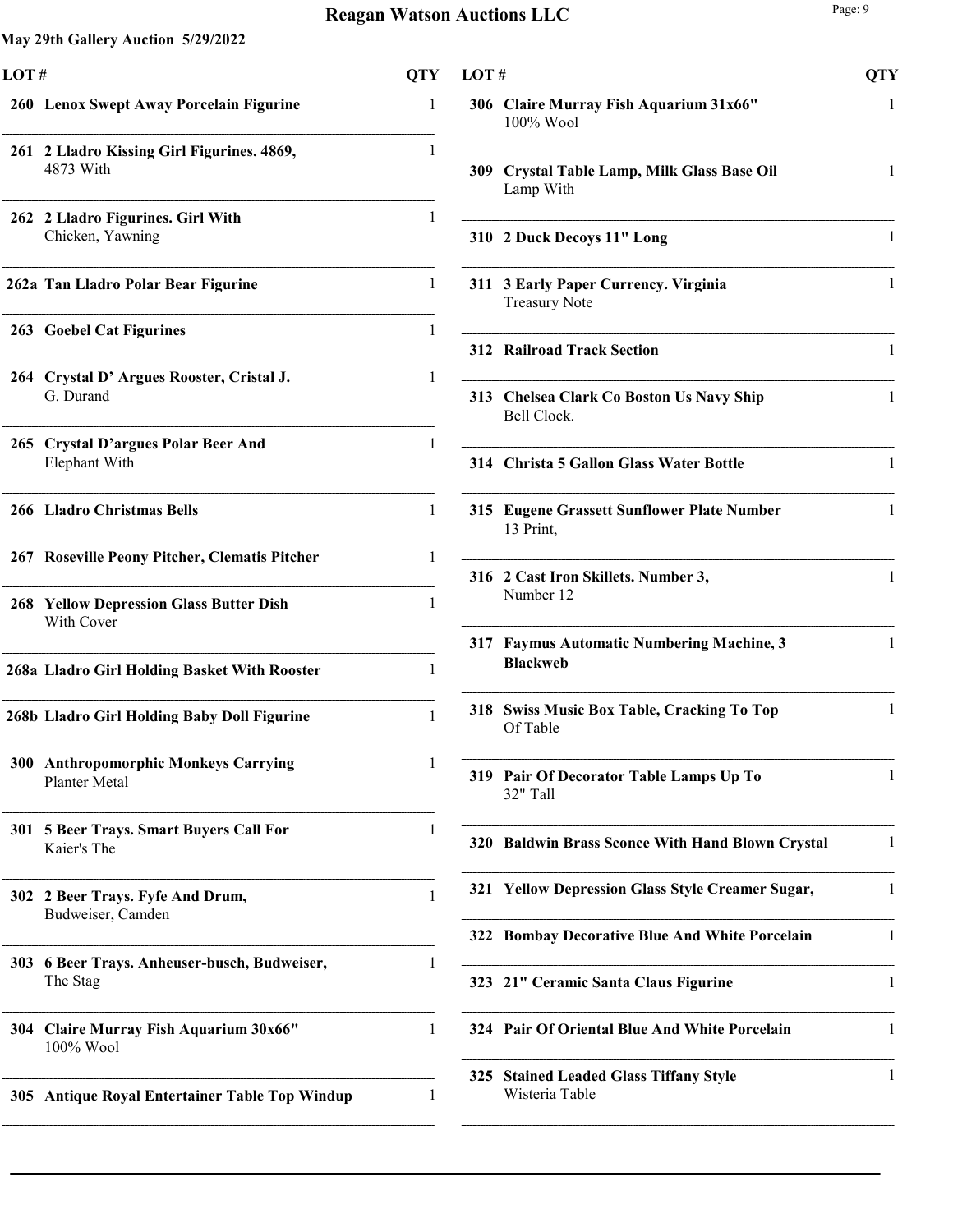| LOT#       |                                                                 | QTY |
|------------|-----------------------------------------------------------------|-----|
|            | 326 Reverse Painted Glass Lighthouse Scene<br>Table Lamp        | 1   |
|            | 327 Blue And White Porcelain Flow Blue Style                    | 1   |
|            | 328 Blue And White Porcelain Oriental<br>Decorator Table        | 1   |
| 329        | <b>Tiffany Style Jeweled Stained Glass</b><br>Leaded Table      | 1   |
|            | 330 incomplete Hornsby Dublo Electric Train<br>Set In           | 1   |
| 331        | <b>Gone With The Wind Converted Table</b><br>Lamp. 26"          | 1   |
|            | 332 Roseville Pottery Green Magnolia<br>Double Handle           | 1   |
| <b>333</b> | <b>Large Tiffany Style Stained Glass</b><br><b>Leaded Table</b> | 1   |
|            | 334 Hand Stitched Flower Pattern Quilt 102x88"                  | 1   |
|            | 335 Bohemian Ruby Cut Glass Table Lamp<br>With Marble           | 1   |
|            | 336 Heavy Bronze Uss 14" Ship Bell With Bracket.                | 1   |
|            | 337 Metal Bronzed Finish Egret Planter<br>With Large            | 1   |
| 338        | Pomeroy & Beers Atlas Of The United<br>States Of                | 1   |
|            | 339 Paris Stained Glass Table Lamps 19" Tall                    | 1   |
| <b>340</b> | <b>Yellow Porcelain Oriental Decorator</b><br>Table Lamp        | 1   |
| 341        | 21" Polished Brass Bradley & Hubbard Andirons                   | 1   |
|            | 342 Green Oriental Style Decorator<br>Centerpiece Bowl          | 1   |

| LOT# |                                                                    |   |  |
|------|--------------------------------------------------------------------|---|--|
|      | 343 Mahogany Seth Thomas Steeple Clock 15"<br>Tall With            | 1 |  |
|      | 344 Modern Pair Of Porcelain Oriental Figurines                    | 1 |  |
|      | 345 Figural Bronze Finish Woman With<br><b>Flowing Dress</b>       | 1 |  |
|      | 346 Large Collection Of Library Of<br>Congress Prints,             | 1 |  |
| 347  | <b>Man Riding Horse With Gun Balance</b><br>Toy, Extra             | 1 |  |
|      | 348 Otc System 2000 Car Scanning Tool                              | 1 |  |
|      | 349 Man Waving Flags Balance Toy                                   | 1 |  |
| 350  | <b>Man With Spyglass Balance Toy</b>                               | 1 |  |
| 351  | <b>Soldiers, Drummers, Elastolin Cowboys</b><br>And Indian         | 1 |  |
|      | 352 Estate costume jewelry with jewelry<br>case. Preview           | 1 |  |
| 353  | <b>Articulated Fisherman With Ship Wheel</b><br><b>Balance Toy</b> | 1 |  |
| 354  | Spin Clean Record Washer Mkii                                      | 1 |  |
| 355  | <b>Claire Murray Fish Aquarium 30x39"</b><br>$100\%$ Wool          | 1 |  |
|      | 356 Bose Cinemate 15 Tv Speaker With Remote,                       | 1 |  |
| 357  | 4 Small Wool Area Rugs. Heavy Wear. Up<br>To 60x34".               | 1 |  |
| 358  | <b>Beige Pink And Blue Wool Area Rug</b><br>61x35". Wear           | 1 |  |
| 359  | Red, Blue & Cream Color Oriental Wool<br>Rug Runner                | 1 |  |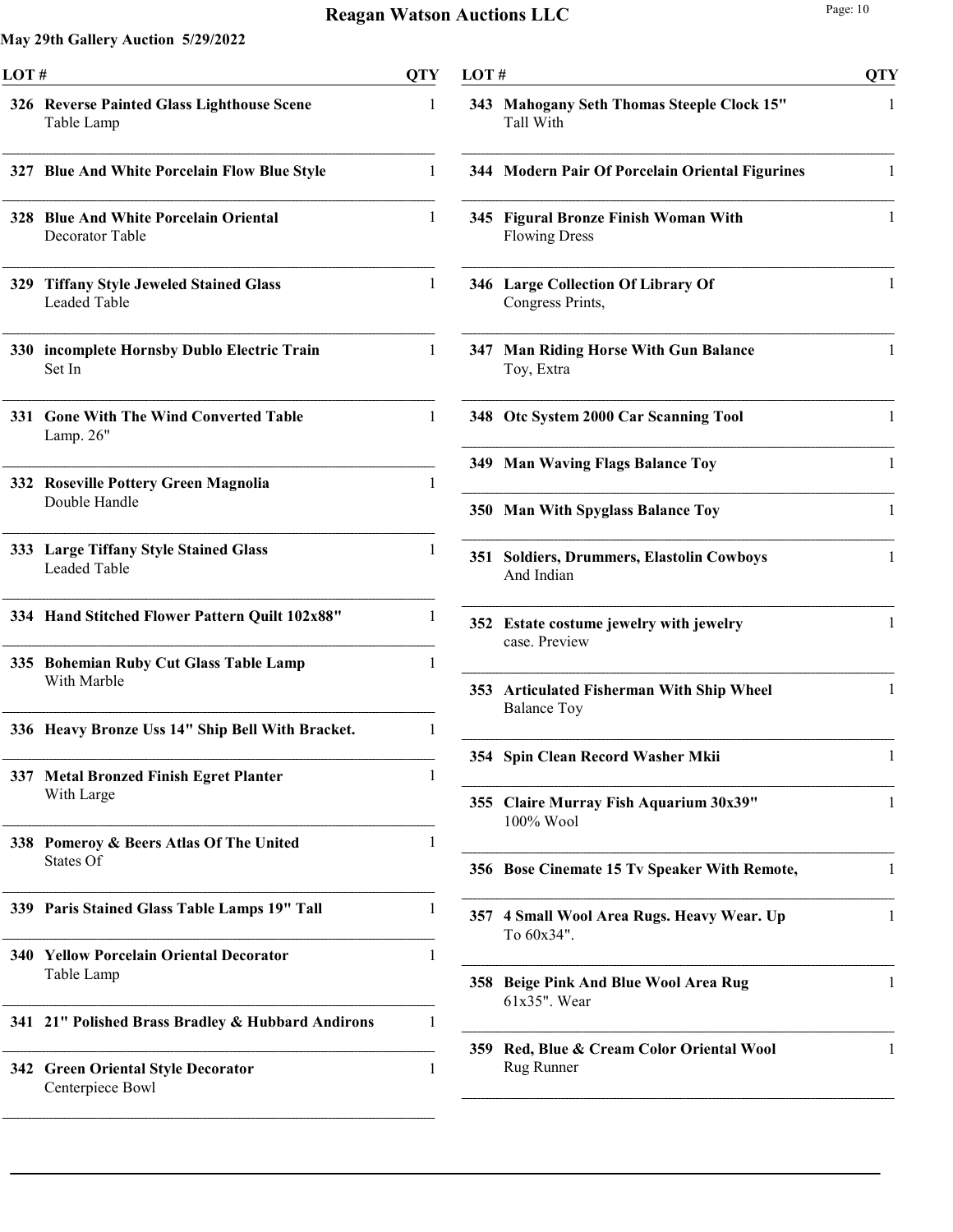| 360 Red Blue Oriental Rug 98x68". Needs<br>To Be    | 1                                                                                                                                                                                                                                                                                                                                                                                                                                                                                                                                                                                                                           |
|-----------------------------------------------------|-----------------------------------------------------------------------------------------------------------------------------------------------------------------------------------------------------------------------------------------------------------------------------------------------------------------------------------------------------------------------------------------------------------------------------------------------------------------------------------------------------------------------------------------------------------------------------------------------------------------------------|
| Salmon, Beige, Blue Wool Karastan Kirman<br>759 Rug | 1                                                                                                                                                                                                                                                                                                                                                                                                                                                                                                                                                                                                                           |
| Oriental Rug                                        | $\mathbf{1}$                                                                                                                                                                                                                                                                                                                                                                                                                                                                                                                                                                                                                |
| Has Wear,                                           | 1                                                                                                                                                                                                                                                                                                                                                                                                                                                                                                                                                                                                                           |
|                                                     | 1                                                                                                                                                                                                                                                                                                                                                                                                                                                                                                                                                                                                                           |
| Style Area                                          | 1                                                                                                                                                                                                                                                                                                                                                                                                                                                                                                                                                                                                                           |
| Area Rug                                            | 1                                                                                                                                                                                                                                                                                                                                                                                                                                                                                                                                                                                                                           |
|                                                     | 1                                                                                                                                                                                                                                                                                                                                                                                                                                                                                                                                                                                                                           |
| Server Back                                         | 1                                                                                                                                                                                                                                                                                                                                                                                                                                                                                                                                                                                                                           |
|                                                     | 1                                                                                                                                                                                                                                                                                                                                                                                                                                                                                                                                                                                                                           |
|                                                     | 1                                                                                                                                                                                                                                                                                                                                                                                                                                                                                                                                                                                                                           |
| Rug 116x78"                                         | L                                                                                                                                                                                                                                                                                                                                                                                                                                                                                                                                                                                                                           |
|                                                     | 1                                                                                                                                                                                                                                                                                                                                                                                                                                                                                                                                                                                                                           |
|                                                     | 1                                                                                                                                                                                                                                                                                                                                                                                                                                                                                                                                                                                                                           |
| W Stain                                             | 1                                                                                                                                                                                                                                                                                                                                                                                                                                                                                                                                                                                                                           |
| Six Beer Trays. Old Milwaukee,<br>Schmidt's, Liquid | $\mathbf{1}$                                                                                                                                                                                                                                                                                                                                                                                                                                                                                                                                                                                                                |
| Set. Service                                        | 1                                                                                                                                                                                                                                                                                                                                                                                                                                                                                                                                                                                                                           |
|                                                     | 362 Abbas Royal Salmon And Blue Wool<br>363 Red & Blue Oriental Wool Rug 115x86".<br>364 Salmon Blue Wool Karastan Style Area Rug<br>365 Yellow & Blue Chinese Art Deco Nickols<br>366 Plum Wool Chinese Art Deco Nickols Style<br>367 Pink & Blue Wool Karastan Area Rug 144x106".<br>368 Antique Oak Griffin Carved Buffet<br>369 Brown Wool Area Rug 96x68"<br>370 Orange And Gray Wool Runner Rug 30x124"<br><b>Faded Blue And White Wool Oriental</b><br>372 Wool Bohkara Rug 69x36"<br>373 Red Blue Green Wool Area Rug 36x62"<br>374 Large Light Blue Pink Thick Pile Wool Rug<br>Noritake Mandarin Garden 9743 Dish |

| LOT# |                                                              |   |  |
|------|--------------------------------------------------------------|---|--|
|      | 409 Decorative Boats. Rehoboth Beach<br>Rowboat Model,       | 1 |  |
| 410  | <b>Antique Ingraham Oak Clock With Key</b><br>Pendulum 11"   | 1 |  |
|      | 411 Seth Thomas Rosewood Shelf Clock 11.5"<br>Tall With      | 1 |  |
|      | 412 41" Decorative Sailboat Model                            | 1 |  |
|      | 413 24" Decorative Sailboat Model                            | 1 |  |
|      | 414 Metal Steamship Model Amanda With Stand<br>$21"$ Long    | 1 |  |
|      | 415 Antique New Haven Burl Walnut Ogee<br><b>Shelf Clock</b> | 1 |  |
|      | 416 13" Walnut Bulova Tempus Fugit<br>Keywind Mantel         | 1 |  |
|      | 417 9" Plymouth Burl Wood Shelf Clock<br>With Pendulum,      | 1 |  |
|      | 418 10" New Haven Autism Mahogany Beehive<br>Shelf Clock     | 1 |  |
|      | 419 10" Antique Mahogany Clock With Key And                  | 1 |  |
|      | 420 Seth Thomas Mahogany Tambour Clock 7.5"<br>Tall. 20f     | 1 |  |
| 421  | <b>Plymouth Cherry Tambour Clock With</b><br>Key And         | 1 |  |
|      | 422 Machinist, Drafting Tools. Gauges, Micrometers.          | 1 |  |
| 423  | Eli Terry Jr Mahogany Clock With<br><b>Reverse Painted</b>   | 1 |  |
| 424  | 22" Seth Thomas Shelf Clock, Pine Case.<br>With Key          | 1 |  |
| 425  | Unique Mahogany Mantel Clock 26.5" Tall<br>With Key          | 1 |  |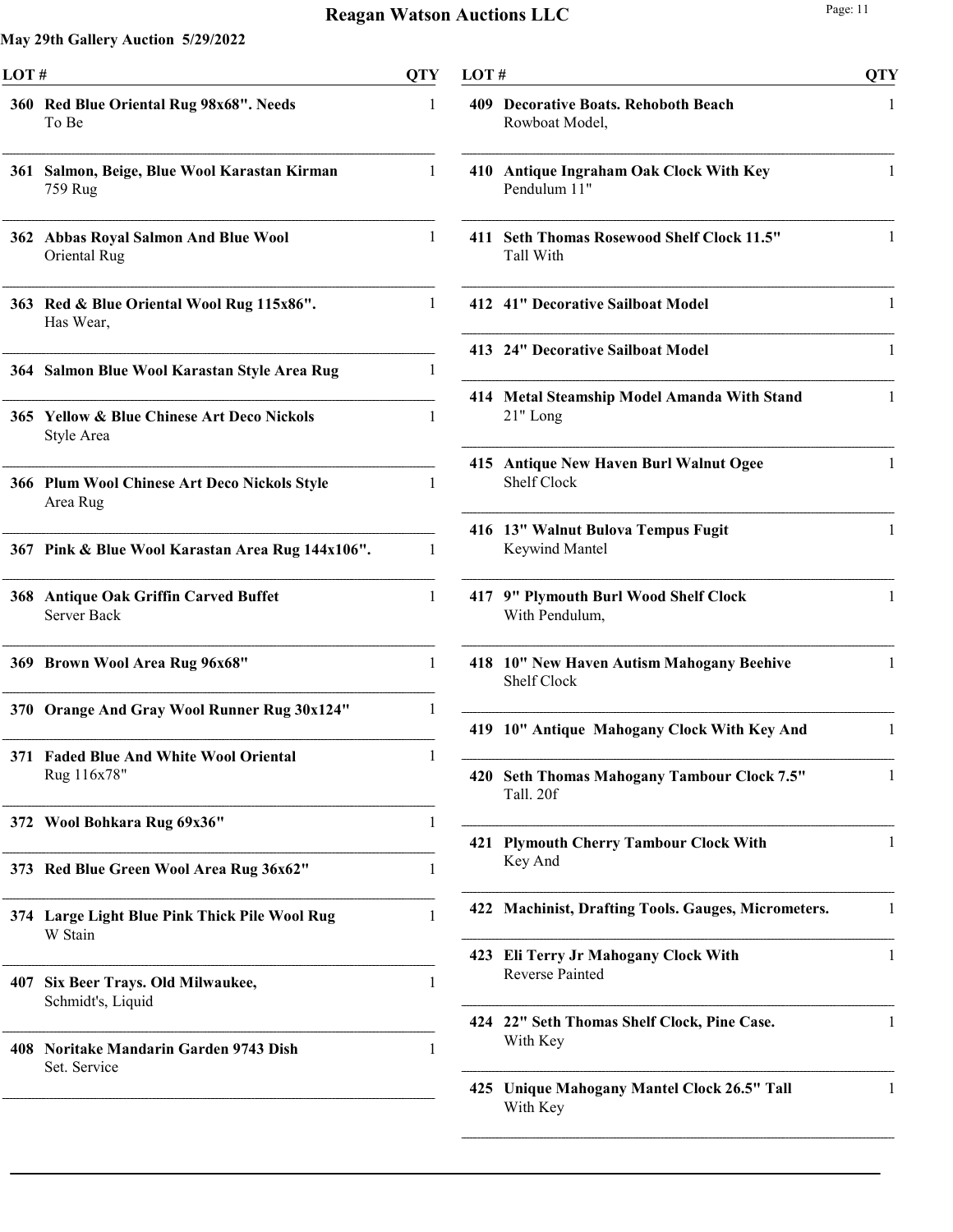| LOT# |                                                          | <b>QTY</b>   | LOT# |                                                          | <b>QTY</b> |
|------|----------------------------------------------------------|--------------|------|----------------------------------------------------------|------------|
|      | 426 Ansonia 22" Victorian Oak Kitchen<br>Clock. With     | 1            |      | 444 Sports Cards. Baseball Cards,<br>Football Cards.     | 1          |
|      | 427 Four Beer Trays. Old Shay De Luxe<br>Beer, Real      | 1            |      | 445 Tray Lot Football Cards                              | 1          |
|      | 428 Five Beer Trays. Schlitz Malt Liquor, Gunther's      | 1            |      | 446 Tray Lot Diecast Cars, Trucks.<br>Leslie, Hot        | 1          |
|      | 429 Mahogany Jungham Tambora Clock 8" Tall<br>With Key   | 1            |      | 447 Vintage Books. 1959 The Rifleman,<br>1962 Trixie     | 1          |
|      | 430 Antique Pressed Steel Siren Fire Chief<br>Lined Up   | 1            |      | 448 Tray Lot Baseball Cards. Rookie Cards Etc.           |            |
|      | 431 Copper Luster Creamers, Sugars,<br>Pitchers Etc      | $\mathbf{1}$ |      | 449 Arts And Crafts Style Mission Oak 17"<br>With Key    | 1          |
|      | 432 Bayuk Cigar Store Indian Cardboard Cutouts           | 1            |      | 450 Three Star Gundy Bettoney Coronet<br>With Case.      |            |
|      | 433 Bayuk Cigar Store Indian Cardboard Cutouts           | 1            |      | 451 Antique Gilbert Mahogany Steeple Clock<br>16" Tall   |            |
|      | 434 Large 48" Bayuk Cigar Store Indian Cardboard         | 1            |      | 452 Antique Ansonia Oak Shelf Clock 14.5"                |            |
|      | 435 Four Beer Trays. Heilemans Old Style, Schlitz,       | 1            |      | Tall With                                                |            |
|      | 436 Four Beer Trays. Schaefer Beer,<br>Schmitz A         | 1            |      | 453 Antique Black Shelf Clock With Key<br>And Pendulum   |            |
|      | <b>437 Copper Luster Pitchers Creamers Etc</b>           | 1            |      | 454 Lark Violin With Bow And Case. 22" Long              |            |
|      | 438 Estate Costume Jewelry. Necklaces, Bracelets,        | 1            |      | 455 Jean Baptiste Clarinet With Case                     |            |
|      | 439 Converted Porcelain Stem Lamp With Opalescent        | 1            |      | 456 Estate Costume Jewelry. Necklaces,<br>Bracelets Etc. |            |
|      | 440 Rustic Farmhouse Decorative Candle<br>Holder Lantern |              |      | 457 Harmonica Number W-01 7n Acoustic<br>Guitar With     |            |
|      | 441 Ingraham Antique Mahogany Shelf Clock 16"<br>Tall 8  |              |      | 458 Antique Dome Top Shelf Clock 17 Tall.<br>With Key    |            |
|      | 442 Five Beer Trays. Stro's Extra,<br>Ambassador, Peels, |              |      | 459 Ansonia Cast Iron Mantel Clock 10" Tall.<br>With Key |            |
|      | 443 Antique Stereo Viewer With Slides.                   |              |      | 460 Meinl Hcs 20" Ride Cymbal, 13.5"<br>Marching Band    |            |

| 444 | Sports Cards. Baseball Cards,<br>Football Cards.            | 1 |
|-----|-------------------------------------------------------------|---|
|     | 445 Tray Lot Football Cards                                 | 1 |
| 446 | <b>Tray Lot Diecast Cars, Trucks.</b><br>Leslie, Hot        | 1 |
|     | 447 Vintage Books. 1959 The Rifleman,<br>1962 Trixie        | 1 |
|     | 448 Tray Lot Baseball Cards. Rookie Cards Etc.              | 1 |
| 449 | Arts And Crafts Style Mission Oak 17"<br>With Key           | 1 |
| 450 | <b>Three Star Gundy Bettoney Coronet</b><br>With Case.      | 1 |
| 451 | <b>Antique Gilbert Mahogany Steeple Clock</b><br>16" Tall   | 1 |
| 452 | <b>Antique Ansonia Oak Shelf Clock 14.5"</b><br>Tall With   | 1 |
| 453 | <b>Antique Black Shelf Clock With Key</b><br>And Pendulum   | 1 |
|     | 454 Lark Violin With Bow And Case. 22" Long                 | 1 |
|     | 455 Jean Baptiste Clarinet With Case                        | 1 |
| 456 | <b>Estate Costume Jewelry. Necklaces,</b><br>Bracelets Etc. | 1 |
| 457 | Harmonica Number W-01 7n Acoustic<br>Guitar With            | 1 |
| 458 | <b>Antique Dome Top Shelf Clock 17 Tall.</b><br>With Key    | 1 |
| 459 | Ansonia Cast Iron Mantel Clock 10" Tall.<br>With Key        | 1 |
| 460 | Meinl Hcs 20" Ride Cymbal, 13.5"<br>Marching Band           | 1 |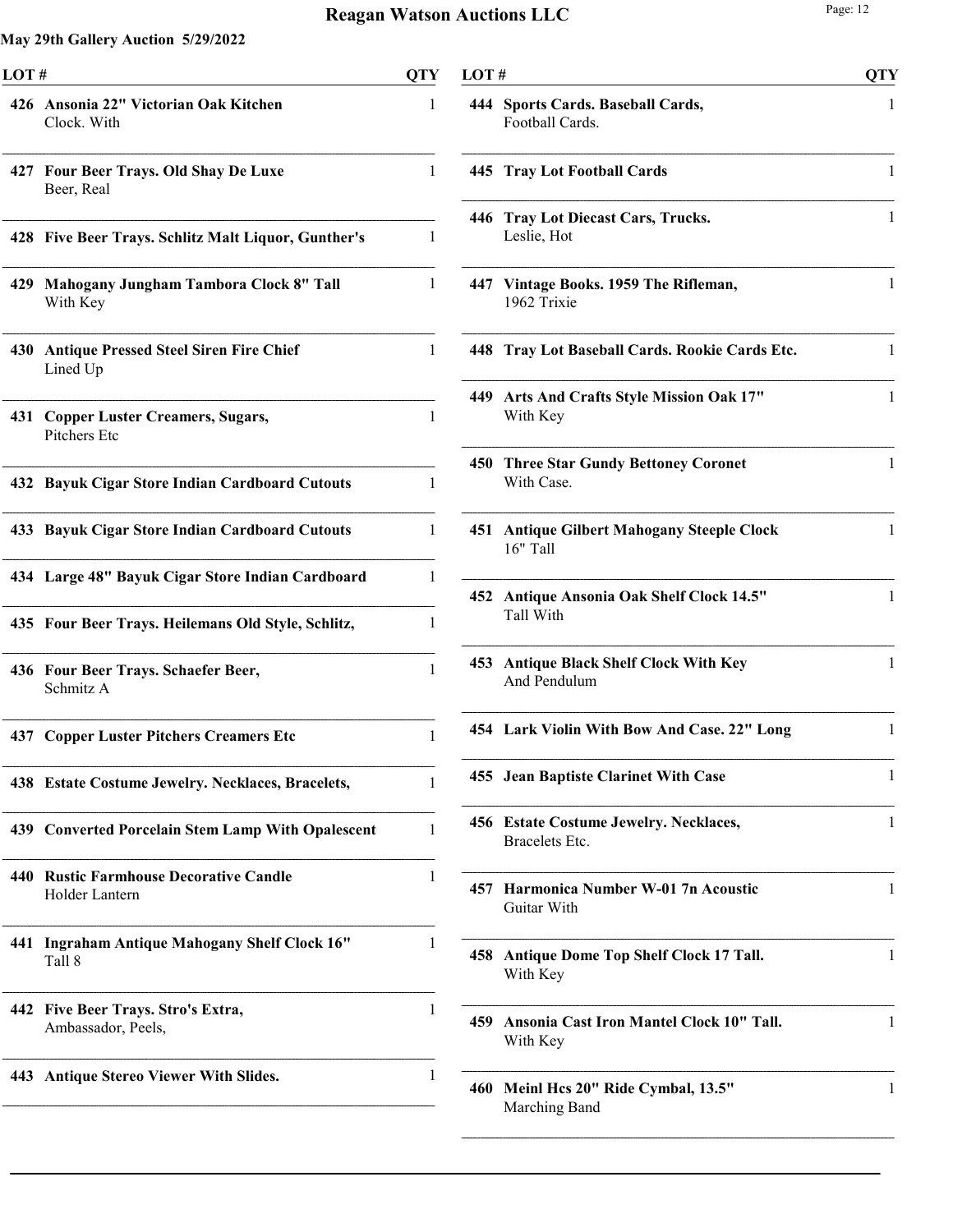| LOT# |                                                             | QTY |
|------|-------------------------------------------------------------|-----|
|      | 461 Antique Ansonia Cast Iron Mantel Clock<br>With Key      | 1   |
|      | 462 Artley By Eckhart Flute With Case                       | 1   |
|      | 463 Blue Binder 1970s Baseball Cards                        | 1   |
|      | 464 Black Binder 1973 Baseball Cards<br>Loaded. Preview     | 1   |
|      | 465 Naneki Ukulele Model Na-10-bk. 21" Long                 | 1   |
|      | 466 Antique Dome Top Red Painted Shelf<br>Clock With        | 1   |
|      | 467 Percussion Plus Snare Drum With Carry<br>Case $14x5$    | 1   |
|      | 468 Michael Kerr Signed Numbered Beach Dune                 | 1   |
|      | 469 Oil On Board Painting Country Road<br>With Houses       | 1   |
|      | 470 O/c Painting Orchid With Bird Signed Danette            | 1   |
| 471  | <b>Mahogany Gilbert 8-day Banjo Clock</b><br>23" With       | 1   |
| 472  | 2 Bombay Co. Large Leaved Umbrella<br>Tree Print,           | 1   |
|      | 473 2 Advertising Mirrors. Chivas Brothers. Up<br>To 22"    | 1   |
|      | 474 Wyeth Print Farmhouse 39x29"                            | 1   |
| 475  | <b>Signed Us Capital Compliments Of The</b><br>Hotel George | 1   |
|      | 475a Pittsburgh Steelers polamalu 43 youth medium           | 1   |
|      | 476 Pair Of Oriental Prints 38x18"                          | 1   |
| 477  | <b>Faith Lord Cardinal Knowledge</b><br>Painting 41x31"     | 1   |

| LOT# |                                                                 | <b>QTY</b>   |
|------|-----------------------------------------------------------------|--------------|
|      | 478 2 Pictures. Faith Lord Original<br><b>Abstract Painting</b> | 1            |
|      | 479 3 Flower Pictures. Decorative Wall Art<br>Prints. Up        | 1            |
|      | 480 5 Nautical Pictures. Andrew Wyeth<br>Sailboat Print,        | 1            |
|      | 481 5 Pictures. Bermuda Artist Jill Amos Raine,                 | 1            |
|      | 482 Abraxas Tilghman Island Signed In<br>Numbered Print         | 1            |
|      | 482a Signed Numbered Abraxas Winter At The<br>Beach Art         | 1            |
|      | 483 4 Pictures. Country Basket With Goose<br>Decoy, Boy         | 1            |
|      | 484 Rooster Painted Beveled Glass Mirror 29x32"                 | 1            |
|      | 485 Decorator Beveled Glass Mirror 30x42"                       | 1            |
|      | 486 P. Sculthorpe Pencil Signed And<br>Numbered 363/500         | $\mathbf{1}$ |
|      | 487 Ethan Allen Cherry Westminster Chime<br>Wall Clock          | 1            |
| 488  | 7 Rooster / Bird Pictures. Signed<br>Painting B                 | 1            |
|      | 489 Multicolor Ladies Fur Coat. 42" Tall                        | 1            |
|      | 489a Minnesota twins Owens 13 Jersey<br>Russell athletic        | 1            |
|      | 490 6 Pictures. View Of Wilmington Delaware<br>1851, Old        | 1            |
| 491  | Heron With Water Iris Bird Print 33x40"                         | 1            |
|      | 492 Lighthouse Art Print 36x29"                                 | 1            |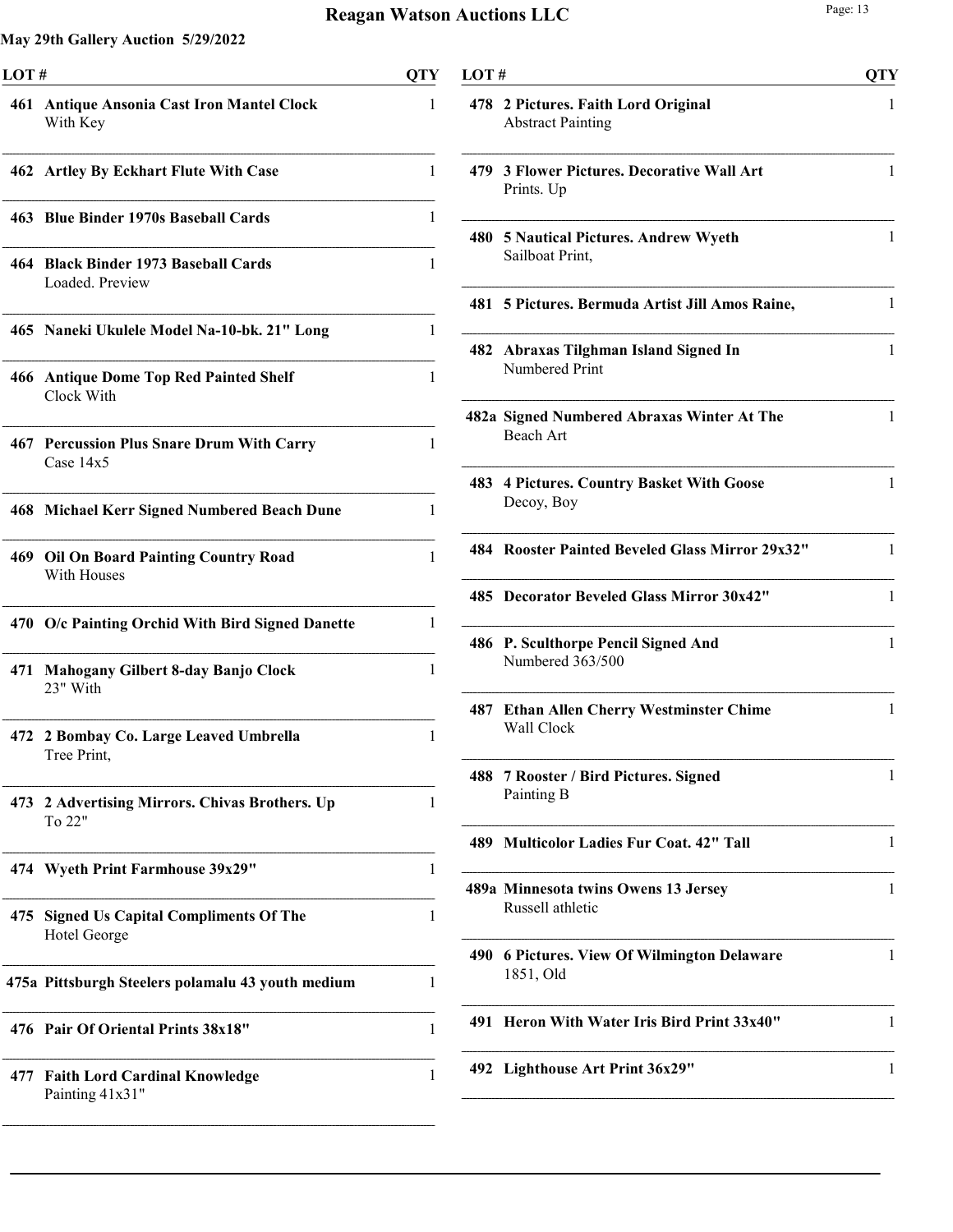| LOT# |                                                             | <b>QTY</b> |
|------|-------------------------------------------------------------|------------|
|      | 493 O/c Ship Painting Signed 44x32"                         | 1          |
| 494  | Ethan H. Rice 98 Us Coast Guard The<br>Last Watch           | 1          |
|      | 495 3 Pictures. Pencil Signed And<br>Numbered W.s.          | 1          |
|      | 496 He Vineyard 66 Painting Of House. Oil<br>On Board.      | 1          |
|      | 497 Folding Stained Leaded Glass Flower Bouquet             | 1          |
|      | 498 3 Pictures. Print On Canvas Ship Jack Wiberg            | 1          |
|      | 498a Decorative ship print in Rustic pine frame.            | 1          |
|      | 499 Gold Decorator Wall Mirror 25x40"                       | 1          |
|      | 499b Books. American antiques, furniture, antique           | 1          |
|      | 499c 7 Local Delaware Plates. Seaford Delaware              | 1          |
|      | 499d Books. DuPont from the banks of the Brandywine,        | 1          |
|      | 499e Books. Years of grace, the rains<br>came, collecting   | 1          |
|      | 499f Books. The complete astrology, sweet Thursday,         | 1          |
|      | 500 Car Coin Banks, The Texas Company,<br>Texaco Etc        | 1          |
| 501  | The Texas Company Mintures, Coin Banks<br>Gas Pumps         | 1          |
|      | 502 Youth size clothing. Sweat pants, shorts,               | 1          |
| 505  | <b>Raggedy Ann And Andy Anniversary</b><br>Ornaments, 2016, | 1          |
| 506  | Handy Man Skull Missing Lower Jaw,<br>ceramic model         | 1          |
|      |                                                             |            |

| LOT # |                                                                | <b>QTY</b>   |
|-------|----------------------------------------------------------------|--------------|
|       | 507 Made In Israel Wooden Nativity Scene                       | 1            |
| 508   | The Texas Company Firetruck, Horse<br>Drawn Tank               | 1            |
|       | <b>509 Vintage Texaco Tanker Truck</b>                         | 1            |
|       | <b>510 Pewter Delaware License Plate</b>                       | 1            |
| 511   | Mini Texaco Car, Texaco Petroleum<br>Tanker Coin               | 1            |
|       | 512 Vintage D8 Dampfmaschine Steam Engine<br>With Box          | 1            |
|       | 513 Texaco Die Cast Cars, Trucks                               | 1            |
|       | 514 New In Box Bell And Howell Three Pack Room                 | 1            |
| 515   | Vintage Texaco Die Cast Red Trucks,<br>Coin Bank               | 1            |
|       | 516 Glass Bird Paperweights, Hen On Nest, Dog<br>In Bed,       | $\mathbf{1}$ |
|       | 517 Vintage Red Texaco Trucks, Tanker, Ship                    | 1            |
|       | 518 Shelf Lot Dyds                                             | 1            |
|       | 519 Westinghouse Catalogue Of Electrical Supplies,             | 1            |
|       | 520 Box Of Standard Size Edison Light Bulbs                    | 1            |
|       | 524 Upright Man Skull Missing Lower Jaw, Ceramic               | 1            |
| 525   | <b>Wood African Tribal Woman With</b><br><b>Headdress Bust</b> | 1            |
| 526   | <b>Speedy Felix Wooden Toy, 1963</b><br>Corvette Stingray      | 1            |
| 527   | <b>Blinc Bluetooth Motorcycle Helmet</b>                       | 1            |
| 528   | <b>Vintage Coca Cola Trays, Playing Cards</b>                  | 1            |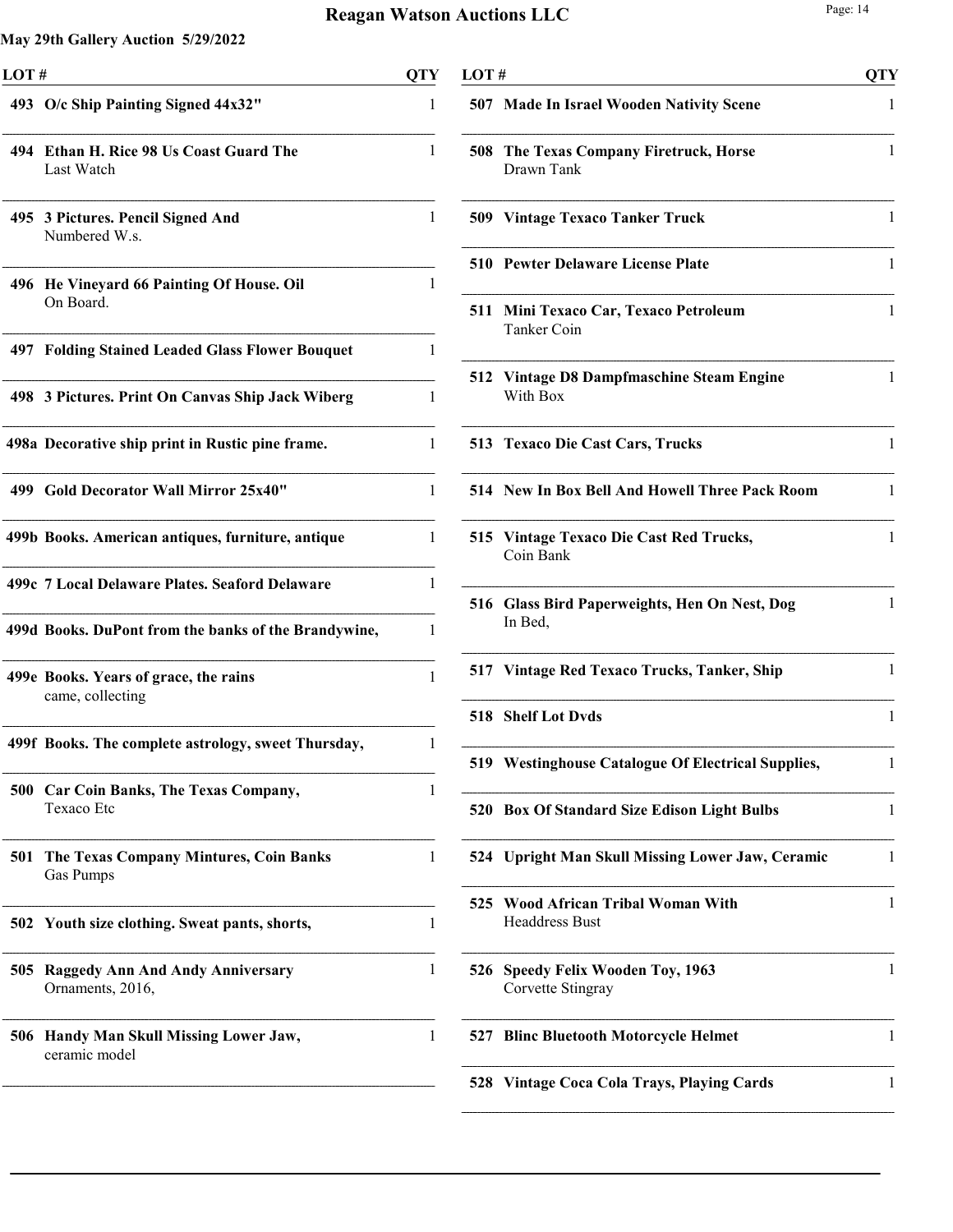| LOT# |                                                                | QTY |
|------|----------------------------------------------------------------|-----|
|      | 529 Enterprise Tinned Mest Chopper                             | 1   |
|      | <b>530 Decorative Centerpiece Metal Tollware</b><br>Style Bowl | 1   |
|      | 531 Galvanized Buckets, Yard Bird Ornament                     | 1   |
| 532  | <b>Showcase Lot Of Estate Costume Jewelry.</b><br>Preview A    | 1   |
| 533  | 2 Showcases Of Estate Costume Jewelry.<br>Preview A            | 1   |
|      | 534 Showcase Lot Of Costume Jewelry. Preview<br>A Must         | 1   |
|      | 535 Showcase Lot Estate Costume Jewelry.<br>Preview A          | 1   |
| 536  | <b>Showcase Lot Of Estate Costume Jewelry.</b><br>Preview A    | 1   |
|      | 536a Showcase Lot Of Estate Costume Jewelry.<br>Preview A      | 1   |
|      | 537 Cast Iron Dinner Bell Triangle                             | 1   |
|      | 537a Uncut Sheet Of Playboy Sports Time Covers                 | 1   |
|      | 538 Vintage Yellow And Green Teaset                            | 1   |
| 539  | Lego Box Sets Auto Transponder, 3-1 Boat                       | 1   |
| 540  | <b>Lodge Cast Iron Skillets</b>                                | 1   |
| 541  | 6speed Blender, Kitchen Utensils, Toaster<br>Carve N           | 1   |
| 542  | Racing Champions Cars, Matchbox Cars. Dale                     | 1   |
| 543  | <b>Starting Lineup 1998 Edition 96</b><br>Edition, Juan        | 1   |
| 544  | <b>Signed Nascar Baseball Hats, The Home</b><br>Depot $#20$ ,  | 1   |

| LOT# |                                                                    | <b>QTY</b> |
|------|--------------------------------------------------------------------|------------|
|      | 545 Pepsi Cola Bottles, Sprite Bottle,<br>Wash Basin               | 1          |
|      | 546 Kids Lit, Rubber Snakes, Tony Hawk<br>Ps3 Board,               | 1          |
| 547  | <b>Jackson China Rooster Plates, Pyrex</b><br>Bowls, Inca          | 1          |
|      | 548 American Tool Chest, Tinker Toy<br>Construction Set,           | 1          |
|      | 549 Holy Edition Catholic Action Edition,<br>Grace For             | 1          |
|      | 550 Ancient Man Neandertal, Missing Lower Jaw                      | 1          |
| 551  | <b>Matchbox Cars And Case, Road Champs</b><br><b>Richard Petty</b> | 1          |
|      | 552 Jason Fast Focus Binoculars, Argus<br>50mm Camera,             | 1          |
| 553  | Hot Wheels 2001 M&m Car, Goodwrench<br>Car, Mixed                  | 1          |
|      | 554 Cokesbury Slide Projectors, Target<br>Brownie 6-20             | 1          |
|      | 555 Vanilla 7000 Series Rollerblades, Razor<br>Slip On             | 1          |
| 556  | Set Of 6 Nasa Photos, Apollo Launch<br>Cape Kennedy,               | 1          |
| 557  | Pewter Plates, Mikasa Salt And Pepper Shaker,                      | 1          |
| 558  | <b>Poker Chips And Holders, Playing Cards</b>                      | 1          |
| 559  | <b>Arrow Lot 6 Boxes. Easton Gamegetter Arrows,</b>                | 1          |
| 560  | <b>Country Lot, Baskets, Longaberger</b><br>1993, Small            | 1          |
| 561  | Tin Duquesne Pilsner Tray, F.<br>Champenios Plastic                | 1          |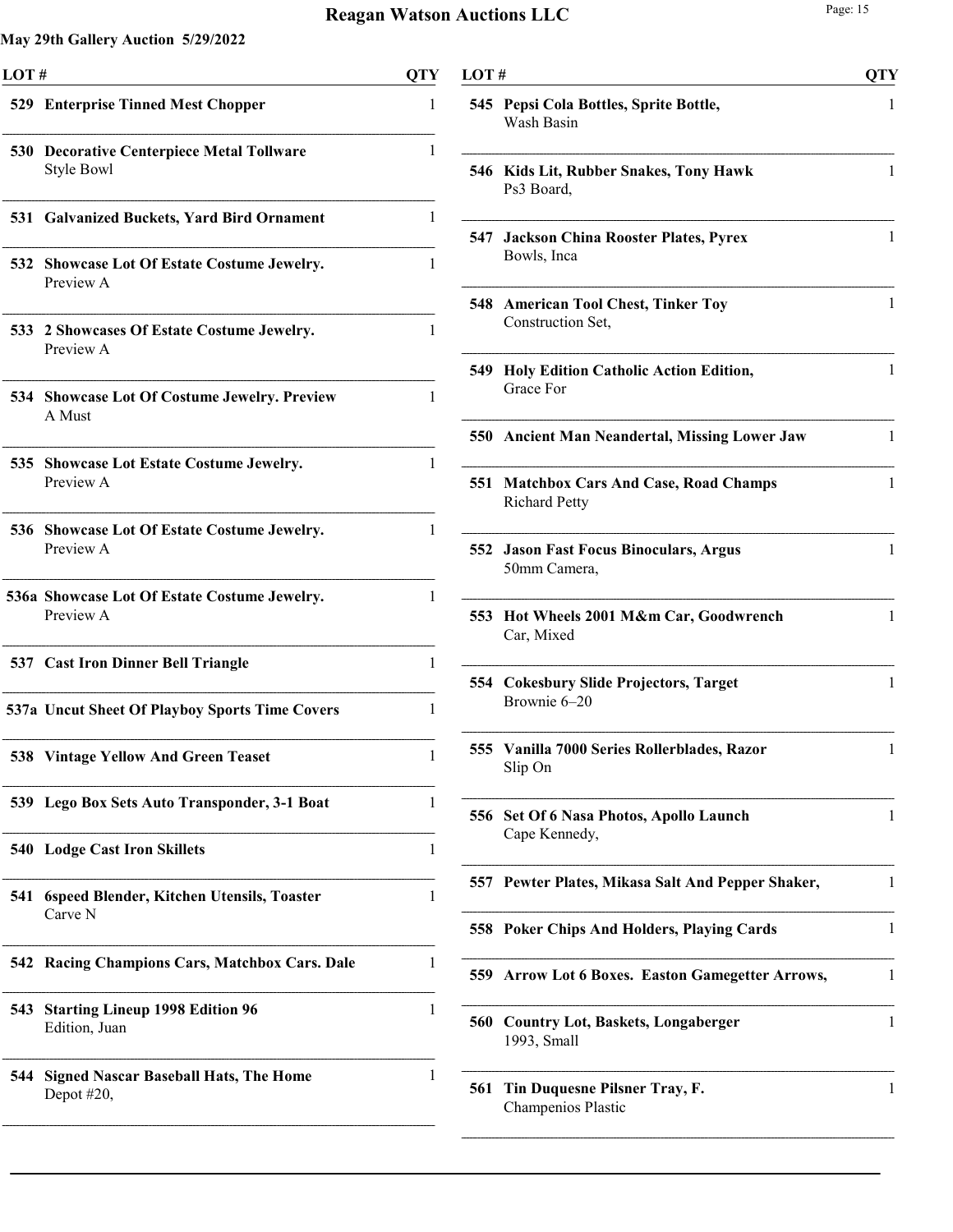| LOT# |                                                             | QTY |
|------|-------------------------------------------------------------|-----|
|      | 562 Hanimex Sr9000 Super 8 Sound Movie Projector            | 1   |
|      | 563 Silhouette Sport Pistol Air Gun<br>Sap-250, American    | 1   |
| 564  | <b>Tyco Trains, Hooker, New York</b><br>Central, Baltimore  | 1   |
|      | 565 Len Wood 4 Channel Amp Lax-742,<br>Kenwood Kac-920      | 1   |
|      | 566 13 Organizers Full Of Memorabilia<br>Pins, Souvenir     | 1   |
| 567  | <b>Tote Of Lego Pieces And Books</b>                        | 1   |
|      | <b>568</b> Wind Chimes                                      | 1   |
|      | <b>569 Pyrex Glass Baking Dishes, Corning</b><br>Ware, Hand | 1   |
| 570. | <b>Southern States Shelled Raw Peanuts Bag,</b><br>U.S.     | 1   |
|      | 571 Navajo Shaw, Indian Style Scarf, Rug, Granny            | 1   |
|      | 572 Uni-grip Bike Carrier System,<br>Powerade Aussie        | 1   |
|      | 573 Bocce Ball Set                                          | T   |
|      | 574 Edu Science Reflector Telescope                         | 1   |
|      | 575 1991 Score Sealed Hockey Cards, Gant Individual         | 1   |
| 576  | <b>Artist Box, Wood Paint Pallets, Feudal</b><br>Game, The  | 1   |
|      | 577 Box Of Assorted Cassettes                               | 1   |
| 578  | Glass Game Set, Domino's, Marble<br><b>Chess Pieces</b>     | 1   |
|      | 579 Kenwood Kr-4600 Stereo Receiver                         | 1   |

| LOT# |                                                                 | QTY |
|------|-----------------------------------------------------------------|-----|
|      | 580 Kenwood Kac-921 Amp, Urban Audio Equalizer,                 | 1   |
|      | 580a Photographic Equipment, Lights,<br>Tripod, Etc             | 1   |
| 581  | <b>Trunk, Rolling Pins, Decorative</b><br>Serving Platters,     | 1   |
| 582  | Allen Model 201b Space Saver, Aussie<br>Power Aid               | 1   |
|      | 583 2 Dart Boards With Darts                                    | 1   |
| 584  | <b>Life-like Trains Double Diesel Radio</b><br><b>Train Set</b> | 1   |
| 585. | Tyco Trains, Southern Pacific, Baltimore<br>& Ohio,             | 1   |
|      | 585a Photography Equipment, Lights,<br>Filters, Tripods,        | 1   |
| 586  | The Ho Line Trains, Pullman,<br>Pennsylvania,                   | 1   |
|      | 587 24 M-33 Hand Grenade Box, Maroon Trunk                      | 1   |
|      | 588 Ferrara Pasta Maker, Pasta Maker, Single                    | 1   |
|      | 588a Bike Magazines, Bike Bags, Etc                             |     |
| 589  | The Eley Lumber Co. Queen Anne<br>Maryland Cloth                | 1   |
| 590  | <b>Wooden Tool Box With Drill Bits, Wooden</b><br>Mallet,       | 1   |
| 591  | Lot Of Cast Iron Pots And Skillets, Descoware                   | 1   |
| 592  | <b>Propeller Clock</b>                                          | 1   |
| 593  | Weller Soldering Guns 140/100 Watts,<br><b>Blue Point</b>       | 1   |
| 594  | Sanyo M 9975 Radio/cassette<br>Recorder, Speakers               | 1   |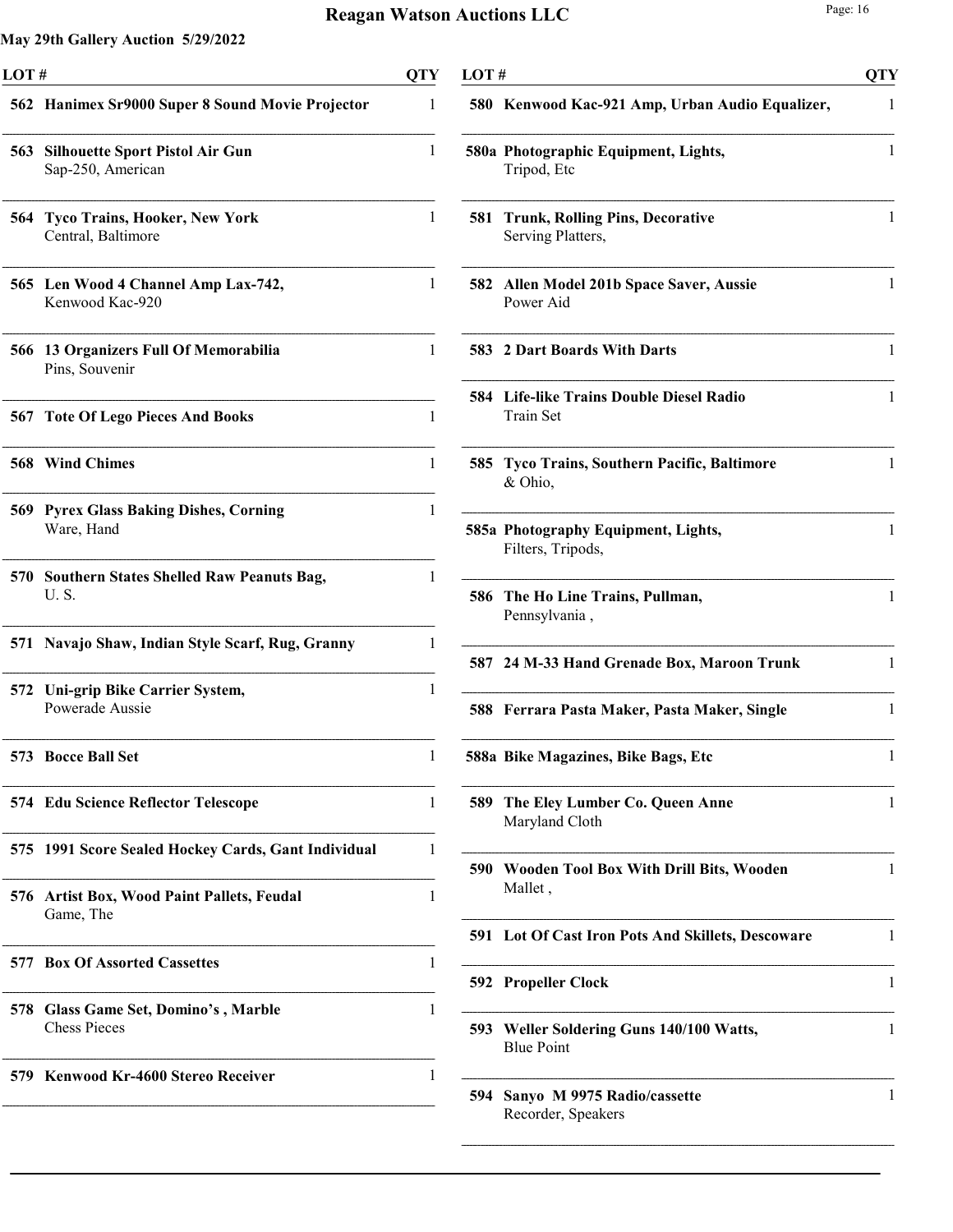| LOT# |                                                            | OTY |
|------|------------------------------------------------------------|-----|
|      | 595 Vintage Seltzer Bottle, Cuisinart<br>Custom 11         | 1   |
|      | 596 Security Kits, Bates Numbering<br>Machine, Ice         | 1   |
|      | 597 Oil On Canvas Painting, Lincoln's Inn Chancery         | 1   |
|      | <b>598 Cuisinart Basic Food Processor With Attachments</b> | 1   |
|      | 599 Kenwood Turntable Of-291r, Kenwood<br>Auto Return      | 1   |
|      | 600 Set Of 4 Speakers                                      | 1   |
|      | 601 Leroy Lettering Set Keuffel & Esser Co                 | 1   |
|      | 601a Kenwood Radio Charger Ksc-7, Cab<br>Radios, Philmore  | 1   |
|      | 602 Realistic Tape Control Center, Dosy Mod                | 1   |
|      | 603 Edu Science Reflector Telescope, The Bushnell          | 1   |
|      | 604 Fossilized Leaves, Geode, Etc                          | 1   |
|      | 605 Box Of Projector Lamps, View Frame<br>$Ll+2$ , 3m      | 1   |
|      | 610 Liberty Bell Limited Electronically Operated           | 1   |
| 611  | <b>Radio Control Double Diesel Train Set With</b>          | 1   |
| 612  | <b>Midnight Stunt Racers Racing Set</b>                    | 1   |
|      | 613 Aiwa Turntable Lx-110, Sansui<br>T-700quartz Pll       | 1   |
| 614  | 72x82" Quilt With Multicolor Panels                        | 1   |
|      | 615 Pioneer Automatic Return Model Pl-514                  | 1   |
|      | 616 88x77" Whirling Log Quilt Light Green<br>& Cream       | 1   |

| LOT # |                                                                    | <b>QTY</b>   |
|-------|--------------------------------------------------------------------|--------------|
|       | 617 Transcontinental Express Train Set                             | 1            |
|       | 618 Premier Paper/photo Cutter                                     | 1            |
| 619   | <b>General Electric Utility Motor 1/4 Ho</b><br><b>Split Phase</b> | 1            |
|       | 620 50th Anniversary Slumberjack                                   | 1            |
| 621   | <b>Transcontinental Express Train Set</b>                          | 1            |
|       | 622 Realistic Map-25 20 Watt Amp, Weather Radio                    | 1            |
|       | 623 Certified Artist Art Gallery Wood Easel                        | 1            |
|       | 624 Radio Control Double Diesel Train Set                          | 1            |
| 625   | <b>Bogen Communications Inc Acoustic</b><br>Equalizer Model        | 1            |
| 626   | <b>Ohaus Heavy Duty Solution Balance</b><br>Scale, Etc             | $\mathbf{1}$ |
|       | 627 Rescue Platform Mk Vll Type Ll                                 | 1            |
|       | 628 4 Stereo Speakers                                              | 1            |
|       | 629 Vintage Skis, Ski Poles Etc                                    | 1            |
|       | 630 Westinghouse Amco Commercial Grade<br>Pottery Wheel,           | 1            |
|       | 630a 3 Mccoy Cookie Jars, Lollipops,<br>Stove, Potbelly            | 1            |
|       | 630b Baltimore Ravens Jerseys, t-shirt, Photograph.                | 1            |
|       | 630c 3 Cookie Jars. Girl With Lollipop,<br>Cookie Jar              | 1            |
|       | 630d New York Yankees Zippered Bag, Ladies Redskins                | 1            |
|       | 630e 3 Cookie Jars. Red Wing Pottery Monk,<br>Twin Winton          | 1            |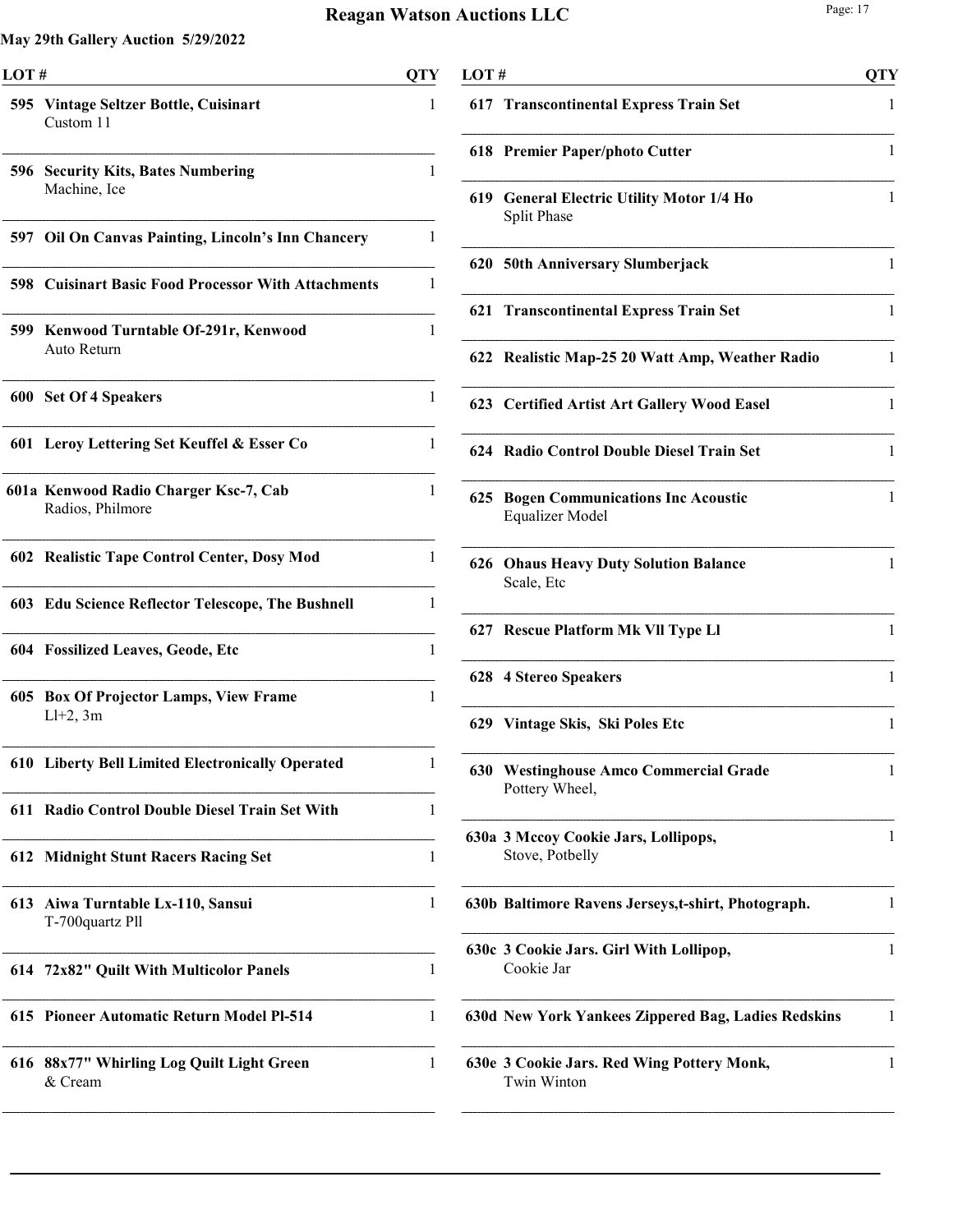| LOT# |                                                          | OTY |
|------|----------------------------------------------------------|-----|
|      | 631 Antique Bubble Glass Photograph, 1896 Store          | 1   |
| 632  | <b>Speedometers, Universal Mountains</b><br>Frame, Wheel | 1   |
|      | 633 Tyco Trains, Ho Locomotives, Train Scapes            | 1   |
|      | 634 B. G. & E Av 00099 Speaker                           | 1   |
|      | 635 Mfj Electronic Keyer Paddle, Yaesu Set<br>& Power    | 1   |
|      | 636 2 Toa 900 Series Ll Amplifier P-906mk2               | 1   |
|      | 637 Black And Decker Magnetic Power Nut<br>Drivers, Plug | 1   |
|      | 638 Catch A Utensils. Ladle, Microplane,<br>Egg Beater,  | 1   |
|      | 638a 76x60" Quilt Blue Red & Green                       | 1   |
|      | 639 Browne-halco 6" Cleaver, Goodwill<br>Company Cleaver | 1   |
|      | 639a The Model Craftsman Vintage Magazines               | 1   |
|      | 640 Wagner Power Stripper, Paint Brushes, Dust           | 1   |
| 641  | Cribbage, Pyro Independence War<br>Schooner, The         | 1   |
| 642  | <b>Resusci Baby, Ring Snap Straps, Etc.</b>              | 1   |
|      | <b>643 Survivair Gas Detector</b>                        | 1   |
|      | 644 Dup-therm, Boekel Dessicator                         | 1   |
|      | 645 Ohaus Dial O Gram Grumman Aircraft Engineering       | 1   |
|      | 646 Kodachrome Transparency Slides                       | 1   |
| 647  | Jbl Kc-a504 4 Channel Power Amp 200 Watts                | 1   |

| LOT# |                                                             | <b>QTY</b> |
|------|-------------------------------------------------------------|------------|
| 648. | Kmd Tiel Pewter Mini Goblets, Creamer,<br><b>Sugar Bowl</b> | 1          |
| 650  | Ephemera, Postcards, Brochures,<br>Soldiers The             | 1          |
|      | 651 Model Railroader Magazines, Hobby Surplus               | 1          |
|      | 652 Smith-victor Electric Lights                            | 1          |
| 653  | Philmore Heavy Duty Step Up & Step Down                     | 1          |
|      | 654 Prizes-ware Cast Iron Pots, Casron Pans,                | 1          |
|      | 655 Campaign Poster Prints, 3m Peel Off<br>Road Signs,      | 1          |
|      | 656 Ceramic Frog, Jaegar Watch In Light<br>Pole, Wood       | 1          |
|      | 657 Clamps, Ice Block Tongs, Metal<br>Clamps, Etc           | 1          |
| 658  | <b>Postage Stamp Aurora Building And</b><br>Bridge Kit,     | 1          |
| 659  | <b>Time-o-lite Industrial Timer, Photo</b><br>Lenses, Alden | 1          |
| 660  | Railway Train Tracks, Loose Trains, Landscaping             | 1          |
|      | 661 Cathedral Building Blocks, Scrabble Travel,             | 1          |
| 662  | <b>Temple Figurine, Resin Covered Dish/incense</b>          | 1          |
|      | 663 Archie Comic Book, The Untold Legend<br>Of Batman       | 1          |
|      | <b>664 Delaware Trust Money Bags</b>                        | 1          |
| 665  | <b>Marantz Stereophonic Receiver Model 2252b</b>            | 1          |
| 666  | <b>Lupin Anime Framed Art Prints Etc</b>                    | 1          |
|      |                                                             |            |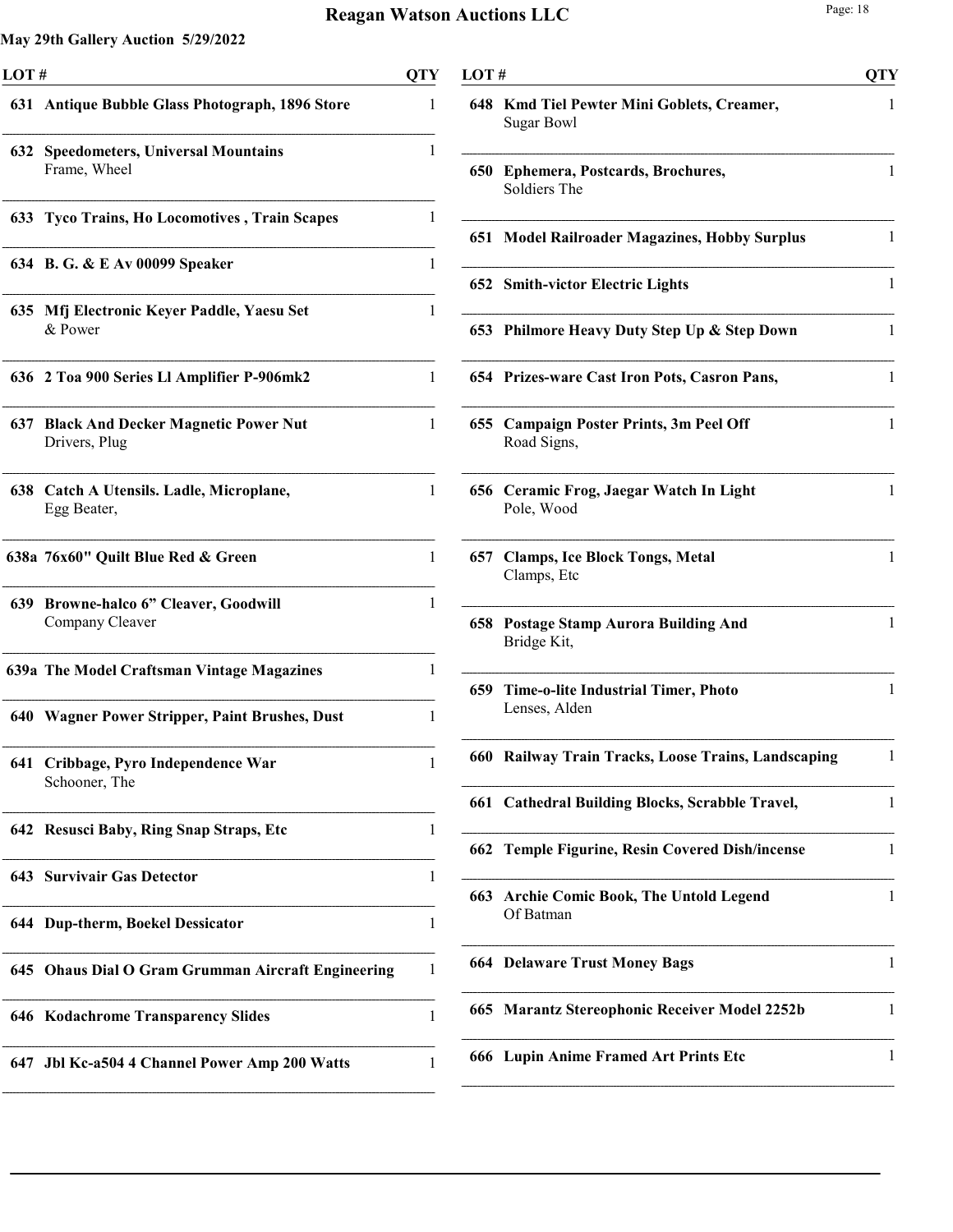| LOT# |                                                                 | <b>QTY</b> |
|------|-----------------------------------------------------------------|------------|
|      | 667 The Master Global Stamp Collection, Japan,                  | 1          |
| 668  | The Marines Foundation Book, Sports Hats, J.<br>F.K             | 1          |
|      | 669 Large Collection Of Stamps Czech,<br>Cuba, British          | 1          |
|      | 670 Wireless Pet Containment System                             | 1          |
| 671  | <b>Philmore Heavy Duty Step Up &amp; Down Transformer</b>       | 1          |
| 672  | <b>Silver Plate Lot, Schaffing Dishes,</b><br>Candle Stick,     | 1          |
| 673. | <b>Descoware Pota With Lids</b>                                 | 1          |
|      | 674 Vera Bradley Bags                                           | 1          |
| 675  | <b>Starting Line 1998 Edition Up Carlos Baerga,</b>             | 1          |
| 676  | Believe, Jason&kyra, Neil Young, The<br>Power To                | 1          |
|      | 679 2 Full Set 1987 Topps                                       | 1          |
| 680  | Touch Lights, Man And Woman Sculpture,<br>Box Of                | 1          |
| 681  | 1989 Fleer Baseball Cards, 1991 Topps Stadium                   | 1          |
| 682  | <b>Pink Depression Covered Dish,</b><br>Hummingbird With        | 1          |
| 683  | <b>Major League Baseball Batting</b><br>Helmets, Beckett        | 1          |
| 684  | Penguin Lot, Ceramic Figures, Mugs,<br>Koala Bear               | 1          |
| 685  | <b>Retro Cooks Tools Mixing Bowls,</b><br><b>Plastic Mixing</b> | 1          |
| 686  | <b>Signed Nascar Hats, Budweiser, Clint Bowyer,</b>             | 1          |
|      |                                                                 |            |

| LOT# |                                                             | OTY |
|------|-------------------------------------------------------------|-----|
| 687  | <b>Starting Line Up Timeless Legends</b><br>Gymnastics,     | 1   |
|      | 688 Xbox Disney Infinity Games And Accessories,             | 1   |
|      | 689 Corelle Cups, Dishes, Plates<br>Pfaltzgraff Ceramic     | 1   |
|      | 690 Coca Cola Plastic Signs, Coca Cola<br>Wooden Crate,     | 1   |
| 691  | <b>Starting Line Up 1998 Edition, Sammy</b><br>Sosa, Eddie  | 1   |
|      | 692 Blue Binder 1974 Baseball Cards. Preview<br>A Must      | 1   |
|      | 693 Classic Rock And Roll, Indie, Various Records           | 1   |
|      | 694 Blue Binder 1978 And 1979 Baseball<br>Cards. Preview    | 1   |
|      | 695 Magic The Gathering Box Lot Of Cards.<br>Preview A      | 1   |
|      | 696 All Sealed Sports Cards. Preview A Must                 | 1   |
|      | 697 Nutcracker, Ginger Land Cookie Jar, Snowman             | 1   |
|      | <b>698 House Of Lloyd Rabbits</b>                           | 1   |
| 699  | <b>Starting Line Up 1996 Roger Clemens,</b><br>Jim Edmonds, | 1   |
| 700  | <b>Glass Shell Bowls, Fish Platters,</b><br>Fish Plates,    | 1   |
| 701  | <b>Easter Collection Ceramic Bunnies,</b><br>Basket, Eggs,  | 1   |
| 702  | The Ho Line Minikits, Pola Houses In<br>Boxes, The          | 1   |
| 703  | The Starting Line Up Mike Piazza,<br>Chipper Jones,         | 1   |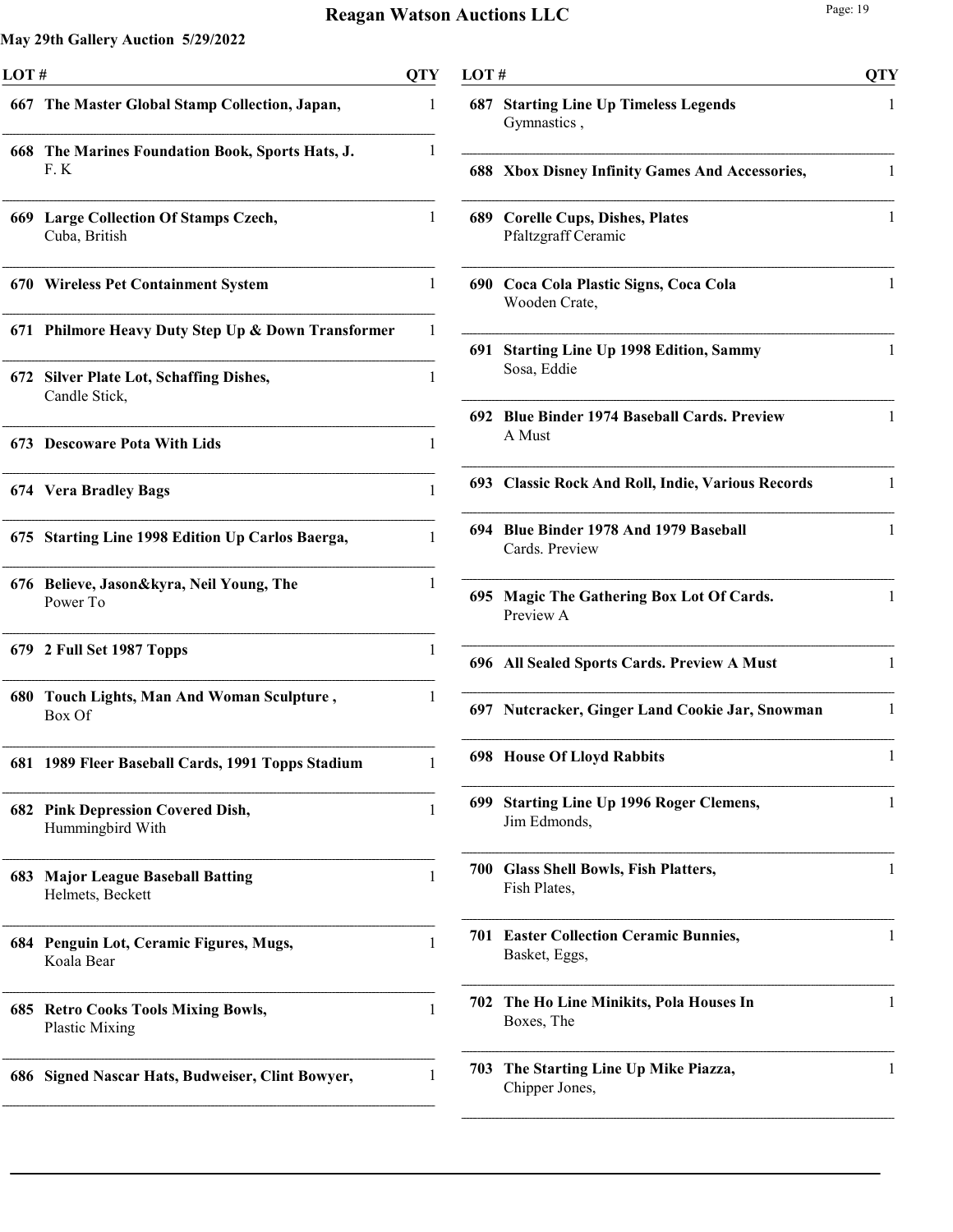| LOT# |                                                               | <b>QTY</b> |
|------|---------------------------------------------------------------|------------|
|      | 704 Scarce 1989 And 1990 League Of<br>Nations Cards,          | 1          |
|      | 705 Lafayette Turntable T-4000                                | 1          |
|      | 706 Human Male Skull, Plaster Model                           | 1          |
|      | 707 Radio Vacuum Tubes                                        | 1          |
|      | <b>708 Large Lot Of Various Stamps. Preview</b><br>A Must     | 1          |
| 709  | <b>Technics Synthesizer Sa-151, Kenwood Equalizer</b>         | 1          |
| 710  | 1949 Ford Clue Coupe, 1957 Ford, 1950 Ford                    | 1          |
|      | 711 Bachmann Big Haulers Traks                                | 1          |
|      | <b>712 Large Collection Of Stamps, New</b><br>Zealand, Congo, | 1          |
|      | 713 Large Collection Of Stamps, North<br>Bernes, British      | 1          |
|      | 714 Nolan Ryan Baseball Cards Sealed In Packages,             | 1          |
|      | <b>715 Pioneer Stereo Turntables</b>                          | 1          |
|      | 716 The Saber Tooth Cat Skull, Ceramic Model                  | 1          |
|      | 717 Waterproof Safe Box                                       | 1          |
| 718  | <b>Bass Boost Radio, Gpx Radio, Lenoxx</b><br>Sound Radio     | 1          |
| 719. | <b>Pentax Camera And Bag, Discovery</b><br>Camera, Kodak      | 1          |
|      | 720 Kodak Projector And Carousel With Slides                  | 1          |
| 721  | Philmore Heavy Duty Step Up & Step Down                       | 1          |
| 722  | <b>Briefcase Sheet Protectors, Plastic Sleeves,</b>           | 1          |

| LOT# |                                                                  | OTY          |
|------|------------------------------------------------------------------|--------------|
| 723  | Thule System 1080 Racks With Case                                | 1            |
| 724  | <b>Restaurant Kitchen Utensils And</b><br><b>Heating Trays</b>   | 1            |
|      | 725 Yamaha Natural Sound Stereo Amplifier Ca-610ll               | 1            |
| 726  | <b>Italian Hand Painted Serving Tray,</b><br>Ashtray, Wood       | 1            |
|      | 727 Candle Stand, Crab Wall Hanger<br>Heather Goldmine,          | $\mathbf{1}$ |
| 728  | <b>Etched Glasses, Cut Glass Bowl,</b><br><b>Etched Sailboat</b> | 1            |
|      | 729 Boat Light, Marine/boat Parts                                | 1            |
|      | <b>730 Cutty Sark Advertising Mugs</b>                           | 1            |
| 731  | Technics SI-b100 Turntabl, Technics SI-23                        | 1            |
|      | <b>732 Security Command Center, Dual Protection</b>              | 1            |
| 733  | <b>Restaurant Warming Dishes, Chafing</b><br>Pans, Steam         | 1            |
|      | <b>734 Cuisinart Chopper With Attachments</b>                    | 1            |
|      | 735 Technics SI-1400, Technics Quartz Synthesizer                | 1            |
| 736  | <b>Audiovox Computor 10a 210, Speaker</b><br>System Anchor       | 1            |
|      | 736a 4 D-link Wi-fi Security Cameras,<br>Royal Sovereign         | 1            |
| 737  | Kitchen Knives. Wuesthoff, Henckle Etc                           | 1            |
| 738  | Pioneer Automatic Return Direct Drive Pl-518,                    | 1            |
| 739  | <b>Campfires And Battlefields The Cival</b><br>War Press,        | 1            |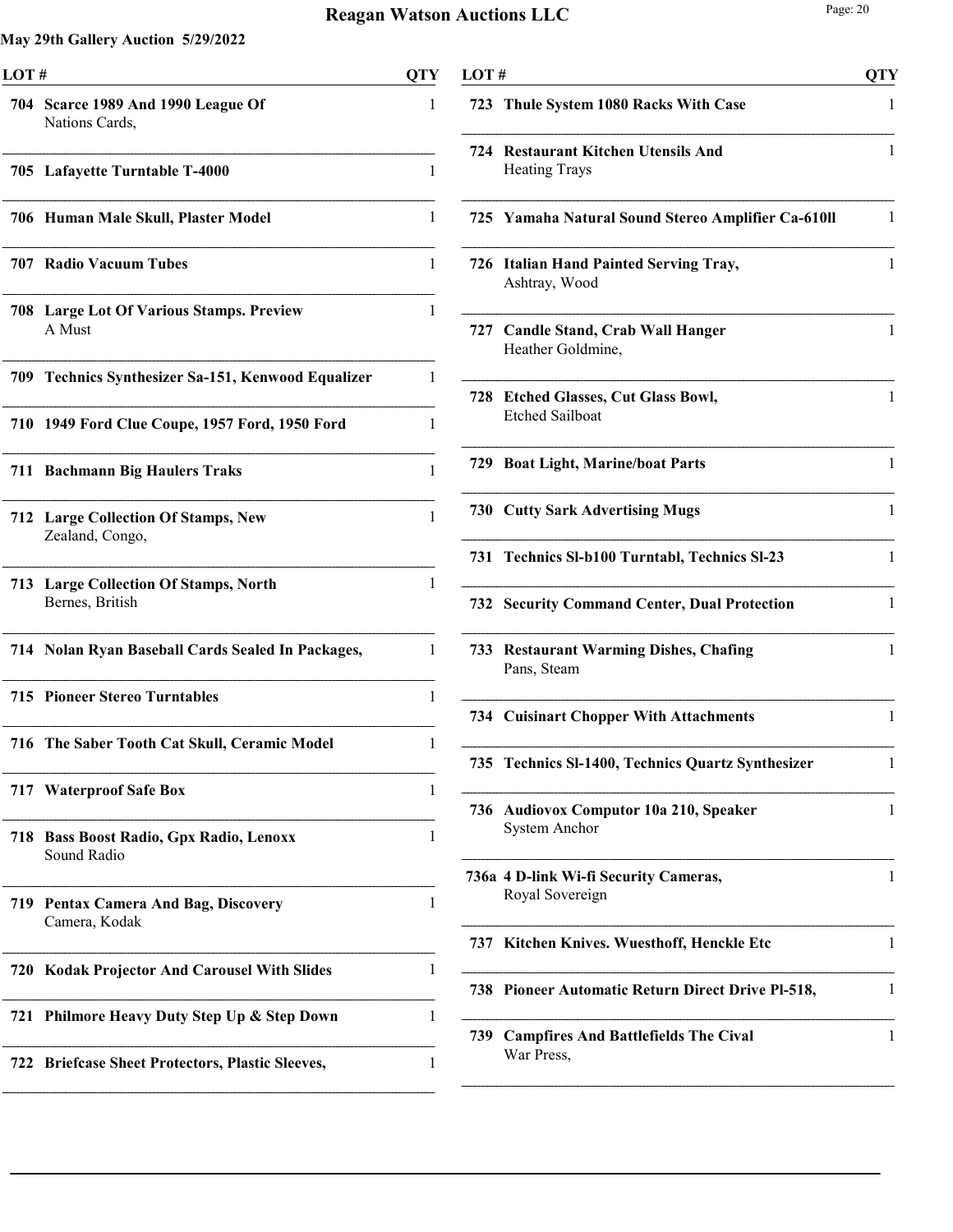| LOT# |                                                             |   |
|------|-------------------------------------------------------------|---|
|      | 740 Realistic Speakers, Pioneer Speakers, Mitsubishi        | 1 |
| 741  | Craftsman Staple Gun, Craftsman<br>Welder, Weller           | 1 |
|      | 741a Flatware Etc                                           | 1 |
| 742  | <b>Pioneer PI-400 Full Automatic</b><br>Turntable, Marantz  | 1 |
|      | 742a Playmate Personal Cooler, Sears 32<br>Quart Cooler,    | 1 |
| 743  | <b>Case Of Us Safety Protective</b><br>Spectacles. Safety   | 1 |
|      | 744 Buhl Opaque Projector Model Mark Iv                     | 1 |
|      | <b>745 Amaco Commercial Potters Wheel</b>                   | 1 |
| 746  | <b>Speedy Moisture Tester Soil Test Kit</b><br>In Wooden    | 1 |
|      | <b>747 Chemistry Beakers</b>                                | 1 |
| 748  | <b>Pioneer Pl-115d Automatic Return</b><br>Stereo Turntable | 1 |
| 749. | Rotel Rt-700 Quartz Pll Synthesizer<br>Am/fm Stereo         | 1 |
| 750  | <b>Supreme Cutlery Stainless Steel Flatware,</b>            | 1 |
| 751  | Ho Model Train Buildings, Train Transformer,                | 1 |
| 752  | <b>Techniques Quartz Direct Drive Automatic</b>             | 1 |
| 753  | <b>Modular Component Systems 3233 Stereo Receiver</b>       | 1 |
| 754  | Uniden Bearcat Bc560 Xlt, Shortwave<br>Radio Watt           | 1 |
| 755  | <b>Harvest Lady Figurine, Diving Woman Decorative</b>       | 1 |

| LOT# |                                                                | <b>QTY</b> |
|------|----------------------------------------------------------------|------------|
|      | 756 Vintage Us Navy Will Clothing, Gas Masks.                  | 1          |
|      | 757 Car Emblems. Fiat 128 Sport L, 1300,<br>Town Sedan         | 1          |
|      | 758 Kenwood Kd-40r Direct Drive Automatic Return               | 1          |
|      | 759 Decorative Fish. Metal, Ceramic Etc                        | 1          |
|      | 760 Magnum Alarm House System. Ma1000e                         | 1          |
| 761  | <b>Baseball Hats. Dazzle Your Day, Dtha, Sunoco</b>            | 1          |
|      | 762 9 Slater Marine 8" Boat Rope Cleats                        | 1          |
|      | 763 Technics Turntable SI-j33, Slash D202.                     | 1          |
|      | <b>764 Opw Gas Pump Nozzle</b>                                 | 1          |
| 765  | 2 Car Stereo Amplifiers. Proton<br>Ca-490, Optimus             | 1          |
|      | <b>766 Large Collection Of International And</b><br>Us Stamps. | 1          |
|      | 767 Le Creuset Cookware. Casserole,<br>Saucepan, Frying        | 1          |
|      | 768 Whale Decor Items.                                         | 1          |
|      | 768a 69 Smurf keychains.                                       | 1          |
| 769  | Perma Power Sound Systems, Realistic<br>35 Watt                | 1          |
| 770  | <b>Oneida Silversmiths Silver Plate</b><br>Shrimp Or           | 1          |
| 771  | <b>Ludwig Percussion Blocks</b>                                | 1          |
|      | 772 Craftsman Sander, Craftsman Router                         | 1          |
| 773  | <b>Car Stereo Amplifiers. Optimus</b><br>Xl-200, Pyramid       | 1          |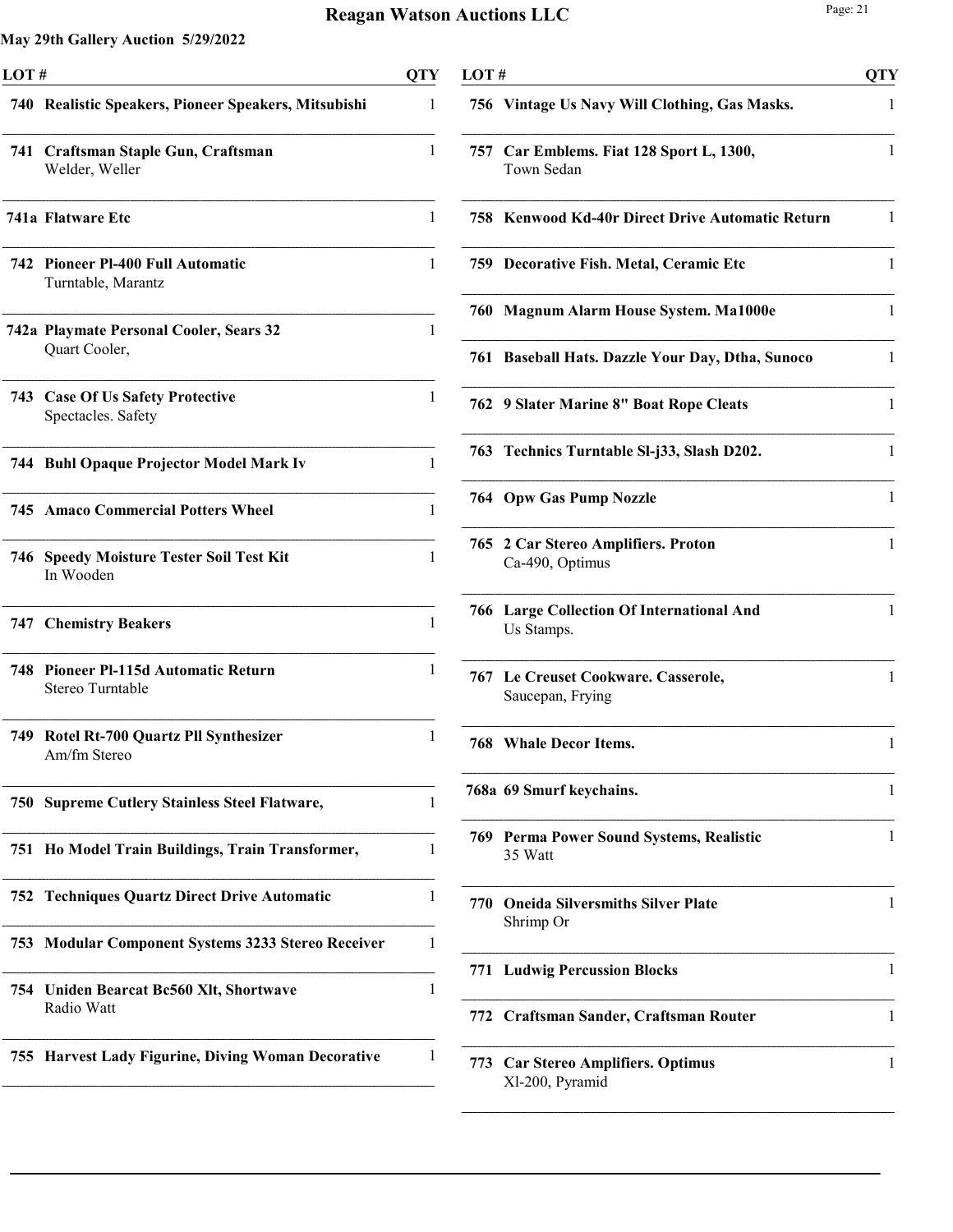| LOT# |                                                          | <b>QTY</b>   | LOT# |                                                                | <b>QTY</b> |
|------|----------------------------------------------------------|--------------|------|----------------------------------------------------------------|------------|
|      | 774 Chemistry Beakers, Rubber Stoppers,<br>Thermometers, | 1            |      | 791 Prr Flashlight, Vintage Flashlights.                       |            |
|      | 775 3 Trays Of Radio Vacuum Tubes. Rca,<br>Ge Etc        | 1            |      | 793 Purple Binder 1971 Fleer Ahra Racing<br>And Vintage        |            |
|      | 776 2 Toa 900 Series Amplifiers 8-903a                   | 1            |      | 794 Blue Opalescent Glass Bowl, Decanter,<br>Vase, Candy       |            |
|      | 777 Record Albums. Classic Rock Etc                      | 1            |      | 795 Pottery Craft Stoneware Soup Turrine, Canisters,           | 1          |
|      | 778 International Stamps, Stamp Books Macau,             | 1            |      | 796 Marilyn Monroe Special Anniversary<br>Collection Dvd       | 1          |
|      | 779 Poker Chips And Sets, Backgammon Etc                 | 1            |      | 797 Keurig Coffee Machine, Child's                             | 1          |
|      | 780 Barn Door Photography Lights By Electrix             | 1            |      | Rocking Chair,                                                 |            |
|      | 781 Ho Train Buildings Etc. Vollmer, Atlas,<br>Revel Etc | $\mathbf{1}$ |      | 798 Lp Record Albums. Classic Rock Etc                         | 1          |
|      | 782 Premier Fine China Md 102 Band Of                    | 1            |      | 799 Ashley Bellev Vase Collection Fish<br>Form, Picture,       | 1          |
|      | Gold, Amber                                              |              |      | 800 Collection Of Sleigh Bells, Cowbell, Handbells,            | 1          |
|      | 783 Railroad Ephemera. Calendars, Maps,<br>Greetings Etc |              |      | 801 Nascar Diecast Cars, Players<br><b>Collection Motion</b>   | 1          |
|      | 784 Nascar Related Items. Autographed<br>Hauler, Diecast |              |      | 802 Lp Record Albums. Classic Rock Etc                         | 1          |
|      | 785 4 Barn Door Photography Lights By Electrix           | 1            |      | 803 Pyrex Mixing Bowls, Pyrex Casserole Etc                    | 1          |
|      | 786 Argus 8 Mm Movie Editing Outfit                      | 1            |      | 804 Hand Painted Nippon Covered Dish,<br>Lady Diana            | 1          |
|      | 786a Rogers 1847 Silver Plate Flatware Set               | 1            |      | 805 Wine Racks, Brass Candle Holders, Tin Galvanized           |            |
|      | 787 Xbox One Lego The Movie Video Game,<br>Hobbit Video  | 1            |      | 806 Silver Plate Flatware, Carving Sets, Covered               | 1          |
|      | 788 Blue Binder Of 1971 Baseball Cards.<br>Preview A     | 1            |      | 807 Couture Styled By Mikasa Dish Set<br><b>Summer Bouquet</b> |            |
|      | 789 Retro Mcm Setchell-carlson Television.<br>19" Screen | $\mathbf{1}$ |      | 808 Blue Willow Dishes, Balls, Mugs, Blue<br>And White         |            |
|      | 790 Blue & White Currier & Ives Early<br>Winter Dishes,  | 1            |      | 809 Lp Record Albums, German Picture<br>Disc, John             |            |
|      |                                                          |              |      |                                                                |            |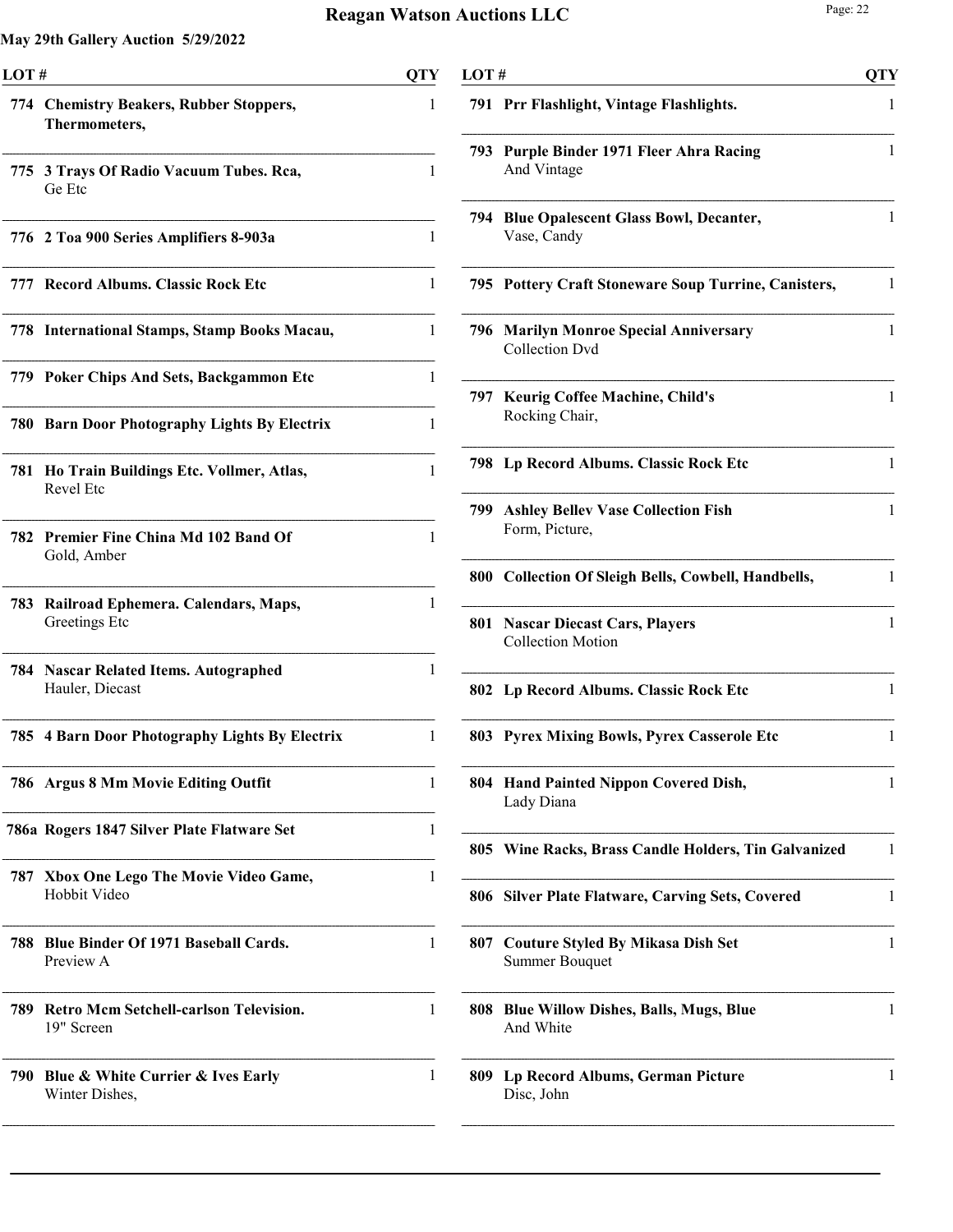| LOT# |                                                                | <b>QTY</b> |
|------|----------------------------------------------------------------|------------|
|      | 810 Bachmann Big Hauler Train, G Scale. Pennsylvania           | 1          |
| 811  | <b>Oneida Silversmiths Shrimp Or Dessert Dishes</b>            | 1          |
|      | 812 Decorative Pigs. Cast Iron Piggy Bank,<br>Resin Pig        | 1          |
|      | 813 Le Creuset Saucepans, Oval Serving<br>Dishes Etc           | 1          |
|      | 814 Radio Vacuum Tubes. Sylvania, Hytron, Electron             | 1          |
|      | 815 Hamilton Beach Quesadilla Maker,<br>Laptop Bag             | 1          |
|      | 816 Light Up World Globe Repogle 12"                           | 1          |
| 817  | Nikko 5055 Stereo Tuner. Broken<br>Speaker Selector            | 1          |
| 818  | <b>Tatung Oriental Tea Set</b>                                 | 1          |
|      | 819 Philmore Heavy Duty Step Up And Step Down                  | 1          |
| 820  | Deli Turn-o-matic Please Take A<br>Number Dispensers           | 1          |
| 821  | <b>Eagle Microscope With Additional Parts</b><br>And Slides    | 1          |
|      | <b>822 Ludwig Percussion Blocks</b>                            | 1          |
| 823  | <b>Cast Iron Lighthouse Door Stop</b>                          | 1          |
| 824  | <b>Gone With The Wind Style Table Lamp</b><br>22" Tall         | 1          |
| 825  | <b>Artist Supplies. Painting Knives,</b><br><b>Brushes Etc</b> | 1          |
| 826  | <b>Electronic Items. Action Tech M1</b><br>424wr Wireless      | 1          |
| 827  | <b>Decorative Lighthouses</b>                                  | 1          |

| LOT# |                                                            |              |  |
|------|------------------------------------------------------------|--------------|--|
| 828  | <b>Shortwave Radio Items, Heat Kit Ac</b><br>Power Supply, | 1            |  |
|      | 829 Precision Apparatus Company Signal Generator           | 1            |  |
| 830  | 125 Lb Capacity Platform Scale By The Scale                | 1            |  |
| 831  | <b>Chemistry Beakers, Glass Tubes Etc,</b><br>Vista 300x   | 1            |  |
| 832  | <b>Microphones, Microphone Stands Etc</b>                  | 1            |  |
| 833  | Abercrombie & Fitch Pewter Tankards,<br>Wilton Rwp         | 1            |  |
|      | 834 Revell Models. Battleship Uss<br>Pennsylvania, Uss     | 1            |  |
| 835. | <b>Fossils, Bones, Dug Shells</b><br>Etcapostles, Bones,   | 1            |  |
| 836  | Lineartech Preamp Mixer Equalizer<br>Sound Effects,        | 1            |  |
|      | 838 Decorative Christmas Items. Beaded<br>Table Runners,   | $\mathbf{1}$ |  |
| 839  | Mpc Star Wars Return Of The Jedi Millennium                | 1            |  |
|      | 840 Pimpernel Placemats, Baldwin Brass Candle              | 1            |  |
| 841  | <b>Technics SI-220 Turntable</b>                           | 1            |  |
| 842  | Mcm Coin Old Fashioned Bar Glasses, Wooden                 | 1            |  |
| 843. | <b>Art Deco Lighted Wall Sconce</b>                        | 1            |  |
| 844  | <b>Bennington Trigger Handle Coffee</b><br>Mugs, Von       | 1            |  |
|      | 844a Meito China Derby Dish Set. Service For               | 1            |  |
|      | 844b Digicom Hdmi Cables. 6 Ft, 12 Ft                      | 1            |  |
|      |                                                            |              |  |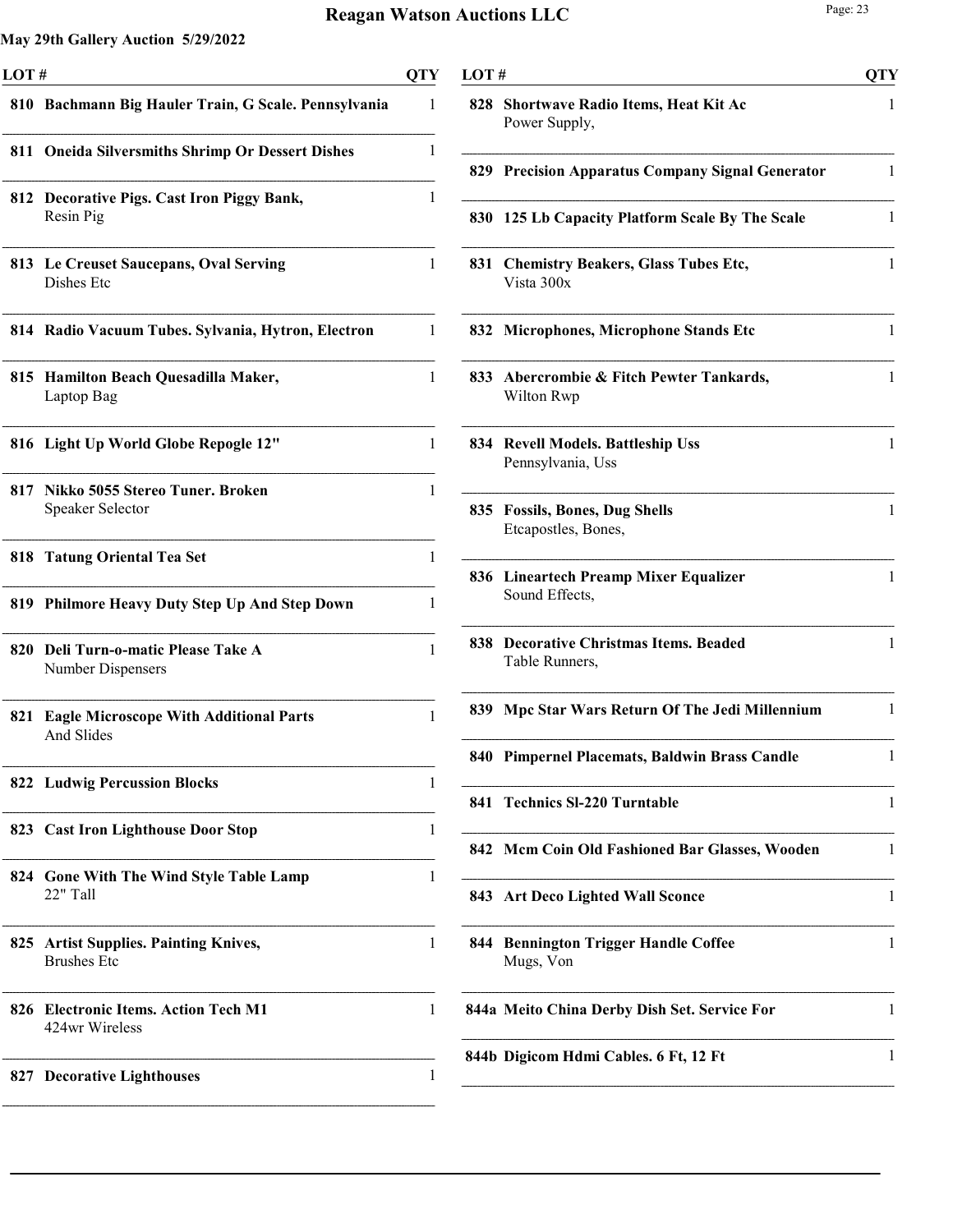| LOT# |                                                                  |   |
|------|------------------------------------------------------------------|---|
|      | 844c Collection Of Ladies Coach Purses,<br><b>Scarves</b> Etc    | 1 |
|      | 844d Ladies Hat Boxes, Ladies Hats                               | 1 |
|      | 844e 9 Digicom Hdmi Cables. 6 Ft & 12 Ft                         | 1 |
|      | 844f Brown Binder With Baseball Cards. Preview<br>A Must         | 1 |
|      | 844g White Binder Of Baseball Cards.<br>Autographs In            | 1 |
|      | 844h Ram Car Seat Covers, Camouflage Backpack                    | 1 |
|      | 844j Blue Binder Of Baseball Cards St<br>Louis Cardinals         | 1 |
|      | 844k Brown Binder Of Baseball Cards St Louis                     | 1 |
|      | 844m Box Of Sports Cards. Football,<br>Baseball Cards.           | 1 |
|      | 844p Blue Binder Baseball Cards Mets, Reds,<br>A's Etc.          | 1 |
|      | 844q Posters. Rainforest Olympic, Original Art                   | 1 |
|      | 844r Tricorne Sailboat Dish Set By Salem,<br><b>Etched Glass</b> | 1 |
|      | 844t Lighthouse Garden Flag, Lighthouses<br>Of Chesapeake        | 1 |
| 845  | <b>Tan Plastic Storage Tote With Large</b><br>40" Clamps         | 1 |
| 846  | <b>Case Of Us Safety Protective</b><br>Spectacles. Safety        | 1 |
| 847  | <b>Texas Instruments Ti-81 Graphing</b><br>Calculator With       | 1 |
| 848  | <b>Corningware Round Casserole Dishes,</b><br>Pie Dish,          | 1 |

| LOT# |                                                                  | <b>QTY</b> |
|------|------------------------------------------------------------------|------------|
|      | 848a Pair Of Large Decorative Skeleton Keys,<br>Two Sheet        | 1          |
| 849  | <b>Technics SI-d2 TurntablesI-d2 Turntable</b>                   | 1          |
|      | 850 Resusci Baby Cpr Training Dummy                              | 1          |
| 851  | Electronic Keyboards. Yamaha Port Of Sound                       | 1          |
|      | 852 Photo Electric Relay System Receiver, Exciter                | 1          |
| 853  | Pair Of Ohaus Scales. Triple Beam<br>Balance 2610                | 1          |
| 854  | Eico Oscilloscope Model 460, Advanced Electronic                 | 1          |
| 855  | <b>Ohaus Scales, Triple Beam Balance</b><br>2610g, Sergeant      | 1          |
|      | 856 Acrylic Display Cubes                                        | 1          |
| 857  | <b>Kneeling Computer Bench Seat, Hans</b><br>Wagner Style        | 1          |
|      | 857a Bose Freestyle Speaker System,<br><b>Monster Power</b>      | 1          |
|      | 857b Dvd Movies                                                  | 1          |
|      | 857c B&g Plates, Norman Rockwell Collector Plates                |            |
| 858  | <b>Shelf Lot Books. Consignor States</b><br><b>Several First</b> | 1          |
|      | 858a Shelf A Lot Of Books. Consignor States<br>Many First        | 1          |
| 859  | Hunting Framed Art, Flower Art Prints,<br>Take Me                | 1          |
|      | 859a Vera Bradley Bags, Purses, Wallets Etc                      | 1          |
|      | 859b Royal Doulton Valentine's Day Plates, Christmas             | 1          |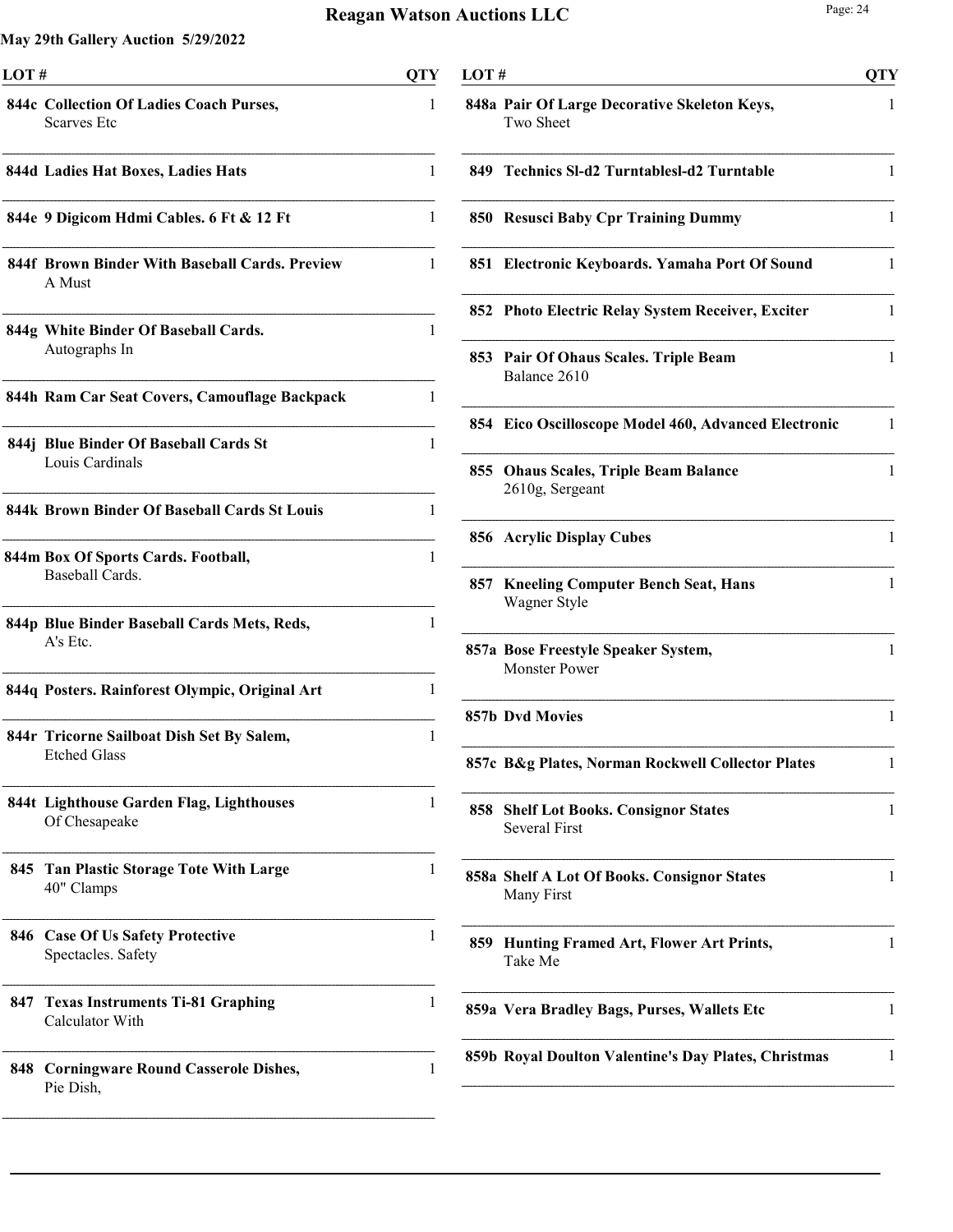| LOT# |                                                                         |   |
|------|-------------------------------------------------------------------------|---|
|      | 860 Quartz Clock Movements/faces, Rain Gauges                           | 1 |
|      | 860a Wooden Plaques For Crafting, Clock<br>Case Frames                  | 1 |
| 861  | <b>Shelf A Lot Of Books. Consigner States</b><br>Many First             | 1 |
|      | 861a Christmas Decorations. Faux Christmas Tree,                        | 1 |
|      | 861b Mccoy Planters, Framed Moth Butterfly Art,                         | 1 |
|      | 861c Tyco Ahm Ho Trains. Santa Fe 4015,<br><b>Great Northern</b>        | 1 |
|      | <b>861d Books. Consigner States Many First</b><br><b>Editions.</b> More | 1 |
|      | 861e Christmas Decorations. Santa Claus Figurines,                      | 1 |
|      | 862a Lionel The Polar Express Train Set 7-11803                         | 1 |
|      | 862b 3 Baby Dolls. Paula Collection,<br>Heirloom Dolls                  | 1 |
|      | 863 Video/photography Lights, Premiere<br>4-in-1 Easels,                | 1 |
| 864  | <b>Green Plastic Storage Tote With Bike</b><br>Parts, Light             | 1 |
| 865  | Beer Glasses, Flask, This Buds For<br>You Belt                          | 1 |
| 866  | 11" Convex Mirror With Bracket                                          | 1 |
| 867  | Light Up 12" World Globe                                                | 1 |
| 868  | <b>Acrylic Display Case 11x17x17"</b>                                   | 1 |
| 869  | <b>Hunting Supplies. Both Sites, Archery</b>                            | 1 |
| 870  | <b>Pyrex Mixing Bowls, Gibson Bowl</b>                                  | 1 |

| LOT# |                                                             | <b>QTY</b> |
|------|-------------------------------------------------------------|------------|
|      | 871 Expert Gardener Easy Doll Watering<br>Timer, Garage     | 1          |
| 872  | <b>Glass Edge Dolphin, Resin And Plaster Dolphin</b>        | 1          |
| 873  | <b>Texaco 1940 Ford Deluxe Coupe,</b><br>Milwaukee Hole     | 1          |
|      | 874 Cellular Wall Hanging Plaques, Fisherman                | 1          |
| 875  | Sanyo Rd5300 Sw-box, Mcs Series 3339                        | 1          |
|      | 876 Scrabble Board Games, Yahtzee Game                      | 1          |
|      | 877 Human Skull With Stand, Some Chips To Mandible          | 1          |
|      | 878 Record Lot Of Various Generes, Porter<br>Wagoner And    | 1          |
|      | 879 Lighthouse Lot, Tin And Pressedetal Lighthouses,        | 1          |
| 880  | <b>Artist Sketch Pads, Pastels,</b><br>Woodenanikin, Wooden | 1          |
| 881  | <b>Plastic Frog Decoration, Blue Crab</b><br>Wine Bottle    | 1          |
|      | 882 3d Video Paper Glasses, Homes Of The President's        | 1          |
|      | 883 Large Beeker Lot Various Sizes                          | I          |
| 884  | <b>Murano Style Glass Seahorse</b><br>Figurines, Glass      | 1          |
|      | 885 3 Boxes Radio Vacuum Tubes Untested                     | 1          |
| 886  | <b>Large Stamp Collection, All Erican</b><br>Stamp Album,   | 1          |
| 887  | 2 Boxes Of Tested Vacuum Tubes With Individual              | 1          |
| 889  | Southern Ape Of Africa Top Of Skull,<br>Ceramic Model       | 1          |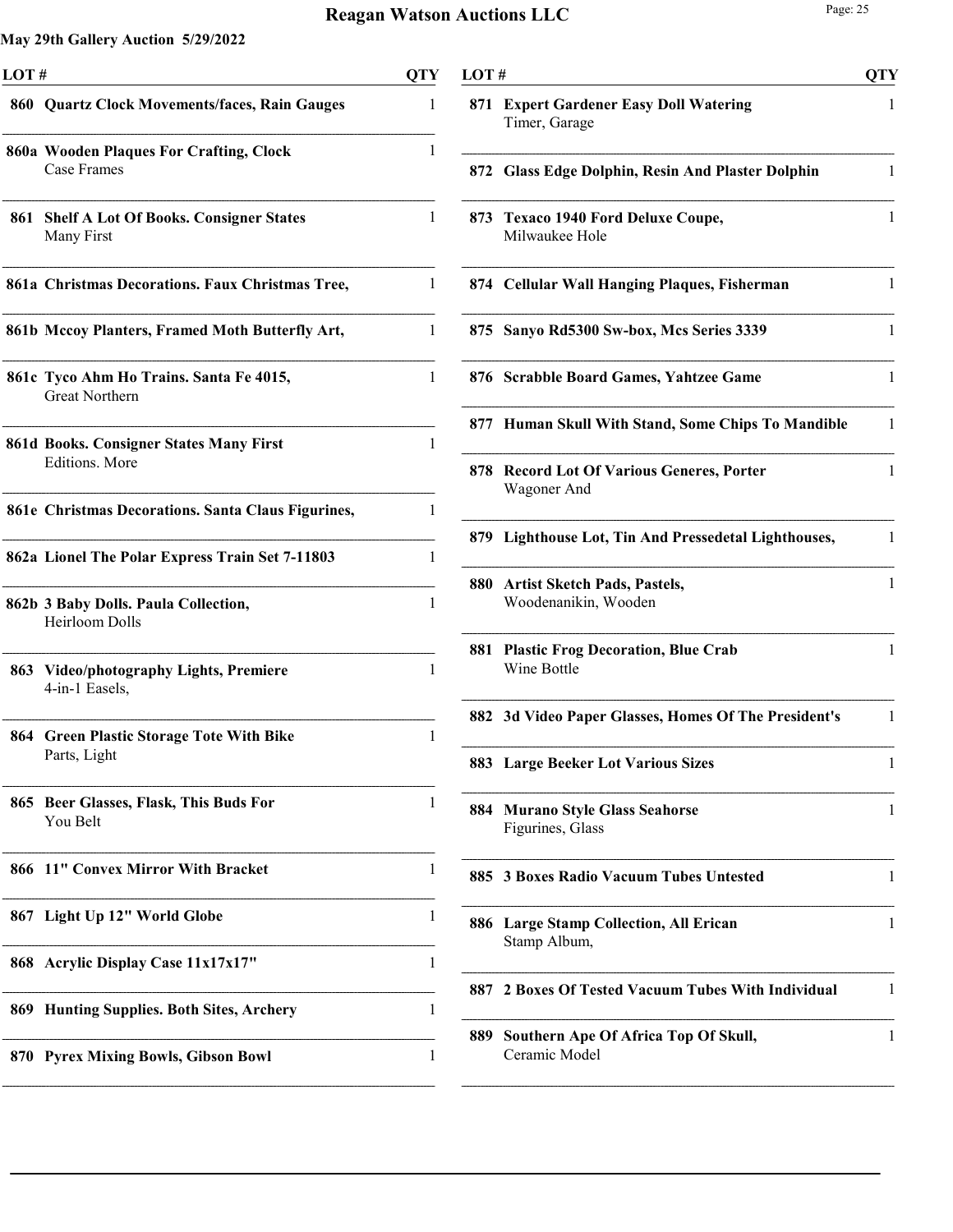| LOT# |                                                                 | <b>QTY</b>   |
|------|-----------------------------------------------------------------|--------------|
|      | 890 Rogers Bros Silver Plated Flatware,<br><b>Silver Plated</b> | 1            |
| 891  | <b>Large Lot Of Souvenir Pins In Display</b><br>Boxes And       | 1            |
| 892  | <b>Tray Lot Pocket Knives, Men's</b><br>Watches, Lighters,      | $\mathbf{1}$ |
|      | 893 Wood Card/file Box, Handmade And<br>Signed Leather          | 1            |
| 894  | <b>Elvis Presley Book, International</b><br>Postage Stamp       | 1            |
| 895  | <b>Ruby Glass Shaker, Green Depression</b><br>Glass Oil         | 1            |
|      | 896 Various Record Generes, Gary Wright,<br>Cold Blood,         | 1            |
| 897  | <b>John Haviland Cups, Homer Laughlin</b><br>Mixing Bowls,      | 1            |
|      | 898 Red Binder Football Cards, Uncut<br><b>Baseball Cards</b>   | 1            |
|      | 899 Wood Carved Religious Statue, Wooden Animal                 | 1            |
|      | 900 Heritage Village Collection Christmas In<br>The City        | 1            |
| 901  | <b>Various Record Genre Paul Revere And</b><br>The Raiders,     | 1            |
| 902  | <b>Tile And Grout Lighthouses, Pressed Metal</b>                | 1            |
| 903  | Brass Urn, Bronze Teapot With Lid,<br>Bronze And                | 1            |
|      | 904 Light Up Globe On Stand                                     | 1            |
|      | 905 Pink Depression Glass Cans Dish With Carrier,               | 1            |
|      | 906 Lot Of Hazard Lights, Brake Lights, Western                 | 1            |

| LOT# |                                                             | <b>QTY</b> |
|------|-------------------------------------------------------------|------------|
|      | 908 Box Thought Of Tested Various Vacuum<br>Radio Tubes     | 1          |
|      | 909 Monster Magazines And Comic Books, Cursive              | 1          |
|      | 910 Large Lot Of Tested Electronic Tubes<br>In Individual   | 1          |
| 911  | <b>Mad Magazines Lot</b>                                    | 1          |
|      | 912 Large Lot Of Loose Stamps. Preview A Must               | 1          |
| 913  | <b>Ohaus Triple Beam Balance Scales,</b><br>Centogram Scale | 1          |
|      | 913a Lola! Balance Bracelets                                | 1          |
|      | 914 Vintage Linton Bassoon With Case                        | 1          |
|      | 915 Agot Pot, Agot Washing Basin, Wicker Baskets,           | 1          |
| 916  | Teapot And Cup Combo, Victoria And<br>Albert Museum         | 1          |
|      | 917 Plastic Unbranded Bassoon With Case                     | 1          |
|      | 918 Dale Earnhardt Jr Nationwide Car,<br>Joey Logano        | 1          |
|      | 919 Electronic Tubes In Individual Boxes Tested,            |            |
|      | 920 Oscar Schmidt Auto Harp With Case                       | 1          |
| 921  | Purse Lot, Michael Kors, Vera Bradley,<br>Dooney $&$        | 1          |
|      | 922 Pioneer Graphic Equalizer Gr-860,<br>Sansui T-700       | 1          |
| 923  | <b>Cracker Barrel Season Of Peace Home</b><br>Decor Mosaic  | 1          |
|      | 924 Over The Bed Personal Stained Glass Light               | 1          |
|      |                                                             |            |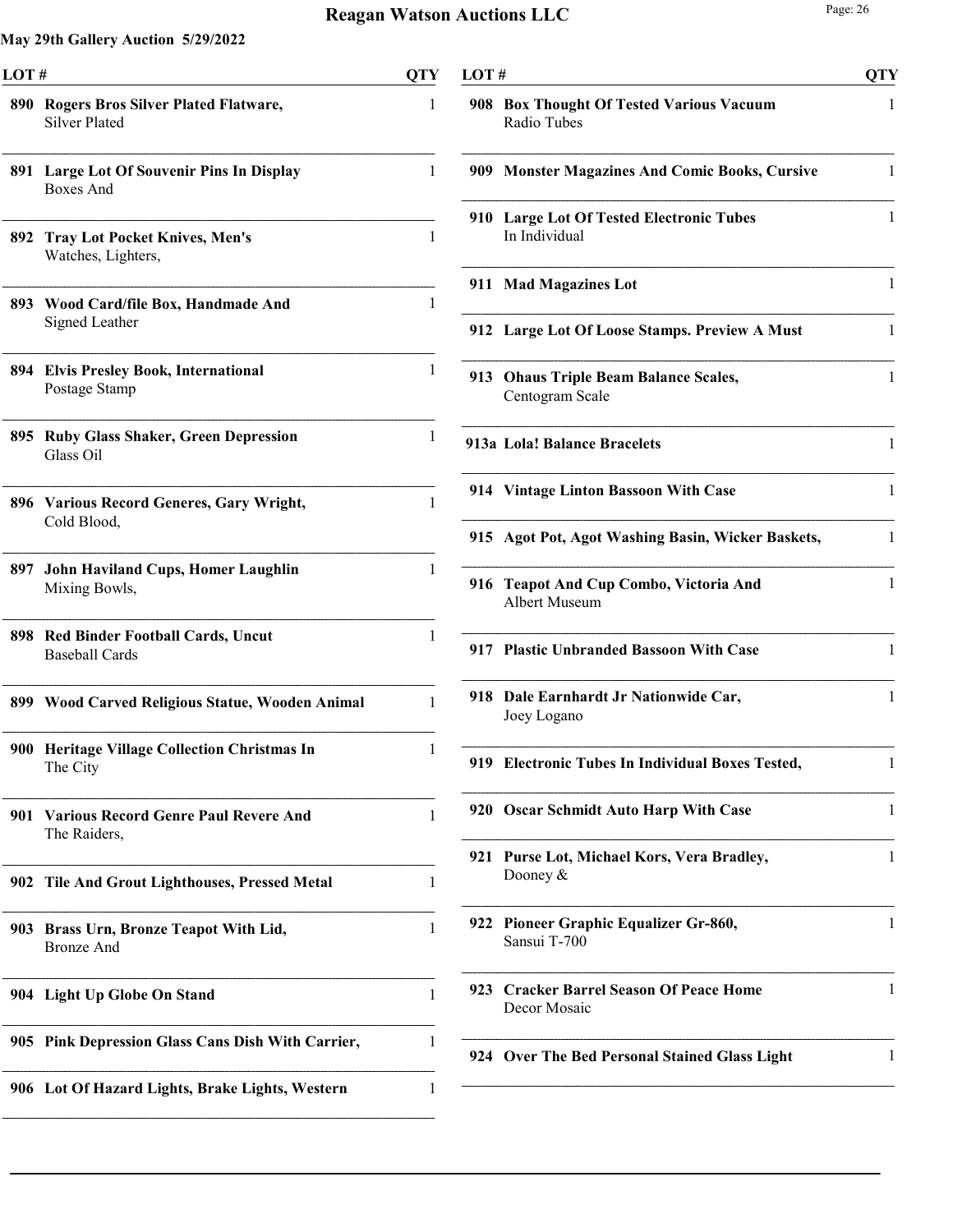| LOT#                                                               | <b>QTY</b> |
|--------------------------------------------------------------------|------------|
| 924a 7 Wood Block Planes. Bailey No. 4 Bailey<br>No 4,             | 1          |
| <b>Big Boot Combination Creepers Get A Grip</b><br>925<br>On Ice   | 1          |
| 925a 42" Sony Flat Screen Hd Tv                                    | 1          |
| 926 12 Piece Punch And Chisel Sets, Continental                    | 1          |
| <b>Hunting Supplies. Emergency Error</b><br>927<br>Repair Kit,     | 1          |
| 927a Clean Lady's Trek Alpha 7100 Bicycle                          | 1          |
| 928 Advertising Ashtrays. Desert Inn, The Sands,                   | 1          |
| Art Supplies. American Art Since 1900 Critical<br>929              | 1          |
| 930 Oneida Silversmith Screamers, Sugars, Butterfly                | 1          |
| Kitchen Knives, Kitchen Items, T-fal<br>931<br>Indoor Grill        | 1          |
| 932 Kitchen Knives                                                 | 1          |
| 3 Scales. Ohaus Triple Beam Balance<br><b>933</b><br>$2610g$ Etc   | 1          |
| 934 Decorative Mermaid Items. Cast Iron Sitting                    |            |
| 935<br><b>Linton Wood 4 Pc Bassoon With Case. Missing</b>          | 1          |
| 936 6 Art Glass Fish Figurines.                                    | 1          |
| 937 Pair Of Toa Amplifiers P-906mk2. 900 Series                    | 1          |
| <b>Linton 4 Pc Wood Bassoon. Missing Mouthpiece</b><br>938         | 1          |
| <b>Country Decorative Items. Yellowware</b><br>939<br>Mixing Bowl, | 1          |
| <b>Revell Pt-109 Boat Model, Board Games,</b><br>940               | 1          |

| LOT# |                                                                   | <b>QTY</b>   |
|------|-------------------------------------------------------------------|--------------|
| 941  | <b>Reproduction Decorative Signs. Route</b><br>66, Crooked        | 1            |
|      | 942 Black Fox 4-piece Bassoon.                                    | 1            |
| 943  | <b>Three-piece King Comforter Set,</b><br>Decorative Wall         | 1            |
|      | 944 Decorative Brass Skeleton Keys, M&m's Pillows                 | 1            |
|      | 945 Pair Of Brass Frederick Cooper<br>Decorator Table             | 1            |
|      | 946 Heavy Metal Brackets, Outdoor<br>Security Light,              | 1            |
|      | 947 Pair Of Red Oriental Style Tyndale Decorator                  | 1            |
|      | 948 Large Brass Shell Upcycled 25"<br>Cocktail Shaker             | 1            |
|      | 948a Rubber Backed Fish Floor Mat Area Rug 72x52",                | 1            |
|      | 949 Radio Vacuum Tubes. Raytheon, Mullard,<br>Philco Etc          | $\mathbf{1}$ |
| 950  | <b>Snap-on Excalibur Series Hvlp Gravity</b><br><b>Feed Paint</b> | $\mathbf{1}$ |
| 951  | <b>Precision Series 912 Electronamic</b><br>Tube Tester.          | $\mathbf{1}$ |
| 952  | Radio Vacuum Tubes. Tung-sol,<br>Admiral, Rca,                    | 1            |
|      | 952a Stainless Steel Restaurant Shelf 60x10x30"                   | 1            |
| 953  | <b>Nautical And Fish Decor. 24-in Boat</b><br>Shelf, House        | 1            |
| 954  | Longaberger Baskets, Longaberger<br>Basket Sign,                  | 1            |
|      | 956 Victorian Boot Vase Atlantic Mold, American                   | 1            |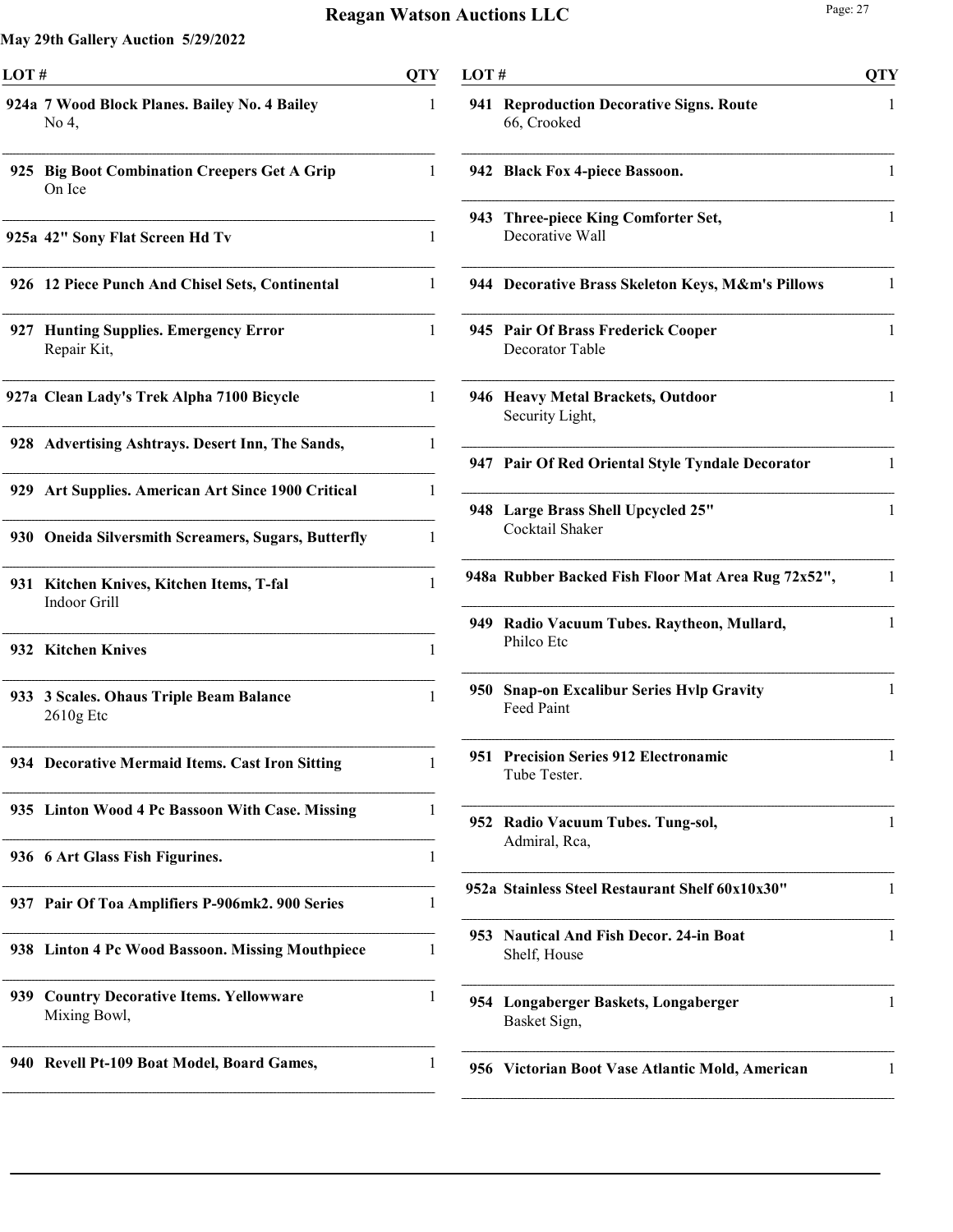$\overline{a}$ 

| LOT# |                                                                  | QTY |
|------|------------------------------------------------------------------|-----|
|      | 956a Rubber Black Floor Mats, 2 Plastic<br><b>Storage Totes</b>  | 1   |
| 957  | <b>Rea Electron Tubes, Cetron Electronic</b><br>Tube, Ge         | 1   |
|      | 958 Comic Book Lot, Richie Rich, E-works,<br><b>Believe</b> It   | 1   |
| 959- | <b>Two Boxes Of Loose Vacuum Radio Tubes</b>                     | 1   |
|      | 960 Decorative Topiaries 50" Tall                                | 1   |
|      | 960a Showcase A Lot Of Pocket Knives,<br>Keys, Padlocks          | 1   |
| 961  | 1960 Owens Yacht Name Tag 47 In Long                             | 1   |
|      | 962 Would Carved And Painted Hanging Fish<br>Mahi-mahi           | 1   |
|      | 963 Brass Double Wheel Kaleidoscope With Stand                   | 1   |
|      | 963a Ladies Handbags, Clutches                                   | 1   |
|      | 964 Bronze Sundial                                               | 1   |
|      | 964a Baltimore Orioles Clothing, Photograph.                     | 1   |
|      | 964b 9 Pickwick Mcmillan Scenes From<br><b>Coaching Days</b>     | 1   |
|      | 965 Vintage General Quick Aid Fire Guard, Vintage                | 1   |
|      | 966 Green Gordon 10x50 Field Binoculars                          | 1   |
|      | 967 Yellow Binder With Antique Ledger Records                    | 1   |
|      | 968 Not Registered License Plates<br>Delaware, Maryland,         | 1   |
| 969  | <b>Vintage Fire Extinguishers, Buffalo</b><br><b>Better Bowl</b> | 1   |

| LOT # |                                                            | QTY |
|-------|------------------------------------------------------------|-----|
| 970   | <b>Basket Of Vintage Wood Pipes</b>                        | 1   |
| 971   | <b>Schwartz Brothers Incorporated</b><br>Philadelphia Pa   | 1   |
| 973.  | <b>Donruss Sealed Baseball Cards, 1991</b><br>Topps Sealed | 1   |
| 974   | 1989 Sealed Topps Football Cards, Pro<br>Line Sealed       | 1   |
|       | 976 Philco Pyrene Soda Acid Fire Extinguisher              | 1   |
| 977   | <b>Safety Phlare Pump General Fire Guard</b><br>Quick Aid  | 1   |
|       | 978 Old Mountain Cast Iron Kettle                          | 1   |
|       | 979 3 Flats Of Electronic Tubes Untested                   | 1   |
| 980   | <b>Country Lot, Metal Rooster, Wood</b><br>Roosters, Wood  | 1   |
| 982.  | <b>Metal Yard Decor Bird On Stand Floatinf</b>             | 1   |
|       | 983 35 Mm Canon A-1 Camera With Lenses                     | 1   |
| 984   | <b>Stamp Collection, Order Of The</b><br>Eastern Star      | 1   |
|       | 985 Vintage Ceramic Atlantic Mold A414 Christmas           | 1   |
| 986   | <b>Miniature Longaberger Baskets With Longaberger</b>      | 1   |
| 987   | <b>Bank Bags, Sultan Farms Pistachios</b><br>Bag, Change   | 1   |
| 988   | <b>Various Genre Records Kenny Rogers,</b><br>Peter Fonda  | 1   |
| 989   | <b>Model 161 Utility Tester With Manual, Mercury</b>       | 1   |
| 990   | Large Lot Of Untested Vacuum Radio Tubes                   | 1   |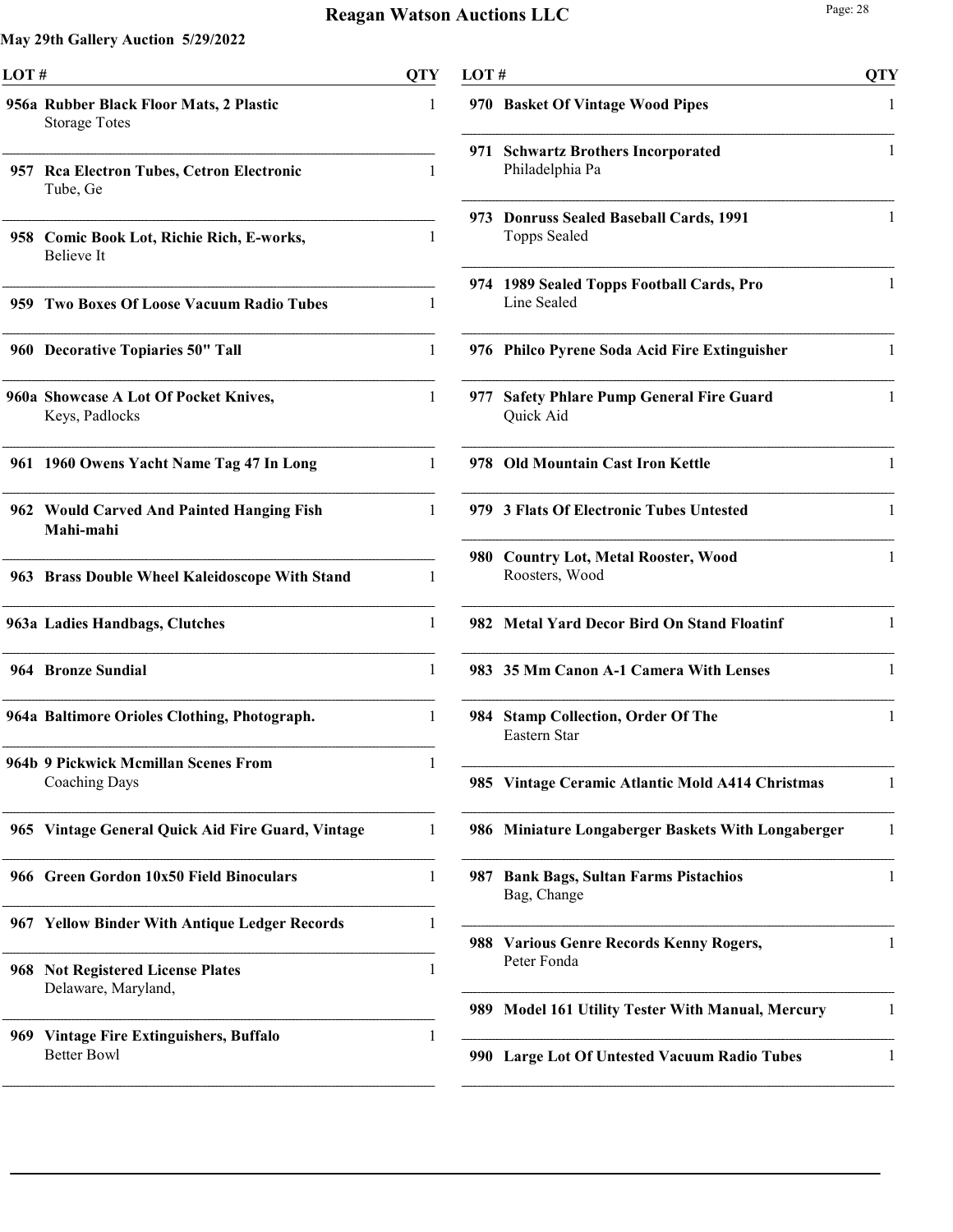| LOT#  |                                                                 | QTY |
|-------|-----------------------------------------------------------------|-----|
| 991   | <b>Records Various Artisan Genres</b><br>Carpenters, Connie     | 1   |
|       | 992 Winchester Model 12 Shotgun Stocks                          | 1   |
| 993   | <b>Henckel Knife Block With Knives</b>                          | 1   |
|       | 994 Blue Binder With Hockey Cards Wayne Gretzky,                | 1   |
|       | 995 Vintage/antique Empty Shell And<br>Cartridge Cases          | 1   |
|       | 996 Working Toshiba satellite c855-s5214 laptop                 | 1   |
|       | 997 Pyrene Soda Acid Fire Extinguisher                          | 1   |
| 998 - | <b>Old Sinclair Gas Station Photo, Mobile</b><br>Gas Photo,     | 1   |
|       | 999 Roush Sign, Mustang Signs                                   | 1   |
|       | 1000 Batman, Captain America, Catwoman,<br>Robin Figures,       | 1   |
|       | 1001 Country Lot Of Framed Wall Decor,<br>Paint On              | 1   |
|       | 1002 Miniature Baseball Helmets, Cal Ripken<br>Jr Plaque        | 1   |
|       | 1003 Metal Expandable Rake, Wood Fork And Spoon                 | 1   |
|       | 1003a Kahler Wood Bassoon With Case                             | 1   |
|       | 1004 Ohaus Cent O Gram 311, Ohaus Triple<br><b>Beam Balance</b> | 1   |
|       | 1005 Kobe Bowls With Lids, Sonoma Bowls,<br>Pyrex Bowls,        | 1   |
|       | 1006 Pyrex Glass Baking Dishes, Pyrex Bowl<br>With Lid,         | 1   |
|       | 1007 Clipper Art Portfolio, May 1993, June<br>1993, July        | 1   |

| LOT#                                                            | <b>QTY</b> |
|-----------------------------------------------------------------|------------|
| 1008 Glass Murano Style Shell Bowl, Seal, Candle                | 1          |
| 1008a Stack Ups Single Serve Casserole Dish,<br>Fiber Wear      | 1          |
| 1009 B&d Sander B&d Air Compressor Drill, Air                   | 1          |
| 1010 3. kenwood Receiver Model Kr-6030,<br>Kenwood Ka-6004      | 1          |
| 1011 Rico Suction Tank, Kazoos, Glasses<br>With Eyebrows        | 1          |
| 1012 Christmas Lights, Christmas Snowman<br>Candy Jar,          | 1          |
| 1013 Bag Of Souvenir And Collectible<br>Button Pins,            | 1          |
| 1013a Light Up Boy And Girl Christmas<br><b>Church Carolers</b> | 1          |
| 1014 Ohaus Scales, Cuisinart Food<br>Processors With            | 1          |
| 1015 0 Lenox Sound Programmable Cd Player, Soul                 | 1          |
| 1016 Ohaus Harvard Trip Balances, Ohaus Dial<br>O Gram          | 1          |
| 1017 Three Light Chandelier Bronze Finish<br>60 Inch            | 1          |
| 1018 Teapot, Glass Shaker, Glass Measuring Cup,                 | 1          |
| 1019 David's Bridal Wedding Dress New In<br>Box, Formal         | 1          |
| 1020 The Five "o" Eighty-eight Portable Projector               | 1          |
| 1020a Wall Mount Shelf, Leather Tool<br>Holder, Stud            | 1          |
| 1021 Fireman's Assistant Engineer 211<br>Helmet, Gun            | 1          |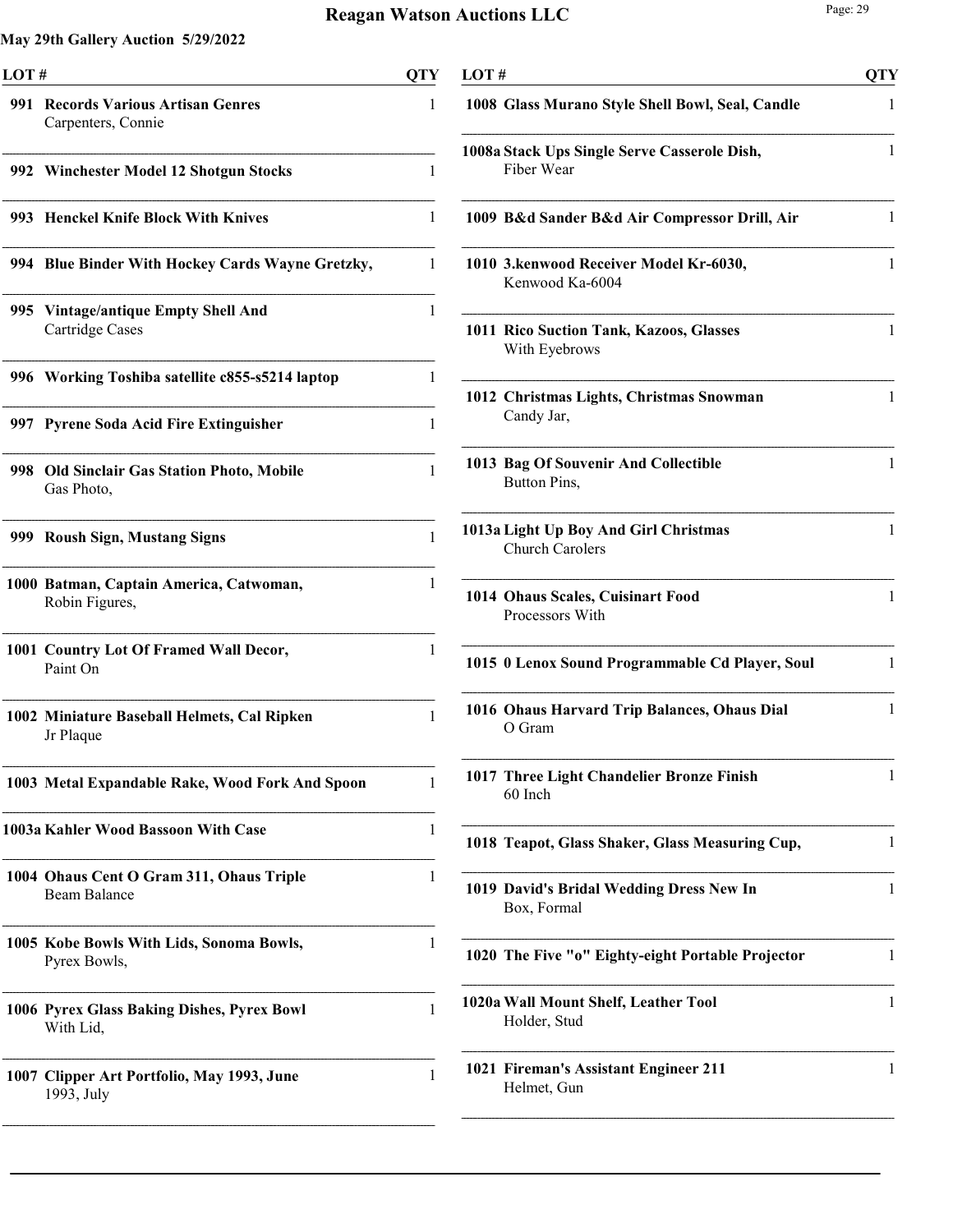| LOT#                                                         | OTY |
|--------------------------------------------------------------|-----|
| 1021a Belt Sander, Impact Drivers,<br><b>Remington Power</b> | 1   |
| 1022 Sheepskin Fur Rugs                                      | 1   |
| 1022a Red Plastic Storage Tote With<br>Decorative Pillows,   | 1   |
| 1023 3 Scales. Ohaus Triple Beam Balance<br>$2610g$ With     | 1   |
| 1024 Adirondack Industries Toboggan Sled 83x18"              | 1   |
| 1025 8 Digicom Power Center Surge Protectors                 | 1   |
| 1026 La Cucina Chef Canister Set, Salt<br>Pepper, Dog        | 1   |
| 1027 3 Digicom Power Center Surge Protectors,<br>Four 6'     | 1   |
| 1027a Pocket Knives, Double-sided Scraping Tools             | 1   |
| 1027b 3 Wood Block Planes. Bailey No.5,<br>Craftsman, Etc    | 1   |
| 1028 Rockland Two-piece Hard-sided Luggage                   | 1   |
| 1028a Blue Painted On Canvas Bali Thai<br>Deity 32x32"       | 1   |
| 1029 Proton P303 Loudspeakers 24x7x7",<br>Yamaha Speaker     | 1   |
| 1029a Berry 29 Nfl Reebok Size Large Mesh Jersey             | 1   |
| 1030 Saw Blades, 40 Piece Ratchet Set. Dewalt                | 1   |
| 1030a Aluminum Case With Conrail Railroad Manuals,           | 1   |
| 1031 Hitachi Automatic Home Bakery 2<br>Hb-b102 Bread        | 1   |
| 1031a 4 Wood Block Planes. Bailey No. 4, Bailey<br>No. 5     | 1   |

| LOT# |                                                                  | <b>QTY</b> |
|------|------------------------------------------------------------------|------------|
|      | 1032 Pair Of Decorator Mirrors Up To 30" Wide                    | 1          |
|      | 1033 Large Paper Cutter                                          | 1          |
|      | 1034 Decorative Fishing Float, Glass Ball Terrariums             | 1          |
|      | 1035 11" German Cuckoo Clock, Missing Pendulum                   | 1          |
|      | 1036 Decorative Wall Decor, Porcelain Plates,<br><b>Baby Ben</b> | 1          |
|      | 1037 2 Metal Signs. Danger Construction Area<br>Do Not           | 1          |
|      | 1038 Military Duffle Bags,<br>Backpackmilitary Duffle            | 1          |
|      | 1039 Working Seiko Melodies In Motion Clock                      | 1          |
|      | 1040 Flexible Flyer Three Sled                                   | 1          |
|      | 1041 3 Lupin Anime Posters                                       | 1          |
|      | 1042 30" Decorative Sword                                        | 1          |
|      | 1043 3 Pictures. Oil On Canvas Still Life Flowers                | 1          |
|      | 1044 Castrol Gtx Stop Please Enter Slowly<br><b>Green Metal</b>  | 1          |
|      | 1045 3 Carved Painted Wood Fish Wall Decor. Up<br>To 30"         | 1          |
|      | 1047 2 Metal Nascar Small Decorative Wall<br>Decor Metal         | 1          |
|      | 1048 Large Carved Wooden Swordfish Wall Decor<br>48" Wide        | 1          |
|      | 1049 15" Black Forest Cuckoo Clock. Missing<br>1 Weight          | 1          |
|      | 1050 Southern Comfort Advertising Mirror 25x21"                  | 1          |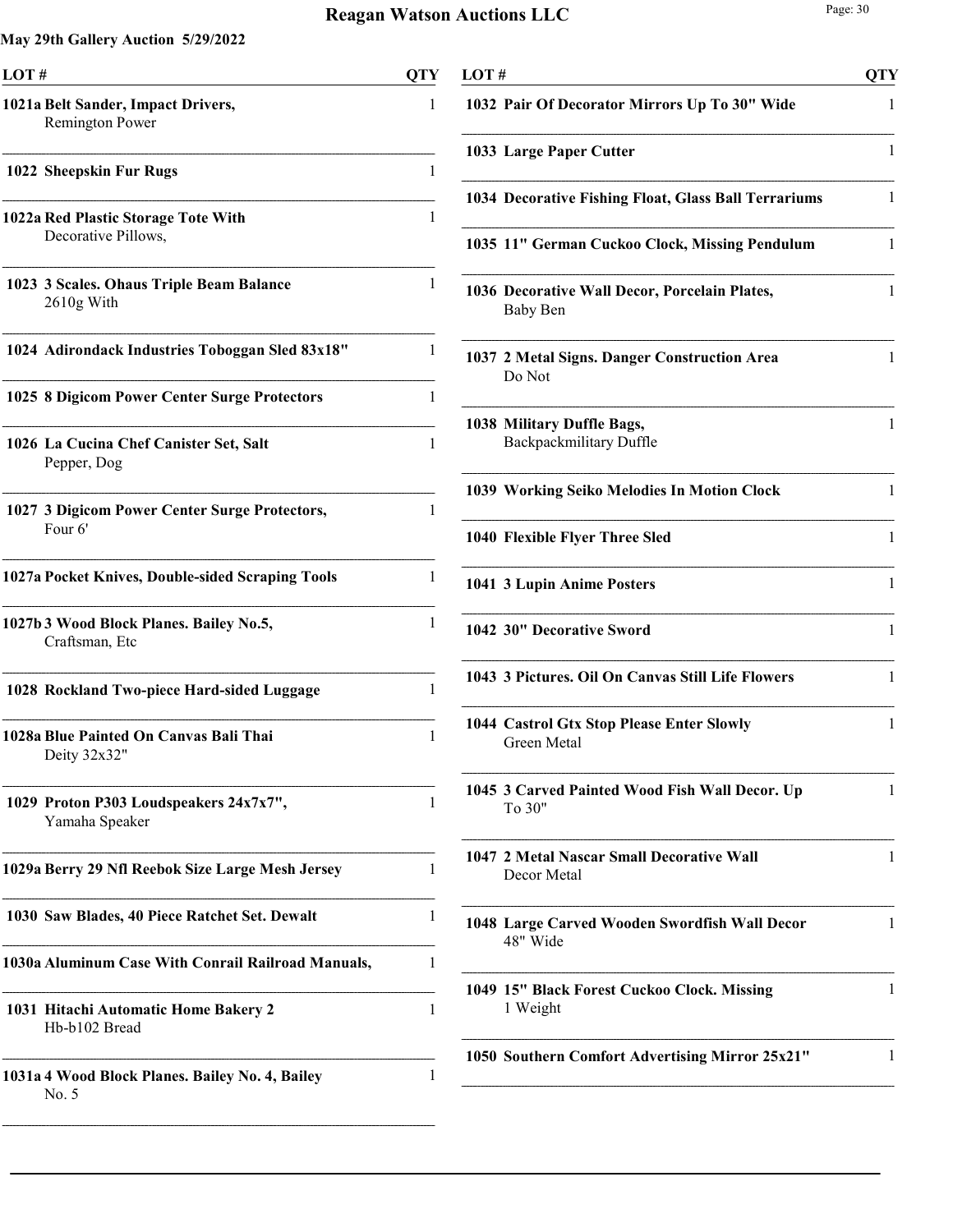| LOT# |                                                                  | QTY |
|------|------------------------------------------------------------------|-----|
|      | 1051 Framed Terrain And Political World Map<br>By Pyramid        | 1   |
|      | 1052 4 Carved Wood Fish Wall Decorations Up<br>To 37"            | 1   |
|      | 1053 2 Pictures. Rose W Ross Signed Watercolor                   | 1   |
|      | 1054 Beatles Framed Life Magazine, Beatles<br><b>Framed Post</b> | 1   |
|      | 1055 2 Carved Painted Wooden Fish Wall Decor. Up<br>To 37"       | 1   |
|      | 1056 19" Seth Thomas Rooster Wall Clock                          | 1   |
|      | 1057 Sports Duffel Bags, Baseballs, Golf Balls,<br>Dea D         | 1   |
|      | 1058 2 Pictures. James Dean, Breakfast At Tiffany's              | 1   |
|      | 1059 3 Carved Painted Wooden Fish Wall Decor Up<br>To 28"        | 1   |
|      | 1060 Vintage Green Glass Fish Float 11" Wide                     | 1   |
|      | 1061 2 Pictures. Oil On Canvas Painting<br>Windy Road            | 1   |
|      | 1062 Collection Of Nautical Wall Decor.<br>Shadow Box            | L   |
|      | 1063 4 Vintage Rifle Cases                                       | 1   |
|      | 1064 Vintage Green Glass Fishing Float 9" Wide                   | 1   |
|      | 1066 Men's New York Button Front Jacket Size                     | 1   |
|      | 1067 2 Pictures. Flower Prints. 24x32"                           | 1   |
|      | 1068 3 Carved Painted Wooden Whale Wall Decor.<br>Up To          | 1   |
|      | 1069 Vintage Green Glass Fishing Float 10" Wide                  | 1   |
|      |                                                                  |     |

| LOT#                                                      | <b>QTY</b> |
|-----------------------------------------------------------|------------|
| 1070 3 Pictures. Pencil Signed Lithograph Canal           | 1          |
| 1071 Women's Silk Robe Made In Japan,<br>Heartbeat Of     | 1          |
| 1072 Nautical Fish Floats, Life Preserver                 | 1          |
| 1073 3 Pictures. Pencil Signed Jack Lewis 191/800         | 1          |
| 1074 2 Metal Snap On Tools Signs Tattoo<br>24" Wide       | 1          |
| 1075 Carved Wood Painted Alligator Wall Decor<br>41" Wide | 1          |
| 1077 Urkel Toy, Chalkboard, Shoe<br>Stretchers, Eskimo    | 1          |
| 1078 Painted Wooden Wall Shelves Up To 47" Wide           | 1          |
| 1100 Glass Top Patio Tables. 17x17x20".<br>Side Yard      | 1          |
| 1101 Hand Tools. Shovels, Snow Shovel, Rake<br>Etc. Side  | 1          |
| 1102 Black Gary Fisher Men's Aquila Bicycle.<br>Side Yard | 1          |
| 1103 Decorative Metal Yard Decor. Side Yard               | L          |
| 1104 Cilo Men's Black White Road Bike.<br>Missing Petals. | 1          |
| 1105 2 Patio Chairs, Walker. Side Yard                    | 1          |
| 1106 Scott's Speedy Green 2000 Spreader,<br>Gas Tank.     | 1          |
| 1107 Men's Giant Allegre Blue Road Bicycle.<br>Side Yard  | 1          |
| 1108 Werner Fiberglass Ladder. Side Yard                  | 1          |
| 1109 Red Specialized Hard Rock Mountain Bicycle.          | 1          |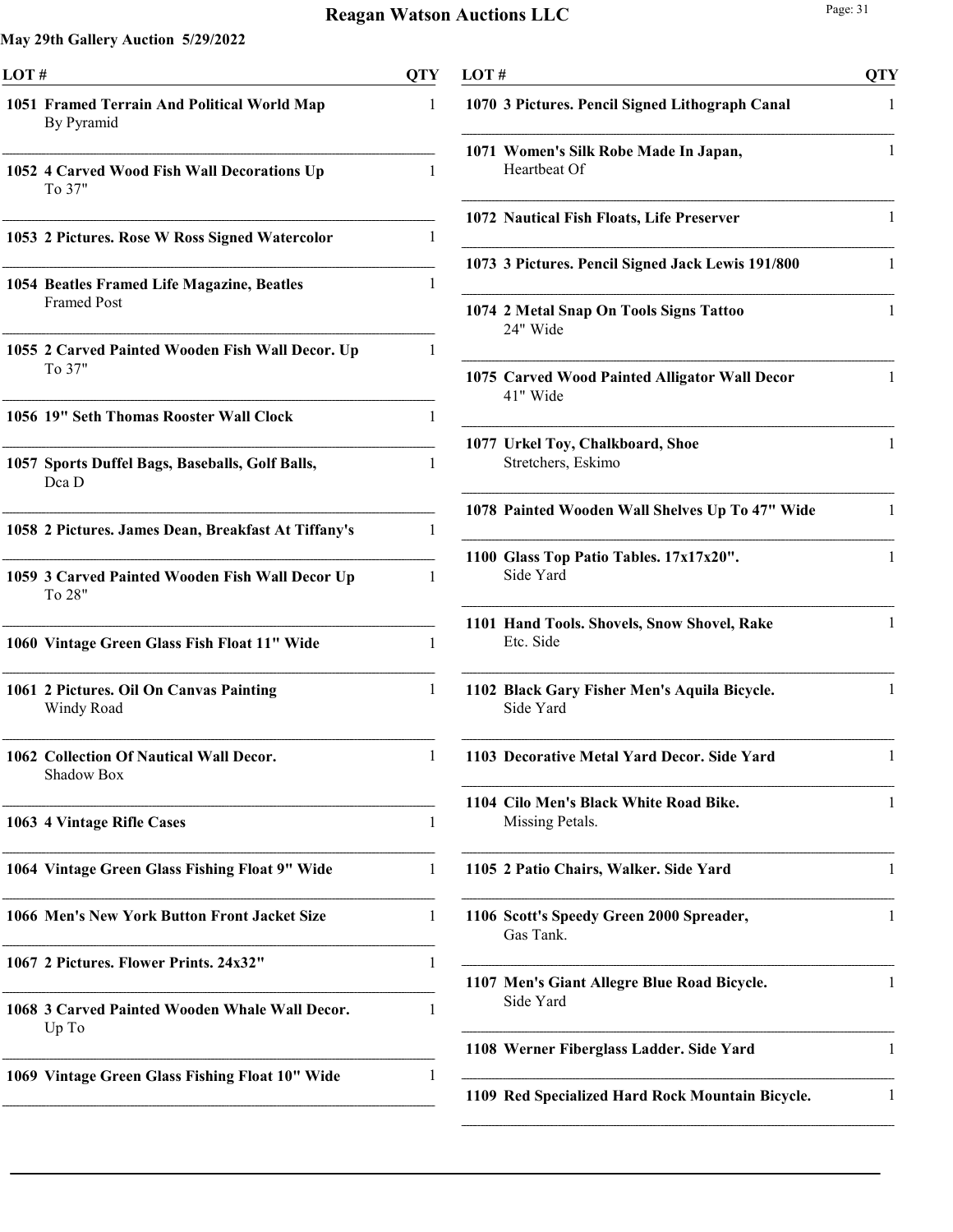| LOT#                                                      | <b>QTY</b>   | LOT#                                                      | <b>QTY</b> |
|-----------------------------------------------------------|--------------|-----------------------------------------------------------|------------|
| 1110 2 Car Mount Bike Racks. Side Yard                    | 1            | 1203 Nautical Fish Decor. Murano Style Art<br>Glass Fish, | -1         |
| 1111 Cannondale M400 Men's Bicycle Black<br>And Green.    | 1            | 1204 Metal Lock Box With Pins, Pin Back Political         | 1          |
| 1112 Men's Trek Road. Repainted. Missing<br>Pedals. Side  | -1           | 1205 Stained Glass Owl Night Light,<br>Decorative Hanging | 1          |
| 1113 Appliance Dolly Missing Bottom Blade, Tires.         | 1            | 1206 Antique Great Pattern Cover Dish,<br>Creamer Sugar   |            |
| 1114 Bicycle Racks, Walker. Side Yard                     |              | 1207 Decorative Pigs. Cast Iron, Concrete Etc             |            |
| 1115 Milwaukee Furniture Dolly, Bulb<br>Planter, Yard     |              | 1208 Child's Fishing Pole, Dewalt Drill<br>Driver, Rain   | 1          |
| 1116 L.I Bean Approach Men's Bicycle.<br>Black, Missing   |              | 1209 Fall Decorative Housewares. Ceramic<br>Pumpkin Dish, | 1          |
| 1117 4 Patio Chairs, Chaise Lounge, Glass<br>Top Folding  |              | 1210 Decorative Mermaid Items. Snow Globe, Ceramic        | -1         |
| 1118 Stainless Steel Restaurant Shelf<br>84x23". Side     | $\mathbf{1}$ | 1211 Ceramic Easter Egg Cookie Jar, Elf Bowl,             | 1          |
| 1119 Ross Men's Bicycle.black. Missing<br>Pedals. Side    | 1            | 1212 Decorative Nautical Items. Stained<br>Glass Style    | 1          |
| 1120 Plastic Planters, Metal Peace Sign, Friends          | 1            | 1213 Battery Operated Candles, Vote Of<br>Candle Holders, | 1          |
| 1121 3 Patio Chairs. Two Swivel. Side Yard                |              | 1213a Kobalt Screwdrivers, Wrenches                       |            |
| 1122 Dog Crate 30x19x21". Side Yard                       | $\mathbf{1}$ | 1214 Lighthouse Decor, Spoontiques Lighthouses,           | 1          |
| 1200 Decorative Pigs. Cast Iron Piggy<br>Bank, Porcelain, | $\mathbf{1}$ | 1215 Brass Boat Propeller, Bent Blades To<br>Stand Up     | 1          |
| 1201 Decorative Angels, Suncatcher, Nativity<br>Scene Etc | -1           | 1215a Floor Standing Gum Ball Machine                     | 1          |
| 1201a 2 Gallon Stoneware Crock                            | 1            | 1216 Decorative Metal Lanterns                            | 1          |
| 1201b Furniture Wrap                                      | 1            | 1217 2 Decorative Lanterns. One Electric Led              |            |
| 1202 Country Decorative Items, Wood<br>Serving Tray,      | 1            | 1218 26" Concrete Yard Jockey                             | 1          |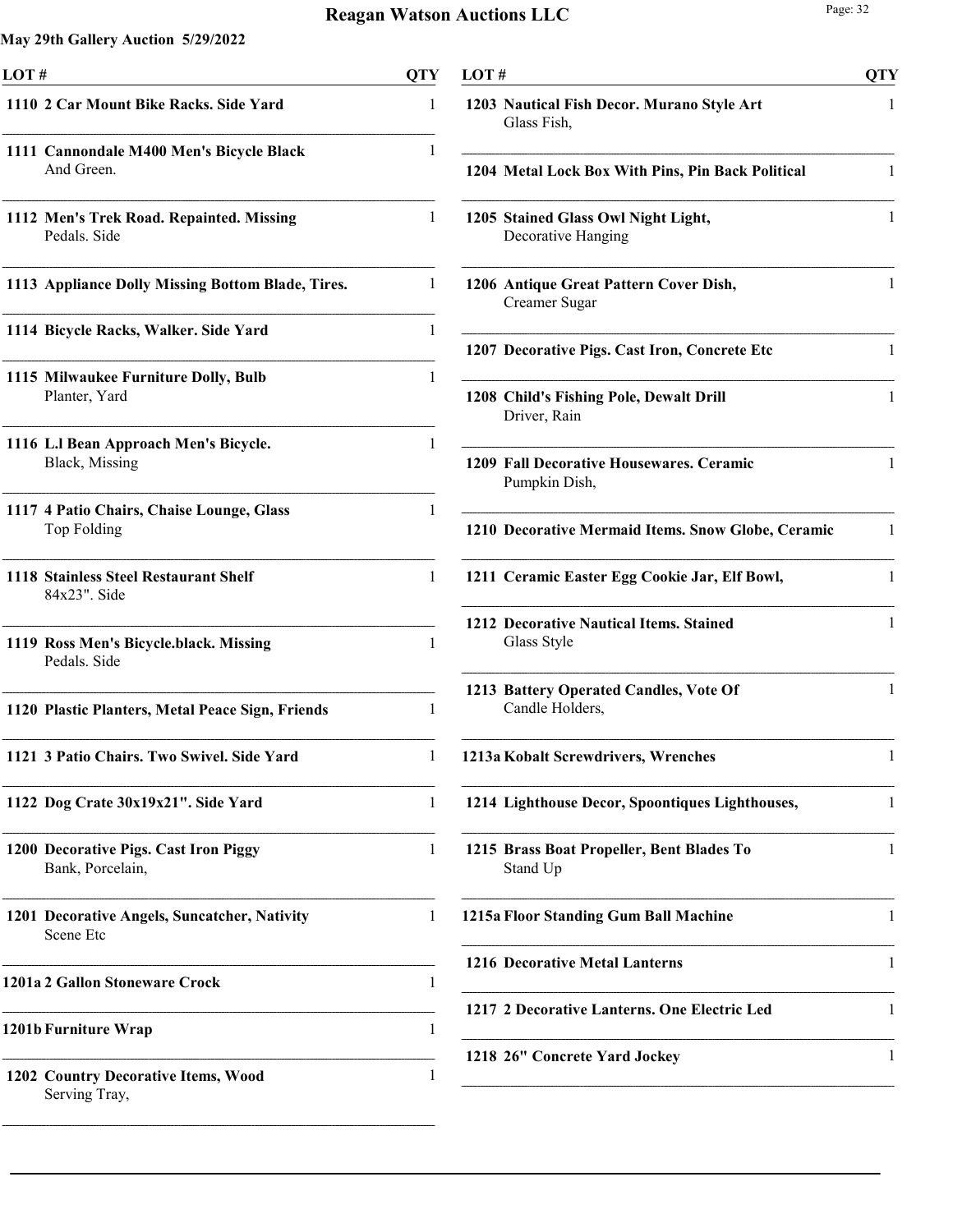| LOT# |                                                          | OTY |
|------|----------------------------------------------------------|-----|
|      | 1219 Traveler Battery Charger, Palm<br>Sanders, Drill    | L   |
|      | 1220 Souvenir Glass, Antique Sugar Shaker                | 1   |
|      | 1221 12 Quarts Of Power Steering Fluid.<br>Super Tech,   | 1   |
|      | 1222 Makita Cordless Drill, Block Plane, Screwdrivers    | 1   |
|      | 1223 Master Mechanic Jigsaw, Pittsburgh<br>T-handled Hex | 1   |
|      | 1224 Harley-davidson Items. Maisto<br>Motorcycle Models, | 1   |
|      | 1225 Modern Victrola Cd Record Player                    | 1   |
|      | 1226 Benchmount 12-vice 5-in Jaws                        | 1   |
|      | 1227 15 Gallon Stoneware Crock                           | 1   |
|      | 1228 New Delphi Technologies Car Parts.                  | 1   |
|      | 1229 Tool Kits, Cordless Drill Set                       | 1   |
|      | 1230 Leslie's Photographic Review Of The<br>Great War    | 1   |
|      | 1231 Drill Press, Drill Master Circular Saw              | 1   |
|      | 1232 2 Come Alongs, 5" Wide Slings                       | 1   |
|      | 1233 Extension Cord, Hedgers, Pruners,<br>Erwin Quick    | 1   |
|      | 1234 Mac Tools Air Sander, Snap On Air Nibbler,          | 1   |
|      | 1235 Gray Metal Lighthouse Candle Holder<br>37" Tall,    | 1   |
|      | 1236 Pair Of Ceramic Lighthouses 31" Tall                | 1   |
|      | 1237 Travel Trunk 31x17x17"                              | 1   |
|      |                                                          |     |

| LOT# |                                                                | <b>QTY</b> |
|------|----------------------------------------------------------------|------------|
|      | 1238 Minnie Mouse Baby Jumper                                  | 1          |
|      | 1239 4 Moms Electric Baby Swing Motion Seat                    | 1          |
|      | 1240 New Delphi Technologies Car Parts                         | 1          |
|      | 1241 Ice-tongs, Enterprise Ice Scraper, Hole<br>Saw Kit,       | 1          |
|      | 1242 Craftsman 125 Psi 1.5 Hp 3 Gallon Air Compressor          | 1          |
|      | 1242a Crosman Chainsaw, Craftsman 200 Mph<br>25cc Vac          | 1          |
|      | 1243 Beatbox Was Assorted Hardware, Car<br>Wheels For          | 1          |
|      | 1244 Craftsman Tool Box With Hand Tools,<br>Sockets Etc.       | 1          |
|      | 1244a Pittsburgh Solid Steel Auto Ramp Set,<br>Mount Dog.      | 1          |
|      | 1245 Box Wrenches, Clamp, Ratchet Set,<br>Whitney Jensen       | 1          |
|      | 1245a Blue Storage Tote With Tools, Tool<br>Tripods. Tape      | 1          |
|      | 1246 Budweiser Beer Steins, Pabst Blue Ribbon                  | 1          |
|      | 1246a Mcm Metal Peacock Wall Decor                             | 1          |
|      | 1247 Car Grill, Headlight Covers, Apc<br><b>Backup Battery</b> | 1          |
|      | 1248 Lido Supreme Marching Band Snare Drum 14x9                | 1          |
|      | 1249 Wearever Carquest Brake Pads, Brake Rotors                | 1          |
|      | 1250 To Ols Router Drill Bits, Black &<br>Decker Drill,        | 1          |
|      | 1251 Cartel Lights, Lights, Trailer Lights Etccartel           | 1          |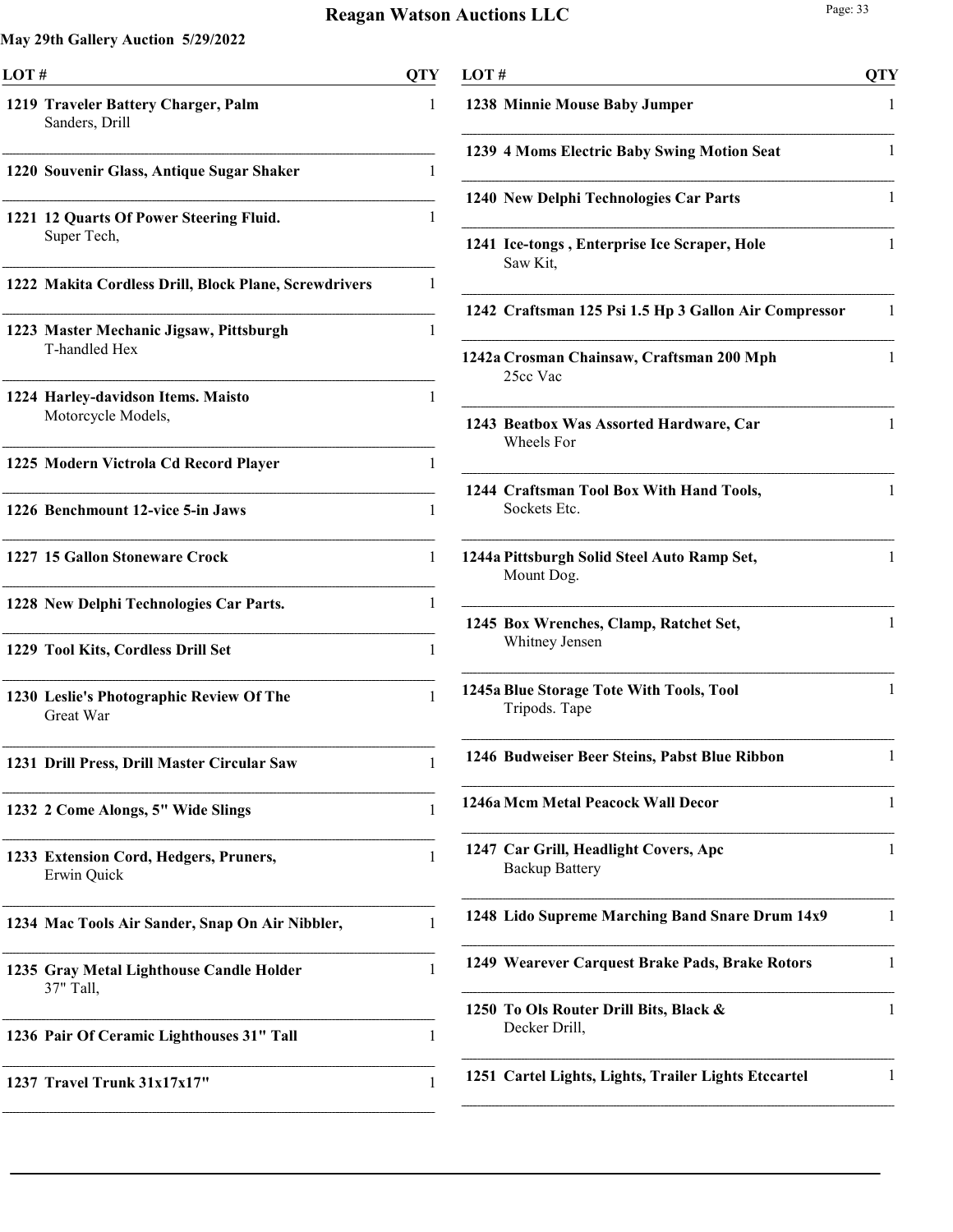| LOT# |                                                                  | <b>OTY</b> |
|------|------------------------------------------------------------------|------------|
|      | 1252 Briefcase With Clock Works With Department<br>Of The        | 1          |
|      | 1253 Car Springs M2 Performance, Ultra Stop<br><b>Brake Pads</b> | 1          |
|      | 1254 3 Car Radios                                                | 1          |
|      | 1255 Willson T01 Cartridges. 4 Boxes Of 10                       | 1          |
|      | 1256 New Delphi Technologies Car Parts                           | 1          |
|      | 1256a Stanley Fatmax Rolling Tool Box. With Tools.               | 1          |
|      | 1257 Innovaze 2 Pc Soft Clothes Stainless<br><b>Steel Trash</b>  | 1          |
|      | 1258 Rustic Country Pine Two-door Cabinet Green                  | 1          |
|      | 1259 New Frigidaire Top Loading Water<br>Dispenser Efwc          | 1          |
|      | 1260 Modern Oak Two-door Cabinet 21x14x74"                       | 1          |
|      | 1261 Modern Oak Single Drawer Cabinet 24x14x49"                  | 1          |
|      | 1262 Modern Oak White Clad Ice Box<br>Two-door Cabinet           | 1          |
|      | 1263 Delta 10" Power Miter Saw With Stand                        | 1          |
|      | 1264 Willson Rubber Respirator Gas Masks                         | 1          |
|      | 1265 Quadrilateral Services And Materials<br>Stands, Air         | 1          |
|      | 1266 Lifepro Foot Massager                                       | 1          |
|      | 1266a Showcase Locks. 4 Boxes Of 10                              | 1          |
|      | 1267 Milk Can                                                    | 1          |
|      | 1268 3 Peak Lightning 700 Lumens<br>Rechargeable Work            | 1          |

| LOT# |                                                                  | <b>QTY</b> |
|------|------------------------------------------------------------------|------------|
|      | 1269 New Delphi Technologies Car Parts.<br><b>Ignition Coils</b> | 1          |
|      | 1270 3 Sanus Systems Vision Mount Low<br>Profile Wall            | 1          |
|      | 1271 2 Drafting Table Lights                                     | 1          |
|      | 1272 New Delphi Technologies Car Parts.                          | 1          |
|      | 1273 2 North 77 Bp Series Air Purifying Respirators              | 1          |
|      | 1274 Craftsman Robo Grip 3-piece Set,<br>Chicago Rotary          | 1          |
|      | 1275 4 Peak Lightning 700 Lumens<br>Rechargeable Work            | 1          |
|      | 1276 Black & Decker Variable Clamp Saber<br>Saw, Jigsaws,        | 1          |
|      | 1277 Goodyear Racing Rolling Auto Repair Stool                   | 1          |
|      | 1278 White Plastic Storage Tote With A<br>Sorted Tools.          | 1          |
|      | 1279 Box Of Willson Respirators. Under The Table.                | 1          |
|      | 1280 Electronic Ross Corporation Lighter / Radio                 | 1          |
|      | 1281 Green Plastic Storage Tote With<br>Tools. Circular          | 1          |
|      | 1282 4 Boxes Of 10 Showcase Locks                                | 1          |
|      | 1283 Blue Plastic Storage Tote With<br>Battery Charger,          | 1          |
|      | 1284 Cherry Curio Cabinet Side Entry 22x11x72"                   | 1          |
|      | 1285 Antique Oak Chifferobe 29x15x75"                            | 1          |
|      | 1286 Royal Palace Handmade Rug Kirman Brown<br>And Green.        | L          |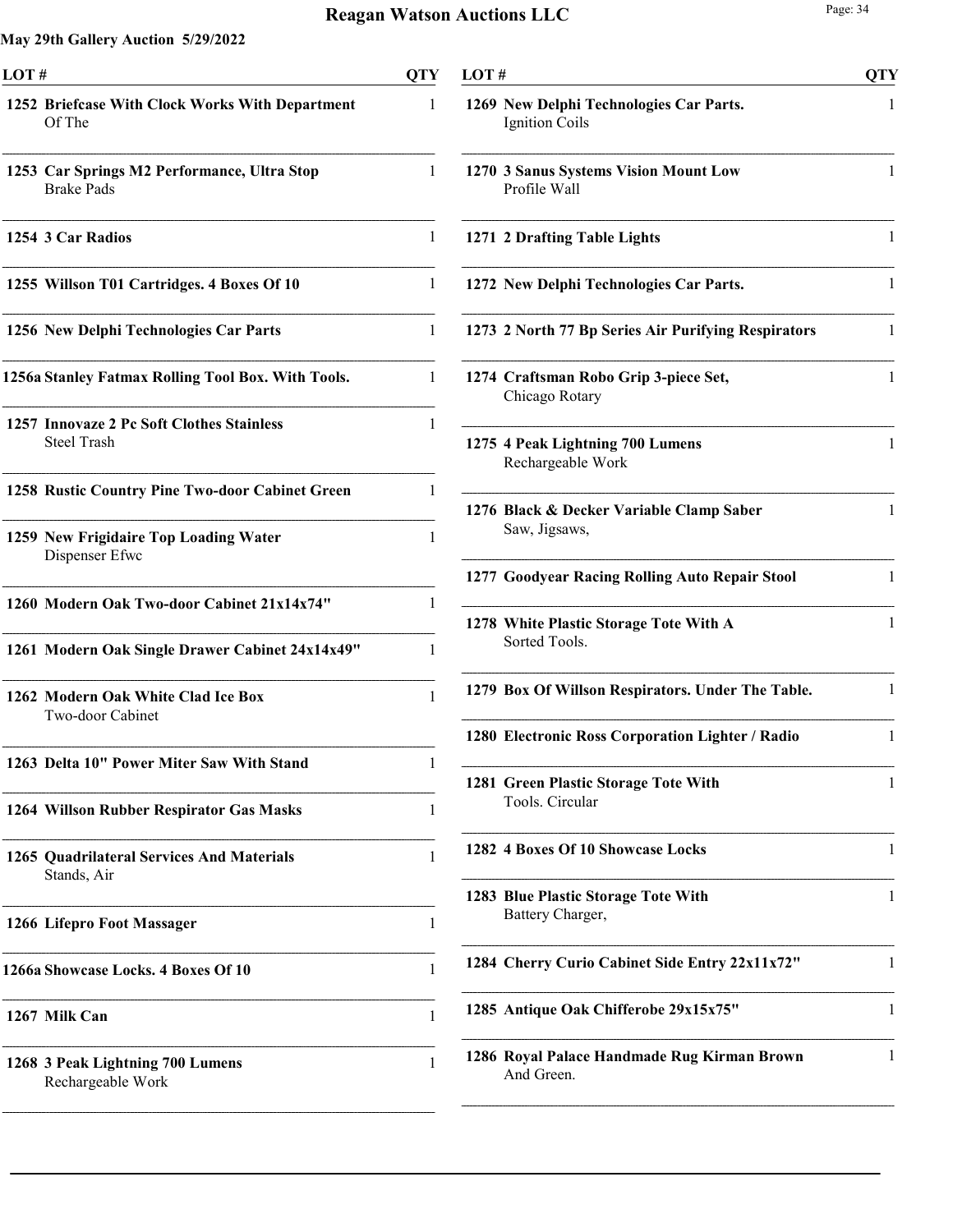| LOT# |                                                            | <b>QTY</b> |
|------|------------------------------------------------------------|------------|
|      | 1287 Oak Adjustable Height Coffee Table 50x24x19",         | 1          |
|      | 1288 48x21", 14" Leaves Drop Leaf Oak Table,<br>Four 40"   | 1          |
|      | 1289 Country Decorated Lift Top Side Table 22x15x22"       | 1          |
|      | 1290 Oak Side Tables, Countrybside Table.<br>Up To         | 1          |
|      | 1291 20x16x 29" Single Drawer Rustic Pine<br>Side Table,   | 1          |
|      | 1292 Mcm Heywood Wakefield Wishbone Drop<br>Leaf Dinner    | 1          |
|      | 1293 Wash Stand 29x17x29"                                  | 1          |
|      | 1294 Marble Top Plant Stand With Egret<br>Tri-leg Base     | 1          |
|      | 1294a Red And Blue Wool Area Rug 78x56"                    | 1          |
|      | 1295 Human Touch High Quality Leather<br>Massage Chair     | 1          |
|      | 1295a Bissell Thing Vacuum Cleaner, Black &<br>Decker Air  | 1          |
|      | 1295b Shepherd's Hook, Pole Saw, Brush, Hoe,<br>Golf Clubs |            |
|      | 1296 Round Oak Coffee Table 48x21", Crate<br>Not Included  | 1          |
|      | 1296a Vintage Classic Rock Record Albums, Graduated        | 1          |
|      | 1297 Sailboat Decorated Top Demi Lunr<br>Console Hall      | 1          |
|      | 1298 Antique Spool Leg Plant Stand 15x15x29".<br>Split To  | 1          |
|      | 1299 Rolling Oak Bar/kitchen Cart Withdrop Leaves.         | 1          |
|      |                                                            |            |

| LOT # |                                                                  | QTY |
|-------|------------------------------------------------------------------|-----|
|       | 1300 Pair Of Modern Upholstered 41" Side Chairs                  | 1   |
|       | 1301 Country Flower Painted Pine Cabinet 33x20x33"               | 1   |
|       | 1302 Pine Bookcase 34x16x80"                                     | 1   |
|       | 1303 Country Decorative Organizer With<br>Metal Drawers.         | 1   |
|       | 1304 Pine Bookcase 34x16x80"                                     | 1   |
|       | 1305 Rustic Pine Console Table Cabinet 48x13x33"                 | 1   |
|       | 1306 Single Drawer Side Table 23x20x23",<br>18x7x 24"            | 1   |
|       | 1307 Mahogany Four-drawer Dresser 42x20x35"                      | 1   |
|       | 1308 3 Black Swivel Top Kitchen Stools 16x30"                    | 1   |
|       | 1309 Single Drawer Cherry Drop Leaf Table 35x18x29"              | 1   |
|       | 1310 Modern Clean Navy Blue Upholstered<br>Loveseat 56"          | 1   |
|       | 1311 Ceramic Decorator Glass Top Bear Side Table                 | 1   |
|       | 1312 Gray Recliner 40" Wide, 19" Wide<br><b>Between Armrests</b> | 1   |
|       | 1313 Modern Clean Country Console Table<br>With Single           | 1   |
|       | 1313a Green Bohkara Runner Wool Rug 71x25"                       | 1   |
|       | 1314 Decorative Lighthouse 50" Tall                              | 1   |
|       | 1315 33" Antique Potty Chair Spool Back.                         | 1   |
|       | 1316 Glider Chair                                                | 1   |
|       | 1317 Cherry Chevelle Floor Mirror                                | 1   |
|       | 1318 Light Green Lazy Boy Recliner 37" Wide,<br>21" Wide         | 1   |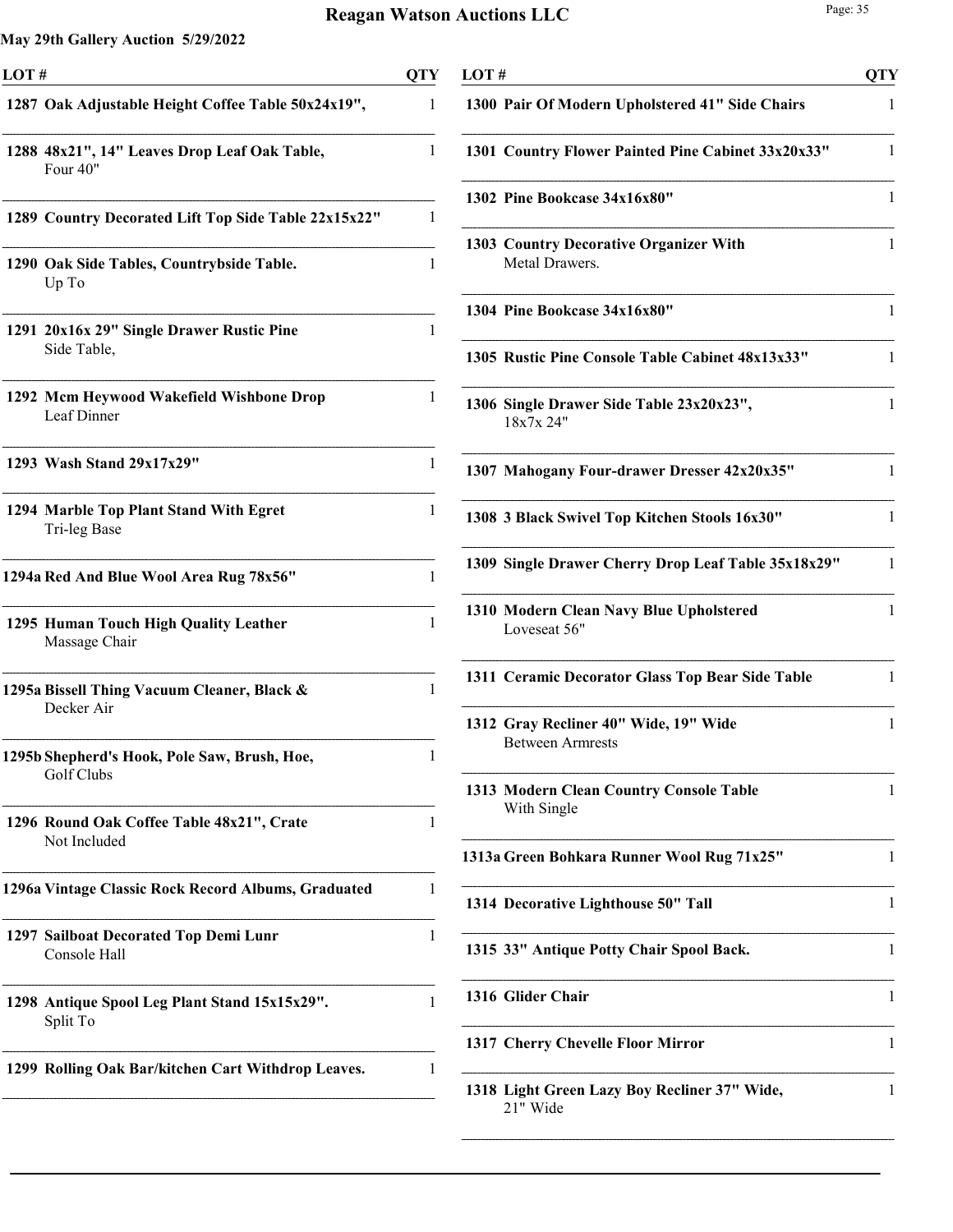| LOT#                                                      | OTY |
|-----------------------------------------------------------|-----|
| 1318a Modern Aluminum Adjustable Height<br>Stool 14x23".  | 1   |
| 1319 Clean Modern Office Chair                            | 1   |
| 1320 Lighthouse Decorated Side Table 16x 20"              | 1   |
| 1321 Antique Pine Two-part Corner Cupboard 48"<br>Wide X  | 1   |
| 1322 Pine Bookshelf 33x7x58", Media Shelf, Velocity       | 1   |
| 1323 Antique Oak Sellers Hoosier Cabinet<br>41" Wide      | 1   |
| 1324 47x30" Oak Table, Four Chairs                        | 1   |
| 1325 Oak Single Drawer Side Table<br>25x18x27", Coffee    | 1   |
| 1326 Kitchen Stool 14x14x29", Plant Stand,<br>Pine Round  | 1   |
| 1327 Brown Swivel Floor Lamp, Decorative Globe,           | 1   |
| 1328 Tile Top Stool, Oak Side Table 25x21x21"<br>With Paw | 1   |
| 1329 Diminutive Loveseat With Slipcover 43" Wide<br>X 36" | 1   |
| 1330 Six Custom Upholstered 37" Side Chairs               | 1   |
| 1330a Blue And Red Wall Runner Rug 91x23"                 | 1   |
| 1331 Antique Tiger Oak Wash Stand 32x18 X48" To<br>Top Of | 1   |
| 1331a Antique Victorian Walnut Dresser With Mirror.       | 1   |
| 1332 Wooden Chicken Crate                                 | 1   |
| 1333 Modern Decorative Oak Pie Safe With Punched          | 1   |

| LOT # |                                                             | <b>QTY</b> |
|-------|-------------------------------------------------------------|------------|
|       | 1334 Vintage Kenmore Sewing Machine With Accessories        | 1          |
|       | 1335 Oak To Draw Nightstand 26x16x28",<br>Decorator Table   | 1          |
|       | 1336 Wicker Patio Table 28x28", Two Chairs                  | 1          |
|       | 1337 Antique Tiger Oak Two-door Cabinet 48x13x51".          | 1          |
|       | 1338 Led Aquarium Starter Kit 10 Gallon, Deluxe             | 1          |
|       | 1339 Fish Tank, Fish Tank Supplies, Black<br>Two Door       | 1          |
|       | 1340 Wicker Swivel Bar Stool Kitchen Stool 37"              | 1          |
|       | 1341 Magnavox Quartz Heater                                 | 1          |
|       | 1342 Tile Top Kitchen Table 47x29x29"                       | 1          |
|       | 1343 Weslo Concept Cycle Exercise Bike                      | 1          |
|       | 1344 Pair Of Glass Top Rustic Single Drawer                 | 1          |
|       | 1345 French Provincial Style Painted<br><b>Bombay Chest</b> | 1          |
|       | 1346 Cherry Dressing Mirror With Two Drawers<br>28" Wide    | 1          |
|       | 1346a Victorian Walnut Marble Top Coffee<br>Table $30x17"$  | 1          |
|       | 1347 Antique Oak Wash Stand With Towel Bar<br>34x18x50"     | 1          |
|       | <b>1348 Rustic Country Farmhouse Green Bend</b><br>With Tin | 1          |
|       | 1348a American Flag With Pole, Cobra Exhaust<br>Vent $50x$  | 1          |
|       | 1349 Padded Storage Bench Seat 30x16x19"<br>On Wheels       | 1          |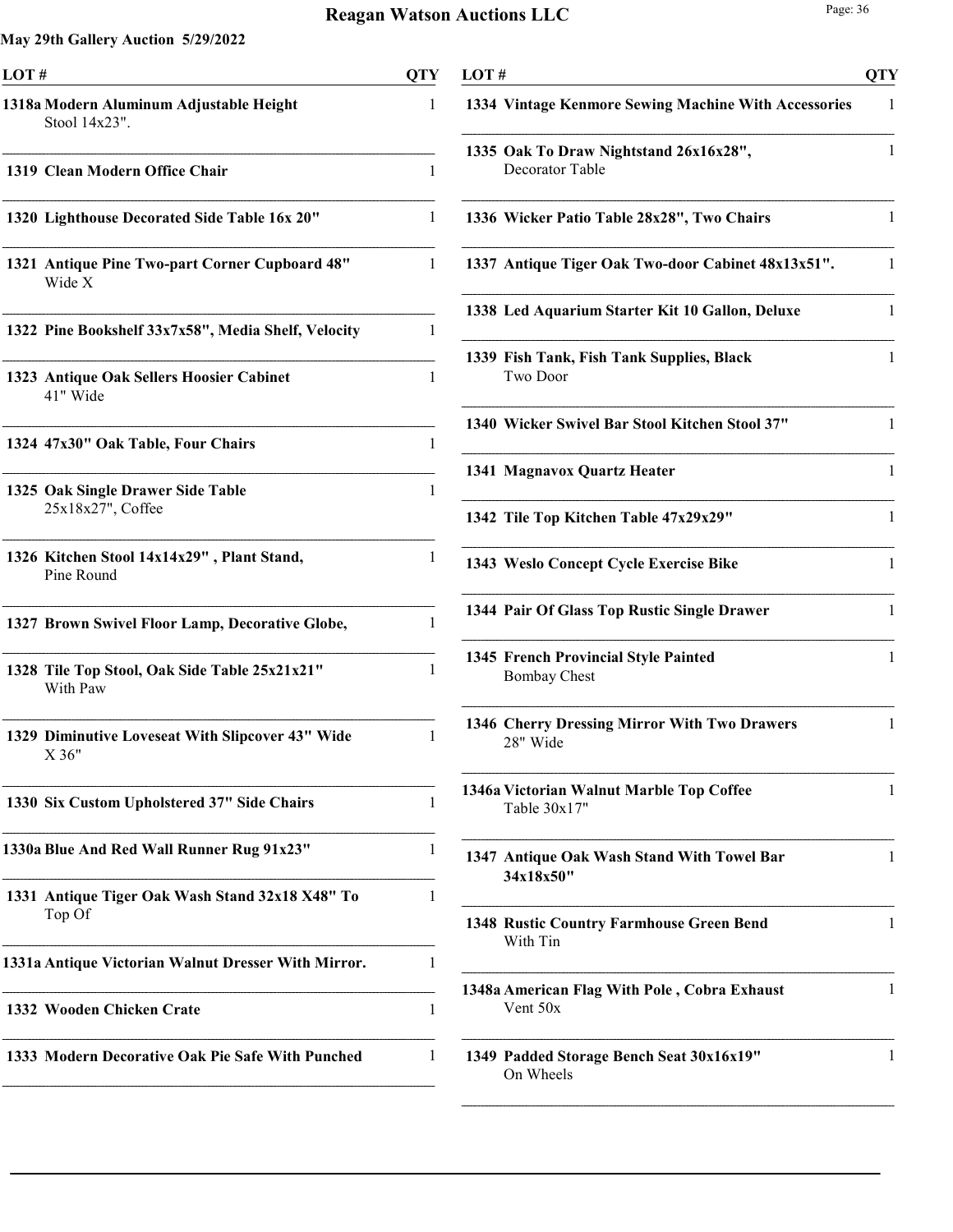| LOT# |                                                              | QTY |
|------|--------------------------------------------------------------|-----|
|      | 1350 Wash Bowl & Pitcher Set                                 | 1   |
|      | 1351 Antique Walnut Victorian Marble Top<br>Wash Stand       | 1   |
|      | 1351a Don't Tell Side Flat Top Pine Blanket<br>Chest $30x19$ | 1   |
|      | 1351b Yamaha Tot-200 Keyboard, No Cord                       | 1   |
|      | 1352 Tv Stand, Green Painted Wood Wall<br>Shelf, Table       | 1   |
|      | 1353 Gold Decorator Beveled Glass Wall<br>Mirror 36x45"      | 1   |
|      | 1354 Working Neon Open Sign 34x15"                           | 1   |
|      | 1355 Oak Dresser With Mirror Top. Two<br>Part. 68x18x34"     | 1   |
|      | 1356 Vintage Apple Color Monitor 2c Empty<br>Box, Le         | 1   |
|      | 1356a Softball Catchers Gear, Bats, Helmet, Weights,         | 1   |
|      | 1357 6 Pc Wash Bowl And Picture Set                          | 1   |
|      | 1358 Dresser Mirror, Chocolate Pot,<br>Covered Candy         | 1   |
|      | 1359 Vintage Child's Doll Seat, Bennington Style             | 1   |
|      | 1360 Wash Pitcher & Bowl Set                                 | 1   |
|      | 1361 Dimplex Df3033st Fireplace                              | 1   |
|      | 1361a 24 Volt Dual Mode Automatic Battery Charger            | 1   |
|      | 1361b Cyber Black And Blue Motorcycle<br>Helmet Us-95        | 1   |
|      | 1361c Baseball Mitt, Baseballs, Sports Bag                   | 1   |

| LOT# |                                                           | QTY |
|------|-----------------------------------------------------------|-----|
|      | 1361d Swift Eleven Ninety Microscope, Coleman<br>Focus 5. | 1   |
|      | 1362 You Freaking Viper Diver Fins, Oxygen Tank           | 1   |
|      | 1363 Sump Pump, Pacific Hydrostar<br>Clearwater Pump,     | 1   |
|      | 1364 Plastic Storage Tote With Bike Parts,<br>Wire, Bike  | 1   |
|      | 1365 Horse Decorated Drop Leaf Accent<br>Table 22x16x24", | 1   |
|      | 1366 Dimplex Ef 1416 Electric Fireplace                   | 1   |
|      | 1367 Craftsman 12" Band Saw 1 Hp Motor                    | 1   |
|      | 1368 Beige, Maroon, Green Floral Yarn Rug<br>7ft 10"x     | 1   |
|      | 1369 Home Decorations Collection Black,<br>Grey, White    | 1   |
|      | 1370 Green, Red, Beige Floral Area Rug 7ft 1in<br>X10ft   | 1   |
|      | 1371 Green Case With Large Portable<br>Display Case       | 1   |
|      | 1372 Portable Display                                     | 1   |
|      | 1373 Box Lot Yard Tools, Ski Poles,<br>Projector Screen   | 1   |
|      | 1374 2 Boat Motors. Gamefisher 15, Minn Kota<br>Turbo 36  | 1   |
|      | 1375 Crosman Snow Thrower                                 | 1   |
|      | 1376 Working Pallet Jack With Hermes<br>Vanguard 4000     | 1   |
|      | 1377 Black & Decker 7 1/2" Power Band Saw                 | 1   |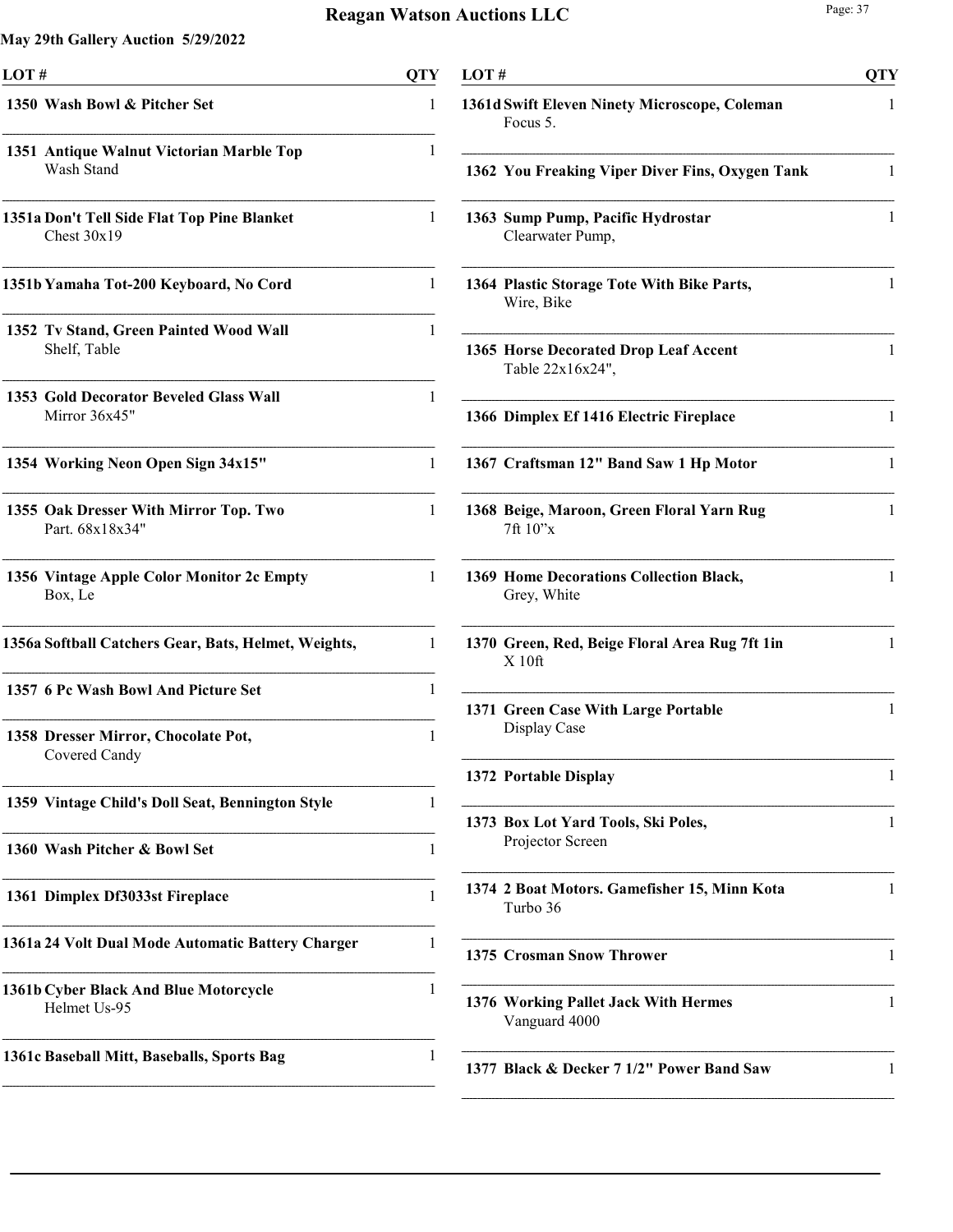| LOT#                                                     | <b>QTY</b> |
|----------------------------------------------------------|------------|
| 1378 Portable Display Units                              | 1          |
| 1379 Metal Wire Rack, Hilti Auger Bit.<br>Rack 36x20x54" | 1          |
| 1380 Craftsman Compound Miter Saw                        | 1          |
| <b>1381 Ge Microwave</b>                                 | 1          |
| 1382 Sears Sandblaster System 9168091                    | 1          |
| 1383 Reddy Heater 55.                                    | 1          |
| 1384 Pair Of Cpr Practice Dummies.                       | 1          |
| 1385 Manco Go-kart                                       | 1          |
| 1386 Kobalt 17 Gallon Air Compressor                     | 1          |
| 1387 Montgomery Ward Power Craft Tool Box<br>With Tools  | 1          |
| 1388 Red Hand Cart                                       | 1          |
| 1389 Sears Battery Charger, 200 Amp Engine Starter       | 1          |
| 1390 Lectro Truck Orange Appliance Dolly                 | 1          |
| 1391 Sentry S3110 Safe. Currently Open, No               | 1          |
| 1392 Black & Decker Workmate, Gast Regenair              | 1          |
| 1393 Craftsman 29-in 9-hp Electric Start Snowblower      | 1          |
| 1394 John Deere D130 Lawn Mower.                         | 1          |
| 1395 Craftsman Lt1000 Riding Lawn Mower                  | 1          |
| 1396 Bear Cat 3-in Chipper Shredder.                     | 1          |
| 1397 Craftsman 5 Hp 25 Gallon Air<br>Compressor, Toro    | 1          |
| 1398 Sunjoe Blower                                       | 1          |
|                                                          |            |

| LOT# |                                                           | <b>QTY</b> |
|------|-----------------------------------------------------------|------------|
|      | 1399 Bostitch Pancake 4 Gallon Air<br>Compressor 2hp      | 1          |
|      | 1400 Craftsman 9 Gallon Wet Dry Vac                       | 1          |
|      | 1401 Mtd 4.5 / 21 2 Cycle Snowblower,<br>Handheld Slow    | 1          |
|      | 1402 Antique Cast Iron Press                              | 1          |
|      | 1403 2 Cres-cor Aluminum Storage<br>Containers 19x19x27"  | 1          |
|      | 1404 Aluminum Hand Truck                                  | 1          |
|      | 1405 Cyclone Rake Vanguard Pump                           | 1          |
|      | 1406 Cres-cor Crown-x Aluminum Cases, Viking<br>Case Etc  | 1          |
|      | 1407 Holding Plastic Saw Horses                           | 1          |
|      | 1408 Tello Post The Jack 4 Foot 10 To 8 Foot<br>4 Heavy   | 1          |
|      | 1409 Craftsman Socket Set, Irwin Speed<br>War, Right      | 1          |
|      | 1410 Mobile Power Instant Boost 400 Multi-purpose<br>6 In | 1          |
|      | 1411 Kobalt Toolbox, Kobalt Tools, Green Plastic          | 1          |
|      | 1412 Karcher Md 575 Max Tek                               | 1          |
|      | 1413 Dewalt Radio, Battery Charger Dcb 115.               | 1          |
|      | 1414 Mini Motorcycle                                      | 1          |
|      | 1415 Blue Plastic Storage Tote, Belt<br>Sander, Palm      | 1          |
|      | 1416 Toaster, Dvd Player, Decorative<br>Hanging Light     | 1          |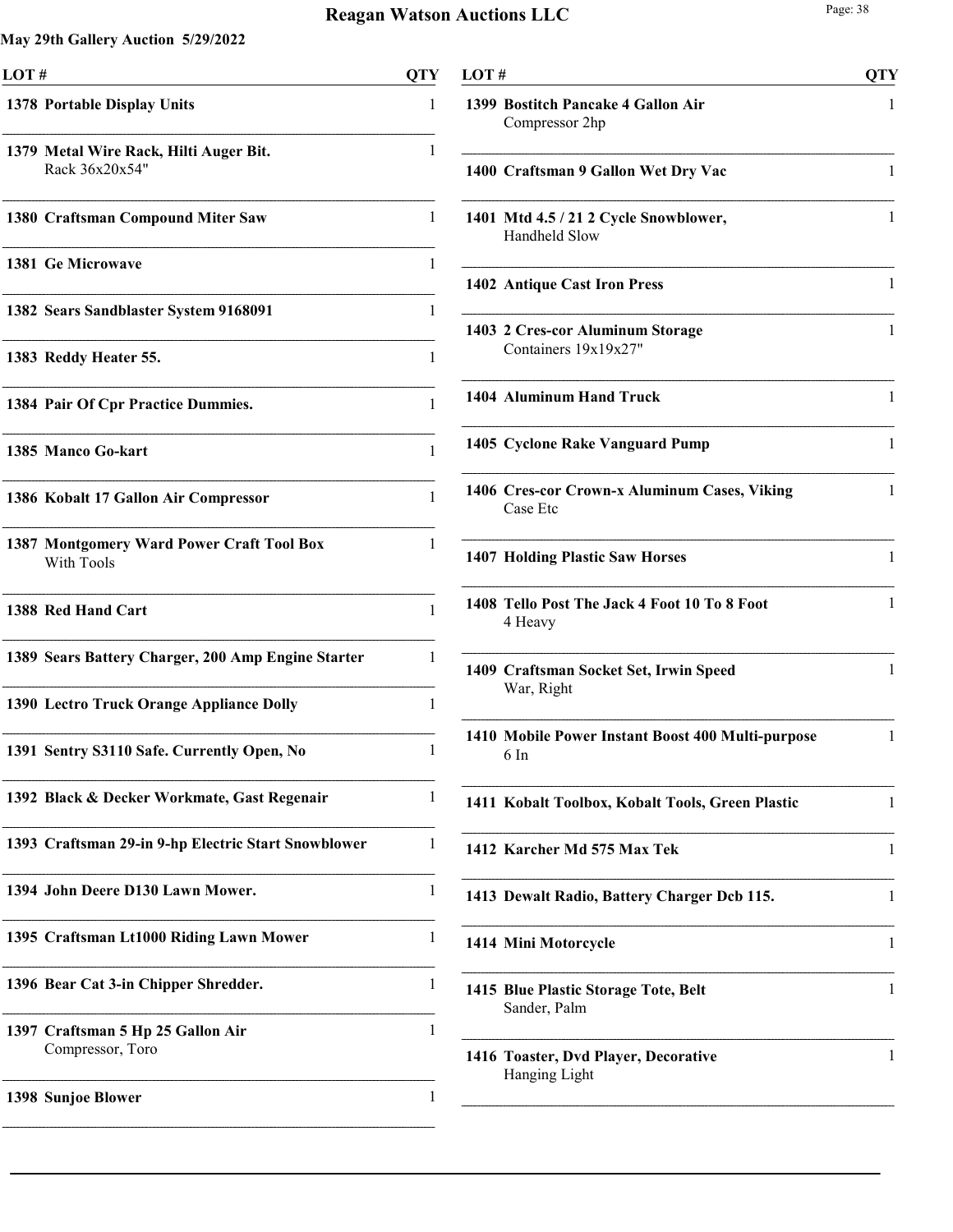j.

i.

| OTY                                                   |
|-------------------------------------------------------|
| 1                                                     |
| 1                                                     |
| 1                                                     |
| 1                                                     |
| 1                                                     |
| 1                                                     |
| 1                                                     |
| 1                                                     |
| 1                                                     |
| 1                                                     |
| 1                                                     |
| 1                                                     |
| 1                                                     |
| 1                                                     |
| 1                                                     |
| 1<br>1431 Greenwood Home And Garden Backpack Sprayer, |
| 1                                                     |
| 1                                                     |
|                                                       |

| LOT# |                                                              | <b>QTY</b> |
|------|--------------------------------------------------------------|------------|
|      | 1434 Large Stainless Steel Rolling Kobalt<br><b>Tool Box</b> | 1          |
|      | 1435 Pressure Washer Wands.                                  | 1          |
|      | 1436 Crosman 12 Amp Corded Blower Vacuum Mulcher             | 1          |
|      | 1437 Earthquake One Man Earth Auger                          | 1          |
|      | 1438 Troy-bilt Tb2mb Blower                                  | 1          |
|      | 1438a Kobalt Screwdrivers Can Craftsman Screwdrivers         | 1          |
|      | 1439 Protron Digital Sound Home Theater System<br>$Pds -$    | 1          |
|      | 1440 Assorted Tools. Hammer, Dewalt<br>Flashlight, Drill     | 1          |
|      | 1441 Large Metal Star Wall Decor 50" Wide                    | 1          |
|      | 1442 Paint Zoom Pro                                          | 1          |
|      | 1443 34" Table Lamp                                          | 1          |
|      | 1443a Irwin Bit Set, Black And Decker<br>Drill, Craftsman    | 1          |
|      | 1444 Ryobi C-355c 14" Cutting Saw                            | 1          |
|      | 1445 Pro-tech 3301 16" Variable Speed<br>Scroll Saw,         | 1          |
|      | 1446 Craftsman Variable Speed Scroll Saw, Buffalo            | 1          |
|      | 1446a Toro S-120 Snow Thrower                                | 1          |
|      | 1447 Green Plastic Storage Tote With Bicycle                 | 1          |
|      | 1448 30" Red Craftsman Tool Box, Stanley Hardware            | 1          |
|      | 1449 Tabletop Portable Oak Organizer With<br>Drop Front      | 1          |